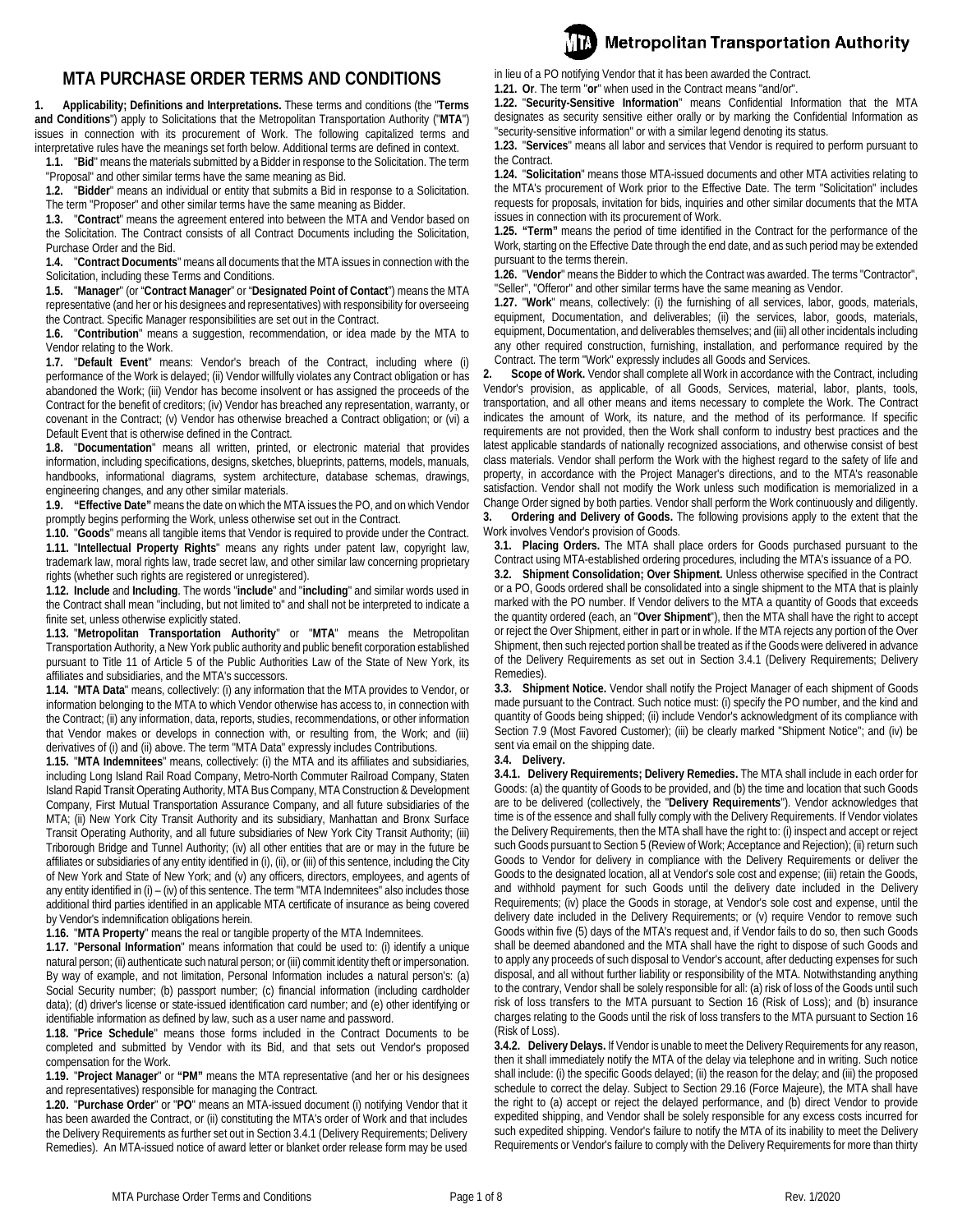(30) days following an MTA-approved delay shall each constitute a Default Event. The MTA shall not be liable for Vendor's commitments or production arrangements necessary to meet the Delivery Requirements.

#### **4. Performance of Services.**

**4.1. Time of Performance; Delays.** Vendor acknowledges that time is of the essence and agrees to meet all scheduled dates established in the Contract with respect to its performance of Services. The MTA has the sole discretion to grant extensions of time to perform Services if Vendor has been delayed in its performance to the extent that: (i) the delay is beyond Vendor's reasonable control; (ii) the delay is due to a cause arising after the Effective Date, and neither was, nor could have been, reasonably anticipated before the Effective Date; (iii) performance is actually delayed; and (iv) the delay could not have been anticipated, avoided, and mitigated by the exercise of all reasonable precautions, efforts, and measures, including planning, scheduling, and rescheduling, whether before or after the delay occurred. If the delay is attributable to the MTA, then Vendor's sole and exclusive remedy shall be to receive an equitable extension of the time to perform the Services. The MTA reserves the right to rescind any extension of time due to delay if the MTA later determines that the delay could have been mitigated by Vendor's reasonable exercise of precautions, efforts, or measures.

**4.2. Holiday Hour Limitations.** "**Holiday Hours**" means 1:00 PM (ET) on the day preceding an MTA-observed holiday through 11:59 PM (ET) on the day of an MTA-observed holiday. Unless otherwise set out in the Contract or the Project Manager agrees in writing, Vendor shall not schedule or perform any Services during Holiday Hours that require MTA oversight, inspection, support, or that otherwise interferes with MTA operations or impacts passengers.

## <span id="page-1-0"></span>**5. Review of Work; Acceptance and Rejection.**

**5.1. MTA Review of Work.** All Work is subject to the MTA's inspection and acceptance. Unless otherwise set out in the Contract, and in addition to any inspection performed pursuant to Sectio[n 6](#page-1-1) (Inspection), the following process applies to the MTA's inspection of Work:

**5.1.1. Inspection and Acceptance Testing; Acceptance and Rejection.** Vendor shall notify the MTA in writing when an applicable portion of the Work has been provided to the MTA in compliance with the Contract and is otherwise in a form ready for inspection and acceptance testing. Upon the MTA's receipt of such notice, or the MTA's determination that such Work is ready for inspection and acceptance testing, the MTA shall use good faith efforts to inspect such Work within thirty (30) calendar days (the "**Inspection Period**") to determine whether the Work: (i) complies with the Contract requirements; (ii) is free of defects in material or workmanship; and (iii) otherwise meets the MTA's reasonable expectations (collectively, the "**Acceptance Criteria**"). If the MTA determines that the Work meets the Acceptance Criteria, then the MTA shall pay for such Work in accordance with the Contract, and such Work shall be deemed inspected and accepted by the MTA upon its issuance of payment for such Work. Vendor agrees that no other MTA action shall constitute the MTA's acceptance of Work. If the MTA determines that the Work fails to meet the Acceptance Criteria, then it will reject the Work and notify Vendor of the same in writing (each, a "**Deficiency Notice**"). Each Deficiency Notice shall describe (a) the deficiencies preventing acceptance, and (b) MTA-required corrective actions. Vendor acknowledges that: (1) the MTA's execution of a bill of lading shall not constitute its acceptance of Work, and (2) the MTA's failure to reject Work shall not be deemed to be, or otherwise imply, its acceptance of such Work for any purpose.

**5.1.2. Vendor Deficiency Notice Obligations.** Vendor shall have ten (10) business days from its receipt of a Deficiency Notice, or such other period of time mutually agreed upon by the MTA and Vendor, to fully correct, re-perform, or replace the rejected Work. Upon completion of such corrective actions, Vendor shall resubmit the Work for further inspection pursuant to this Sectio[n 5](#page-1-0) (Review of Work; Acceptance and Rejection), and the Inspection Period shall be deemed to have commenced upon such resubmission. Work that has been rejected shall be removed or, if the MTA permits, corrected in its current location, both at Vendor's sole cost and expense. If Vendor fails to promptly remove the Work or otherwise correct the same as required, then the MTA shall have the right to: (i) correct the Work itself or engage a third party to do so, all at Vendor's sole cost and expense; (ii) accept the Work, and pay Vendor a reduced amount for the Work, with the MTA determining an equitable reduction in price based on the Work defects; (iii) return rejected portions of the Work to Vendor at Vendor's sole cost and expense, in which case the MTA shall have no further obligation with respect to such Work; or (iv) treat such failure as a Default Event. Notwithstanding anything to the contrary, if Vendor fails to remove rejected Work in compliance with the MTA's direction within fifteen (15) days of such notice, then such Work shall be deemed abandoned and the MTA shall have the right to dispose of such Work and to apply any proceeds of such disposal to Vendor's account, after deducting expenses for such disposal, and all without further liability or responsibility of the MTA with respect to the Work. In no event shall the MTA have any liability for rejected Work.

<span id="page-1-4"></span>**5.1.3. Effects of Acceptance.** Vendor agrees that the sole effects of the MTA's acceptance of Work are (i) to transfer the risk of loss and title for the applicable portion of the Work from Vendor to the MTA pursuant to Sectio[n 16](#page-3-0) (Risk of Loss), and (ii) to determine the conclusion of the Inspection Period when calculating the timing of the MTA's payment obligation pursuant to Section [7.6](#page-1-2) (Prompt Payment; Tolling). The MTA's acceptance of Work, granting an extension of time, taking possession of Work, or other similar actions, shall not operate as a waiver of any Contract obligation or the MTA's right to damages. By way of clarification, and not limitation, the MTA's inspection and acceptance of Work shall not prohibit the MTA from subsequently rejecting the Work, revoking such acceptance, or recovering damages for Work that is not free from patent or latent defects.

<span id="page-1-1"></span>**6. Inspection.** In addition to the MTA's rights set out in Section [5](#page-1-0) (Review of Work; Acceptance and Rejection), all Work is subject to the MTA's inspection and testing, to the extent practicable, at all time and places, including the time and place of manufacture (the "**Inspection** 

**Right**"). The Inspection Right includes the right (i) to make the most thorough and detailed inspection of the Work, including materials and their manufacture or preparation, and (ii) to draw Vendor's attention to deficiencies in the Work or other variations from the Contract requirements. The Inspection Right is intended solely for the MTA's benefit. The Inspection Right does not, and the MTA's failure to draw Vendor's attention to a defect does not, give Vendor any right or claim against the MTA, and does not relieve Vendor from its obligations under the Contract. Vendor shall at all times provide the Project Manager access to all facilities necessary, convenient, or desirable for inspecting the Work. The Project Manager shall be admitted at any time without delay to where the Work is being performed and shall be permitted to inspect materials at any place or stage of their manufacture, preparation, shipment, or delivery. If the Work or any part thereof is found defective, Vendor shall, without cost to the MTA, promptly remedy such defect in order to achieve compliance with the Contract requirements. Any inspection hereunder shall not unreasonably disrupt Vendor's performance of the Work.

## <span id="page-1-3"></span>**7. Consideration; Invoices and Payment.**

**7.1. Consideration.** The MTA shall pay the amount set out in the Price Schedule for all Work and all costs and expenses that Vendor incurs in connection with the Contract (the "**Total Contract Price**"). The Total Contract Price does not represent the MTA's commitment or guarantee to pay the Total Contract Price unless the MTA determines that Vendor has fully met the Contract requirements for receiving such payment. The Total Contract Price shall also be adjusted to reflect those amounts established in a Change Order or other Contract amendment. Under no circumstances shall the MTA pay for Goods or Services that are not set out in the Contract, a Change Order, or other Contract amendment and, as a result, are not included in the Total Contract Price.

**7.2. Prices to Include.** The MTA shall pay, and Vendor shall accept as full payment, the Total Contract Price as full compensation for all costs and expenses for completing all Work in accordance with the Contract, including: (i) all labor, services, hardware, equipment, and material required to be provided under the Contract; (ii) all overhead, expenses, fees, and profits; (iii) all risks and obligations set forth in the Contract; (iv) all applicable fees and taxes; and (v) all expenses attributable to any unforeseen difficulty encountered in the provision of the Work. The MTA shall not be responsible for Vendor costs attributable to: (a) Vendor or subcontractor mistakes, inefficiencies, or deliveries of defective or non-conforming Work; (b) Vendor or subcontractor failures to timely identify and resolve problems; or (c) training or other time required to bring a replacement person up to the level of proficiency and knowledge of a person being replaced.

**7.3. Travel Expenses.** If performance of Work requires travel (including meals and lodging), then such travel shall be done in accordance with the MTA's Travel and Business Expense Policy, Prepaid Meal Deduction Table, and Per Diem Table (or the New York Office of the State Comptroller's Travel Manual if said Manual is identified in the Contract as controlling), as the MTA may update the same from time-to-time, and which are available to Vendor upon request. In no event shall Vendor's travel expenses exceed the amount set out in its Bid, absent the express written consent of the MTA prior to incurring such expenses.

**7.4. ACH Payment.** The MTA Business Service Center ("**MTA BSC**") shall make authorized payments to Vendor. All MTA BSC payments shall be made via Automated Clearing House ("**ACH**"). Vendor hereby authorizes MTA BSC to make payments to Vendor using an MTA BSC-designated ACH. If Vendor has not previously provided MTA BSC with ACH instructions, or if such instructions have changed since they were last provided, then Vendor shall submit current ACH instructions to MTA BSC via the Vendor Master Setup Maintenance form (available at: [https://new.mta.info/doing-business-with-us/business-service-center/invoice](https://new.mta.info/doing-business-with-us/business-service-center/invoice-processing)[processing\)](https://new.mta.info/doing-business-with-us/business-service-center/invoice-processing) immediately upon the Effective Date. Vendor acknowledges that providing such ACH instructions is necessary before MTA BSC issues any payment pursuant to the Contract. **7.5. Invoices.**

**7.5.1. Invoice Content.** In addition to any other Contract requirements, Vendor invoices shall include: (i) a PO number; (ii) a detailed description of the Goods (including quantity) delivered, Services performed, or other events triggering Vendor's entitlement to payment, as applicable; (iii) the amount to which Vendor believes that it is entitled, less any deductions to which the MTA BSC is entitled or is required by the Contract, such as retainage, if any; (iv) copies of any required acceptance certificates (if applicable); and (v) any other information that the MTA BSC reasonably requests. The MTA BSC reserves the right to reject any incomplete or inaccurate invoice. If an invoice is not calculated correctly, then the MTA BSC may reject it in whole, or only accept that portion of the invoice that has been calculated correctly.

**7.5.2. Invoice Submission; Acceptance.** Vendor shall submit an invoice for the applicable Work upon Vendor's provision of Work to the MTA in compliance with the Contract. In no event shall Vendor submit invoices more than once per month. Vendor shall submit all invoices by regular United States Postal Service (USPS) mail or email as follows:

> Email: [invoice@mtabsc.org](mailto:invoice@mtabsc.org)<br>Address: MTA Business Service MTA Business Service Center Accounts Payable 333 W. 34th Street, 9th Floor New York, NY 10001-2402

Email submission is preferred, as your invoice will be processed more quickly.

<span id="page-1-2"></span>**7.6. Prompt Payment; Tolling.** The MTA shall make payments to Vendor in compliance with Public Authorities Law Section 2880, and the MTA's implementing rules, called the Statement of Rules and Regulations With Respect To Prompt Payment (the "**Prompt Payment Statement**"), which is codified in 21 NYCRR Part 1002. Payments, including progress payments and those for substantial completion, if applicable, are generally made within the "**Payment Period**", which is defined herein as thirty (30) calendar days (excluding legal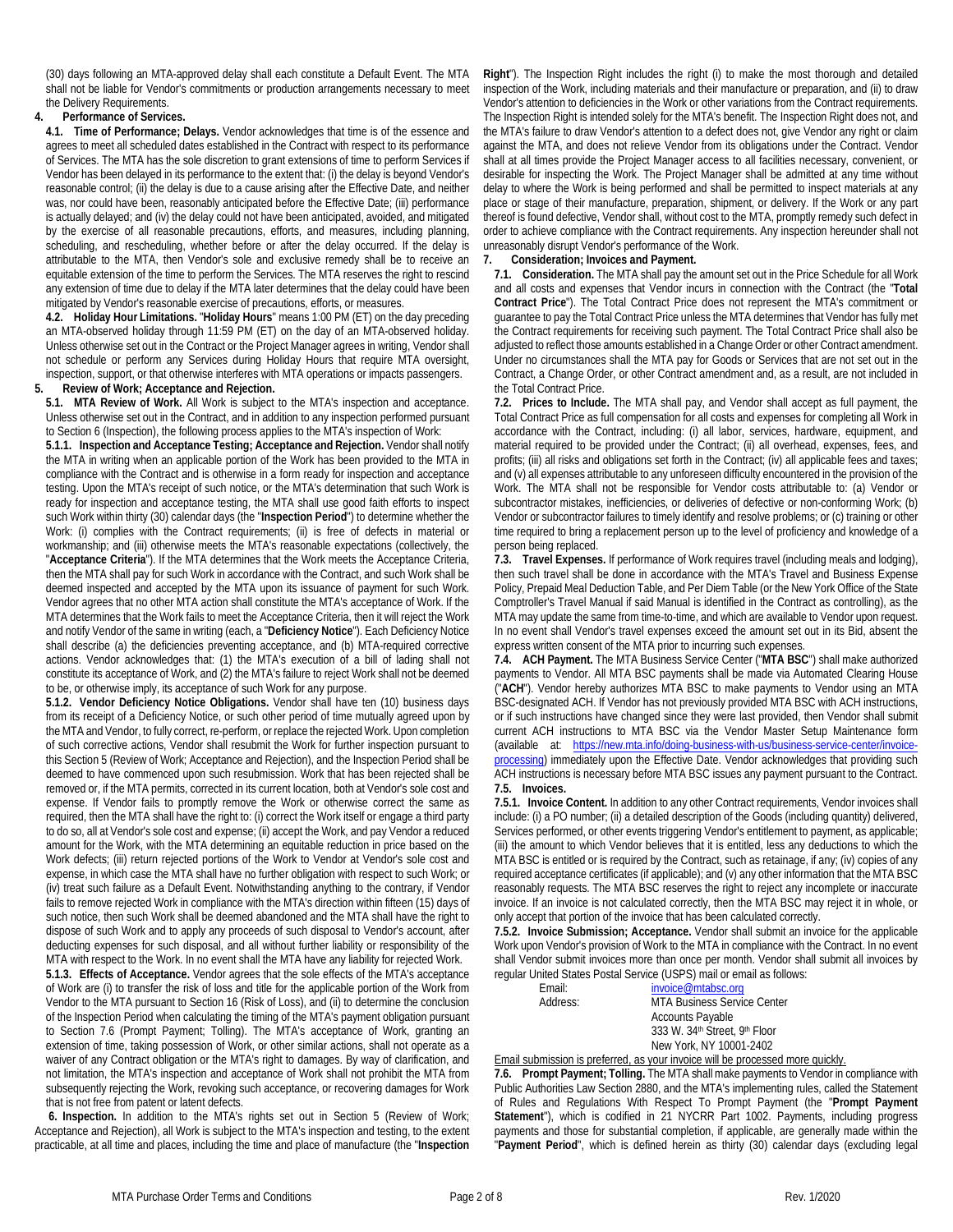holidays) of the later of (i) MTA's receipt of Vendor's proper invoice, and (ii) the conclusion of the Inspection Period. The MTA reserves the right to audit an invoice to verify that the amount to be paid is in accordance with the Contract (each, an "**Invoice Audit**"). The MTA shall use good faith efforts to complete any Invoice Audit within ten (10) business days. The Payment Period shall be tolled pursuant to the Prompt Payment Statement if an Invoice Audit or an MTA inspection reveals a defect in Work or suspected improprieties of any kind (including Vendor Contract breaches), or the MTA otherwise rejects the Work pursuant to Sectio[n 5](#page-1-0) (Review of Work; Acceptance and Rejection). Interest for late payments shall be paid in accordance with the Prompt Payment Statement.

**7.7. Final Payment; Release.** Upon the MTA's determination that all Work required under the Contract has been inspected and accepted, the MTA shall notify Vendor of the same and Vendor shall immediately submit to the MTA an invoice for final payment of any amount that Vendor believes to be due and owing (the "**Proposed Final Payment**"). The MTA shall then issue the amount it believes to be due and owing as final payment (the "**Final Payment**"). The Proposed Final Payment shall otherwise be processed in accordance with this Section [7](#page-1-3) (Consideration; Invoices and Payment). Vendor's acceptance of the Final Payment shall constitute Vendor's release of the MTA from any claim, liability, or obligation arising out of or relating to the Contract and for any prior act, neglect, fault, or default of the MTA, its officers, agents, or employees. No MTA payment, Final Payment or otherwise, shall constitute the MTA's release of Vendor or its sureties from any claim, liability, or obligation arising out of or relating to the Contract. Notwithstanding anything to the contrary, Vendor shall not be barred from commencing an action for breach of Contract if a detailed and verified statement of the claim is delivered to the MTA no later than forty (40) days after the MTA's issuance of the Final Payment; provided, however, that such statement specifies the items upon which the action will be based and any such action shall be limited to such items and addressed in accordance with Sectio[n 24](#page-6-0) (Disputes). In the event the MTA retains five (5) percent of the Total Contract Amount, upon satisfactory completion of the Work and, if the MTA so elects, the completion by the MTA of its audit of the Vendor's records and accounts as provided in Article 15 (Recordkeeping; Audit), which audit shall be completed as expeditiously as possible, any amounts so retained by the MTA, less any amounts found due the MTA as a result of such audit, shall be paid the Vendor.

**7.8. Early Payment Program** or **"EPP".** When applicable, the MTA offers EPP, or the opportunity to receive early payment(s) on approved invoices in exchange for a discount. There is no cost or obligation on Vendor to join the EPP. Vendor must utilize ACH payments in order to enroll in EPP. Additional information on EPP may be found at[: www.c2fo.com/MTA.](http://www.c2fo.com/MTA) Rates of discount are set at the MTA's sole and absolute discretion.

**7.9. Most Favored Customer.** If, during the Term, both (i) Vendor sells or offers for sale goods to a third party at a lower price than the price that the MTA is paying for the same or similar Goods, and (ii) the quantity of goods sold or offered for sale to such third party is the same or less than the quantity of Goods that the MTA has or may purchase pursuant to the Contract, then the MTA's purchase price shall be reduced to such lower price for all unshipped orders of Goods and all subsequent orders of Goods made pursuant to the Contract.

## **8. Intellectual Property.**

**8.1. Grant of Rights to MTA in Work.** Vendor hereby grants to the MTA a worldwide, nonexclusive, sublicensable, fully paid-up, royalty-free license in and to those Intellectual Property Rights necessary to permit the MTA: (i) to copy, distribute, modify, and otherwise use and exploit the Work, and (ii) to make, use, and transfer items that embody the Work; provided, however, that the MTA shall exercise such rights solely for the purposes specified in or contemplated by the Contract and the MTA's operations. The MTA shall retain such rights for the useful life of the Work, as determined by the MTA.

<span id="page-2-0"></span>**8.2. Grant of Rights to Vendor in MTA Data.** Subject to the terms and conditions of the Contract, including those set out in Sectio[n 23](#page-5-0) (Confidentiality and Privacy), the MTA, under its Intellectual Property Rights, hereby grants to Vendor during the Term, a limited, non-exclusive, non-transferrable, non-sublicensable license to copy and modify MTA Data, but solely for the purpose of Vendor fulfilling its obligations to the MTA under the Contract, and for no other purpose. Vendor acknowledges that the rights granted to it pursuant to this Sectio[n 8.2](#page-2-0) (Grant of Rights to Vendor in MTA Data) shall immediately terminate upon any Contract termination or expiration.

**8.3. Ownership of MTA Data.** Vendor acknowledges that (i) MTA Data is licensed, not sold, to Vendor, and (ii) as between Vendor and the MTA, and subject to Sectio[n 8.2](#page-2-0) (Grant of Rights to Vendor in MTA Data), the MTA is the sole and exclusive owner of all of the right, title, and interest in and to MTA Data, and in and to all associated Intellectual Property Rights.

**8.4. Ownership of Custom Work; Assignment.** The term "**Custom Work**" means Work that Vendor specifically develops or designs, or causes to be developed or designed, for the MTA pursuant to the Contract. Custom Work includes, but is not limited to, designs, sketches, drawings, blueprints, patterns, dies, molds, masks, software, models, tools, gauges, equipment, Custom Training Materials, and special appliances. Vendor hereby assigns and transfers to the MTA all right, title, and interest in and to all Intellectual Property Rights associated with the Custom Work, and Vendor shall provide all requested supporting documentation to the MTA to perfect such assignment.

**8.5. No Implied Rights.** Nothing in the Contract shall be construed to grant Vendor any rights other than those expressly provided herein. Any rights granted to Vendor under the Contract must be expressly provided herein, and there shall be no implied rights pursuant to the Contract, based on any course of conduct or other construction or interpretation thereof. All rights and licenses not expressly granted herein by the MTA are reserved.

<span id="page-2-3"></span>**8.6. Bankruptcy Code Section 365(n).** The licenses granted to the MTA in the Contract are rights to "intellectual property" for purposes of Section 365(n) of the U.S. Bankruptcy Code, and

the MTA shall be entitled to exercise all rights provided by Section 365(n). Vendor agrees that it shall not interfere with the MTA's exercise of such rights, and further agrees that the MTA shall maintain the licenses under the terms of Contract, even if Vendor ceases operations or is purchased or merges into another entity.

## **9. UCC; Modifications.**

**9.1. Vendor Warranty Obligations.** In addition to any other representations, warranties, and requirements set out in the Contract, the warranties, express or implied, created or recognized by the Uniform Commercial Code of the State of New York (the "**UCC**") shall apply to all Work, and may not be excluded or modified. The warranties set out in the preceding sentence include Work that does not otherwise constitute "goods" within the meaning of the UCC. Vendor agrees to take back, replace, and otherwise correct to the MTA's satisfaction, all Work violating such warranties and to assume all risk and costs associated with such remedy. Any Work held by the MTA pending Vendor's remedy, shall be so held at Vendor's sole risk and expense. In addition, Work, as delivered, shall include and be covered by all applicable warranties of the manufacturer and any other intermediary, and Vendor shall be responsible for enforcing such warranties on the MTA's behalf. The delivery and existence of any such manufacturers' warranties shall not relieve Vendor of any of its obligations under the Contract. Except as otherwise provided in the Contract, Vendor warrants its workmanship for a period of one (1) year from completion of the Work.

**9.2. Modification to Work.** The MTA shall have the right to modify any portion of the Work (each, an "**MTA Work Modification**"). Vendor agrees that MTA Work Modifications are the MTA's property, and shall not relieve Vendor of any of its Contract warranty obligations in the Contract, unless the MTA Work Modification is the sole cause of the Work's nonconformance with the warranty

#### **10. Vendor Compliance.**

**10.1. Compliance with Laws and Regulations; Permits and Licenses.** A non-exhaustive list of applicable laws, regulations, and requirements is incorporated into, and attached to, these Terms and Conditions as Schedul[e 1](#page-0-1) (Applicable Laws and Regulations). Vendor shall, and ensure that any subcontractors shall, at their sole cost and expense, comply with all applicable federal, state, and local laws, rules, and regulations, whether or not referenced in the Contract or otherwise included in Schedul[e 1](#page-0-1) (Applicable Laws and Regulations). Vendor shall be solely responsible for obtaining and paying all charges, permits, and licenses required for the performance of the Work. If a permit or license is not required due to the MTA's statutory exemption, then Vendor shall nevertheless secure such permit or license except to the extent that the MTA waives such obligation in writing.

**10.2. All Legal Provisions Included.** As a public entity, the MTA is required by law, rule, or regulation to include certain provisions in agreements that it enters into with third parties (collectively, the "**Required Legal Provisions**"). Notwithstanding anything to the contrary, if any Required Legal Provision is not included in the Contract, or included incorrectly, then the Contract shall be deemed amended so as to include the Required Legal Provision in the required form, and such Required Legal Provision shall be binding on the MTA and Vendor.

**10.3. Compliance with MTA Policies and Procedures.** Vendor shall comply with all MTA policies, procedures, and standards (and MTA updates to the same) relating to Vendor's performance of the Work. Vendor shall also comply with the Guidelines for Contractors, a copy of which was either included with the Contract Documents or available upon request.

#### <span id="page-2-2"></span>**11. Indemnification.**

**11.1. Vendor Indemnification.** Vendor shall defend, indemnify, and hold the MTA and the MTA Indemnitees, harmless from and against any third party claim, action, suit, or proceeding resulting from: (i) Vendor's breach of the Contract; (ii) any effluent or other hazardous waste, residue, contaminated soil, or other similar material discharged from, removed from, or introduced on, about or under MTA Property; (iii) Vendor's failure to comply with law; (iv) any Work's actual or alleged infringement of a third party's Intellectual Property Rights; (v) injury to persons, deaths, or property damage caused by Vendor; and (vi) any acts or omissions of Vendor or its agents, subcontractors, or employees. Subject to Sectio[n 11.2](#page-2-1) (Procedure for Indemnification), Vendor shall indemnify the MTA Indemnitees for all losses, damages, liabilities, fines, penalties, assessments, and all reasonable costs and expenses (including attorneys' fees) incurred by the MTA Indemnitees in any such claim, action, suit, or proceeding. Vendor acknowledges that its indemnification obligations are absolute and not dependent upon any question of negligence on Vendor's or the MTA Indemnitees' part, or on the part of any of their agents, officers, employees, or subcontractors.

<span id="page-2-1"></span>**11.2. Procedure for Indemnification.** The MTA shall use its good faith efforts to notify Vendor within a reasonable time of the assertion of any claim for which the MTA is seeking indemnification (each, an "**Indemnified Claim**"). If the MTA decides to conduct the defense of an Indemnified Claim, then Vendor shall reimburse the MTA for all reasonable costs and expenses (including attorneys' fees) that the MTA Indemnitees incur in connection with their defense of the Indemnified Claim, and Vendor shall cooperate fully with the MTA in such defense, at Vendor's sole cost and expense. If the MTA decides to have Vendor defend the Indemnified Claim, then the MTA shall notify Vendor of such in writing and: (i) Vendor shall hire MTA-approved counsel; (ii) Vendor shall bear all costs and expenses associated with the Indemnified Claim; (iii) Vendor shall have sole control of the defense and settlement of the Indemnified Claim, provided that the MTA Indemnitees are fully indemnified and that any settlement does not include the admission of guilt, wrongdoing, negligence, or comparable plea, the imposition of civil or criminal penalties or indictments, or the entering of consent decrees or orders of any kind, by the MTA Indemnitees or Vendor on behalf of the MTA Indemnitees without the MTA's express written consent; (iv) the MTA shall cooperate fully with Vendor in the defense of the Indemnified Claim, at Vendor's sole cost and expense; and (v) the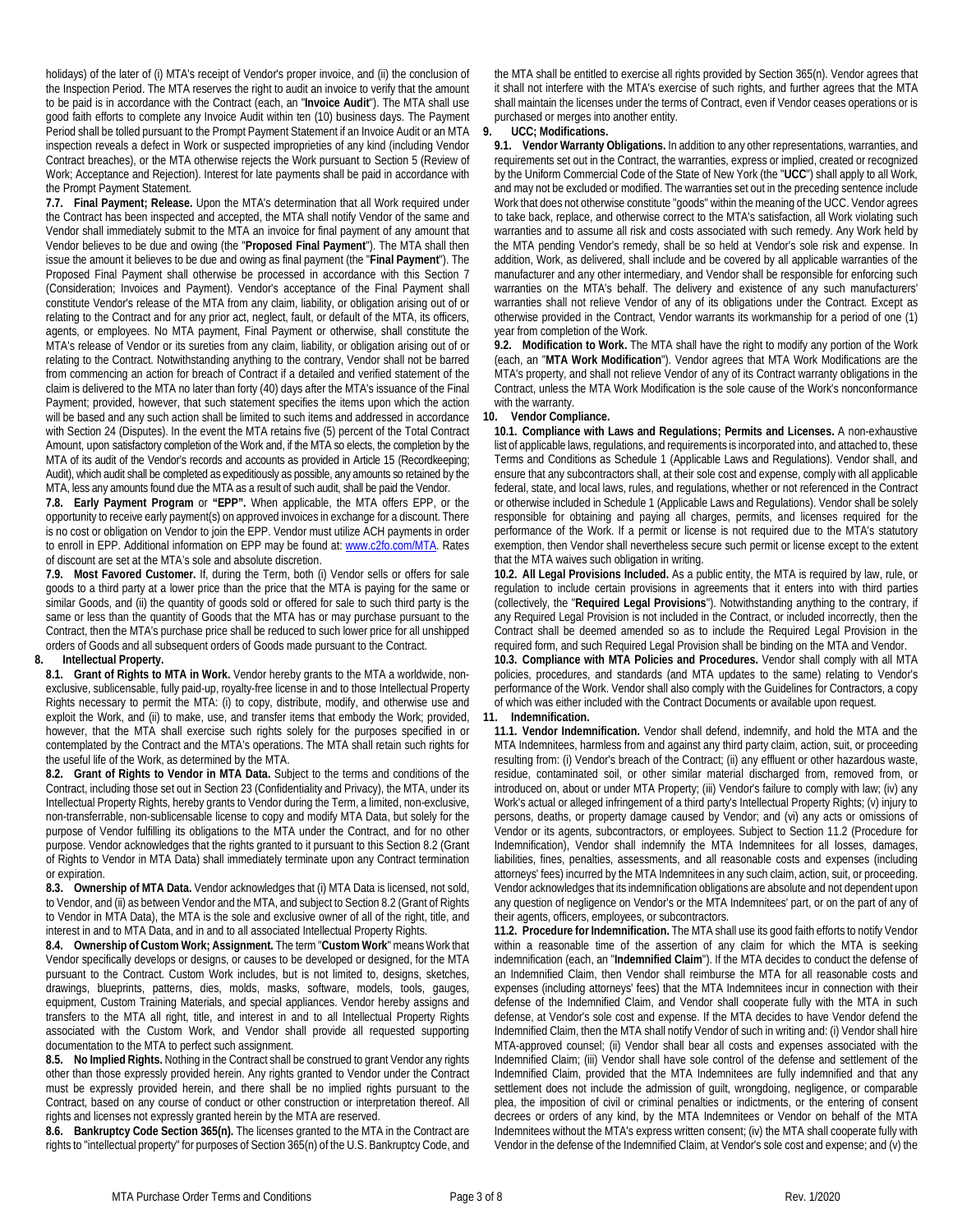MTA shall be entitled, but not obligated to participate in any defense at its own expense and with counsel of its own choosing.

## <span id="page-3-3"></span>**12. Limit of Liability.**

**12.1. Excluded Categories.** The term "**Excluded Categories**" means any of the following: (i) Vendor's obligations set out in Section [11](#page-2-2) (Indemnification) and Section [17](#page-4-0) (Safety); (ii) a breach of Sectio[n 23](#page-5-0) (Confidentiality and Privacy); (iii) Vendor's bad faith refusal to perform the Work or any other obligation under the Contract; (iv) bodily injury or death; (v) property damage; (vi) violations of applicable law; (vii) gross negligence or reckless misconduct. Vendor and the MTA acknowledge that no limits of liability apply to the Excluded Categories.

**12.2. Limit of Liability; Small Threshold.** EXCEPT WITH RESPECT TO THE EXCLUDED CATEGORIES, IF THE TOTAL CONTRACT PRICE IS EQUAL TO OR LESS THAN FIFTY THOUSAND DOLLARS (\$50,000), IN NO EVENT SHALL THE LIABILITY OF EITHER PARTY TO THE OTHER PARTY, IN THE AGGREGATE, IN LAW OR IN EQUITY, EXCEED THE GREATER OF (I) THREE TIMES THE TOTAL CONTRACT PRICE AND (II) ONE HUNDRED AND FIFTY THOUSAND DOLLARS (\$150,000).

**12.3. Limit of Liability; Medium Threshold.** EXCEPT WITH RESPECT TO THE EXCLUDED CATEGORIES, IF THE TOTAL CONTRACT PRICE IS MORE THAN FIFTY THOUSAND DOLLARS (\$50,000) AND LESS THAN OR EQUAL TO TWO HUNDRED THOUSAND DOLLARS (\$200,000), IN NO EVENT SHALL THE LIABILITY OF EITHER PARTY TO THE OTHER PARTY, IN THE AGGREGATE, IN LAW OR IN EQUITY, EXCEED THE GREATER OF (I) THREE TIMES THE TOTAL CONTRACT PRICE OR (II) THREE HUNDRED THOUSAND DOLLARS (\$300,000).

**12.4. Limit of Liability; Large Threshold.** EXCEPT WITH RESPECT TO THE EXCLUDED CATEGORIES, IF THE TOTAL CONTRACT PRICE IS GREATER THAN TWO HUNDRED THOUSAND DOLLARS (\$200,000), IN NO EVENT SHALL THE LIABILITY OF EITHER PARTY TO THE OTHER PARTY, IN THE AGGREGATE, IN LAW OR IN EQUITY, EXCEED THE GREATER OF (I) THREE TIMES THE TOTAL CONTRACT PRICE OR (II) ONE MILLION DOLLARS (\$1,000,000).

**12.5.** THE LIMITS OF LIABILITY IN SECTIONS 12.2, 12.3, AND 12.4 ABOVE ARE INDEPENDENT OF EACH OTHER AND ANY OTHER LIMIT OF LIABILITY SET FORTH IN THE CONTRACT DOCUMENTS AND REFLECTS A SEPARATE ALLOCATION OF RISK FROM PROVISIONS SPECIFYING OR LIMITING A PARTY'S REMEDIES.

**13. Vendor Representations and Warranties.** In addition to any other representations, warranties, and covenants set out in the Contract, Vendor represents, warrants, and covenants (as applicable) to the MTA, as of the Effective Date and throughout the Term, as follows:

**13.1. Existence.** Vendor: (i) is duly incorporated, organized, validly existing, and in good standing as a corporation under the laws of the jurisdiction of its incorporation; (ii) is duly qualified and in good standing under the laws of each jurisdiction where its ownership, lease, or operation of property or conduct of business requires; and (iii) has the power, authority, and legal right to conduct the business in which it is currently engaged.

**13.2. Authority.** Vendor has all necessary power, authority, and legal right to execute, deliver, and perform the Contract. Vendor has taken all necessary action to authorize the execution, delivery, and performance of the Contract.

**13.3. No Legal Bar.** Vendor's execution, delivery, and performance of the Contract does not and shall not violate any provision of any existing law, regulation, any court or government order, judgment, award, or decree, the charter or by-laws of Vendor, any mortgage, indenture, lease, contract, or other agreement or undertaking to which Vendor is a party or by which Vendor or any of its properties or assets may be bound, and will not result in the creation or imposition of any lien on any of its respective properties or assets pursuant to the provisions of any such mortgage, indenture, lease, contract, or other agreement or undertaking.

**13.4. No Commission.** No person has been employed or retained to solicit or secure the Contract for a commission, percentage, brokerage, contingent fee, or other consideration, except for bona fide employees or bona fide established commercial or selling agencies that Vendor maintains for the purpose of securing business.

<span id="page-3-1"></span>**13.5. No Litigation.** Except as specifically disclosed to the MTA in writing prior to the Effective Date, Vendor is neither involved in any claim, litigation, investigation, or proceeding of, or before, any court, arbitrator, or governmental authority, nor is there currently pending or, to Vendor's knowledge, any claim, litigation, or proceeding threatened against Vendor or its properties or revenues (i) that involves a claim of defective design or workmanship in connection with any contract entered into by Vendor, or (ii) that, if adversely determined, would have an adverse effect on Vendor's business, operations, property, or financial condition. For purposes of this Section [13.5](#page-3-1) (No Litigation), a claim, litigation, investigation, or proceeding may be deemed disclosed to the MTA if the MTA has received, prior to the Effective Date, detailed information concerning the nature of the matter involved, the relief requested, and a description of Vendor's intended response to such matter.

**13.6. No Default.** Vendor is not in default in the payment or performance of any obligations under any mortgage, indenture, lease, contract, or other agreement or undertaking to which it is a party or by which it or any of its properties or assets may be bound, and no such default or other default event (as defined in any such mortgage, indenture, lease, contract, or other agreement or undertaking) has occurred, is occurring, or would occur as a result of the execution and performance of the Contract. Vendor is not in default under any order, award, or decree of any court, arbitrator, or government binding upon or affecting it or by which any of its properties or assets may be bound or affected, and no such order, award, or decree would affect Vendor's ability to (i) carry on its business as presently conducted, or (ii) perform its obligations under the Contract or any of the other financing to which it is a party.

**13.7. No Conviction or Indictment.** Neither Vendor, nor any of its personnel or shareholders,

have been (i) the subject of any investigation or (ii) convicted or indicted for the commission of any crime involving misconduct, corruption, bribery, or fraud in connection with any public contract in the State of New York or any other jurisdiction, except as has been specifically disclosed in writing to the MTA. If Vendor becomes aware of, or any such conviction or indictment is obtained or any such investigation commences during the Term, regardless of the date of the occurrence giving rise to the subject matter of such conviction, indictment or investigation, then Vendor shall immediately disclose the same in writing to the Manager.

**13.8. Compliance with Terms and Conditions and Applicable Law.** Vendor shall comply with all (i) terms and conditions of the Contract, and (ii) applicable law, including those identified in Schedul[e 1](#page-0-1) (Applicable Laws and Regulations).

**13.9. Quality of Work; Performance Standard.** Vendor shall (i) perform and provide all Work in the best and most professional and workmanlike manner, by qualified individuals of appropriate skill, training, and experience, employing requisite resources and materials, and (ii) comply with all MTA policies, procedures, and rules. The Work shall be fit and suitable for its particular purpose(s) and its use as contemplated under the Contract, and shall perform to the MTA's reasonable satisfaction, and otherwise be in compliance with best industry practices and professional standards. Vendor shall, throughout the Term, employ, maintain, and assign a sufficient number of competent and qualified professionals and other personnel to meet the schedule in the Contract.

**13.10. Noninfringement.** Vendor shall not, nor shall the Work, violate any Intellectual Property Rights of any third party.

**14. Remedies for Breach of Representations and Warranties.** In addition to any other rights and remedies available to the MTA, for any breach of Vendor's representations, warranties, and covenants set out in the Contract, the MTA shall have the right to terminate the Contract due to a Default Event or, at its discretion, deduct from the Total Contract Price or otherwise recover the full amount of any harm or other damages that the MTA sustains as a result of Vendor's breach, and to include the occurrence of such a breach in assessments of Vendor's responsibility in future Solicitations.

# <span id="page-3-2"></span>**15. Recordkeeping; Audit.**

**15.1. Scope of Records; Audit Right.** Throughout the Term, Vendor shall prepare and maintain in accordance with best industry practices, those books, records, accounts, reports, and other data pertaining to the Work, its performance under the Contract, those records and reports otherwise required to be prepared or provided pursuant to the Contract, and its business generally (collectively, the "**Records**"). To the extent applicable, all Records shall be kept in compliance with generally accepted accounting principles and show the actual cost of the Work, with details for labor, materials, supplies, and other components of the Work. Not more than once per year (unless the MTA has good cause for more frequent audits) and upon fourteen (14) days' prior written notice (each, an "**Audit Notice**"), the MTA and its designees shall have the right for any purpose and on any business day during normal business hours to examine, copy (and take full possession of said copies), and audit all Records, including Records of actual performance, Vendor personnel information (consistent with any restrictions imposed on Vendor by applicable law), all of the information within Vendor's possession or control relating to the Contract (including the Work), and Vendor's business operations (including information that Vendor considers confidential).

**15.2. Audit Location.** In the MTA's sole discretion, Vendor shall, within fourteen (14) days of the Audit Notice, either (i) deliver to an MTA-designated location all Records that the MTA requests, or (ii) make such Records available at any Vendor office located within New York City and, if Vendor does not maintain an office within New York City, then at Vendor's geographically closest office to New York City or other Vendor office that the MTA designates.

**15.3. Production of Copies; Audit Costs.** Promptly upon notice, Vendor shall deliver to an MTA-designated location copies of all requested Records in a form and format that the MTA reasonably requested. Vendor shall correct any Record inaccuracy within thirty (30) calendar days of the MTA's completion of an audit and immediately thereafter provide the corrected information to the MTA. Vendor shall be solely responsible for all costs associated with copying Records requested by the MTA and for all other costs Vendor incurs in connection with this Sectio[n 15](#page-3-2) (Recordkeeping; Audit). The MTA shall be responsible for paying its auditor's fees. **15.4. Record Preservation Obligations.** Vendor shall maintain all Records required under the Contract or otherwise kept by Vendor for a period of not less than seven (7) years after Contract termination or expiration, or such longer period as may be required by the MTA's record retention policy or as, mandated by applicable law. Notwithstanding the preceding sentence, Vendor shall continue to maintain all Records for as long as the MTA directs in the event of a litigation action or settlement of claims relating to the Contract occurs or, in the MTA's opinion, is likely to occur, and such period shall, at least, continue until the final disposition of all such litigation or claim.

## <span id="page-3-0"></span>**16. Risk of Loss.**

**16.1. Risk of Loss; Transfer.** Vendor assumes the risk of loss or damage to all Work to the fullest extent permitted by applicable law, irrespective of whether such loss or damage arises from acts or omissions (whether negligent or not) of the MTA, Vendor, or a third party, or from any other cause. The MTA and Vendor agree that the risk of loss or damage to the applicable portion of the Work shall transfer from Vendor to the MTA upon the MTA's acceptance of such Work pursuant to Section [5](#page-1-0) (Review of Work; Acceptance and Rejection). Notwithstanding anything to the contrary, in no event shall the MTA's acceptance of Work constitute a waiver or otherwise relieve Vendor from fulfilling all of its obligations under the Contract, including completing all Work. If the MTA revokes its acceptance of Work pursuant to Section [5.1.3](#page-1-4) (Effects of Acceptance), then Vendor shall bear the risk of loss or damage commencing on the date that such acceptance is revoked and thereafter Vendor shall retain such risk of loss or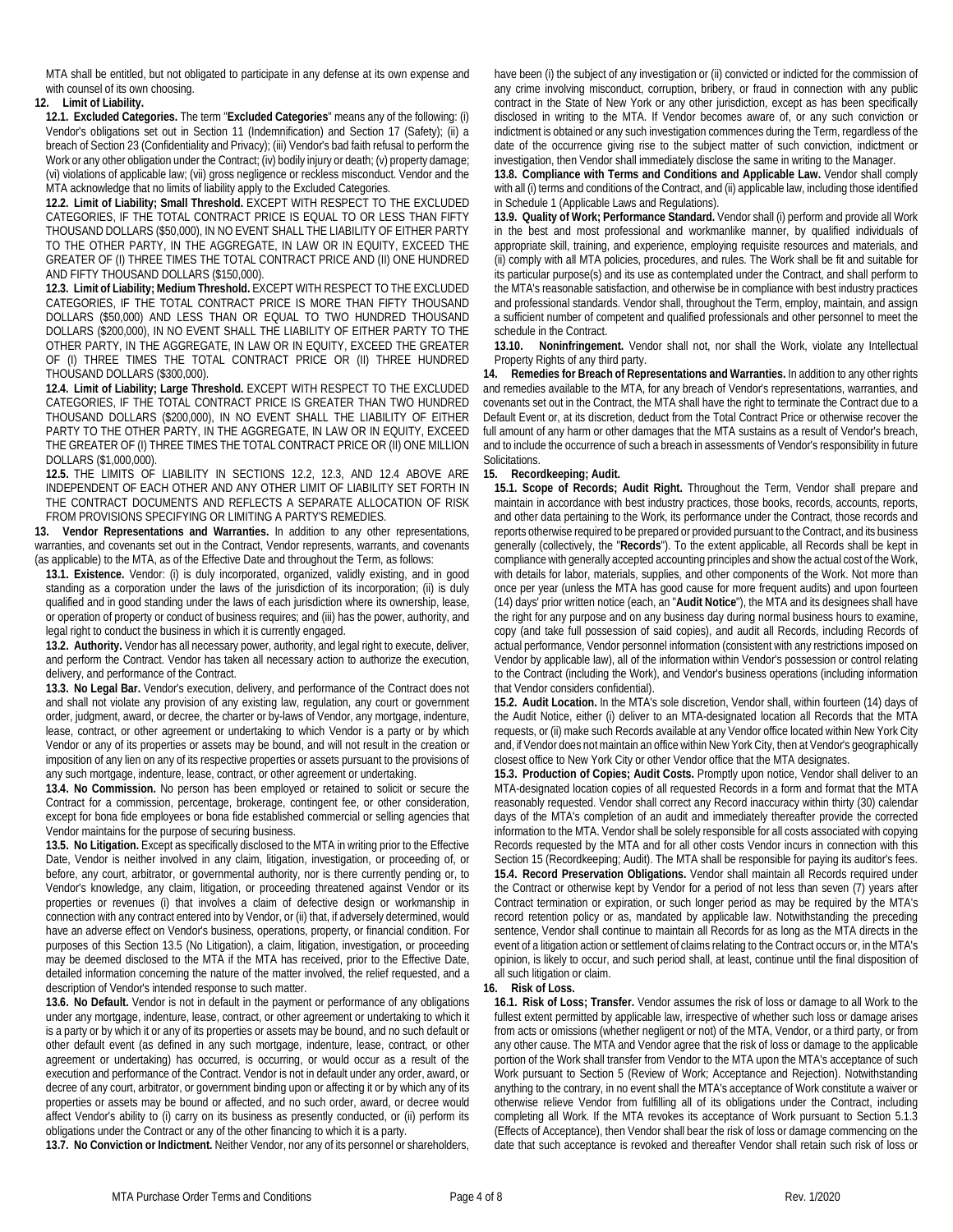damage unless and until of the MTA subsequently accepts the revoked Work.

**16.2. Risk of Loss Obligations.** Vendor's obligation with respect to Work for which Vendor holds the risk of loss or damage is to promptly repair, replace, and make good such loss or damage so as to restore the Work to the same character and condition as before the loss or damage occurred, all without cost to the MTA.

**16.3. Effect of MTA Holding Risk.** When risk of loss to the Work (or a portion thereof) is transferred to the MTA, the MTA shall thereafter assume responsibility for the care, protection, and ordinary upkeep for such Work, except to the extent that Vendor remains responsible for the Work or is otherwise responsible for loss or damage as provided in the Contract.

**16.4. Transfer of Title.** The MTA and Vendor agree that title for applicable portions of the Work shall transfer from Vendor to the MTA upon the earlier of (i) the transfer of the risk of loss pursuant to this Section [16](#page-3-0) (Risk of Loss), and (ii) the MTA's request, including in connection with a Default Event. Vendor shall, at its sole cost and expense, execute and deliver or cause to be executed and delivered to the MTA all documents that the MTA requests to perfect, better perfect, or memorialize the transfer of title to the MTA free and clear of any liens and encumbrances. Vendor covenants and agrees that, upon any such transfer of title, the applicable portions of the Work shall not be subject to any lien or encumbrance except MTAcreated liens and encumbrances.

**16.5. Risk of Loss and Transfer of Title for Custom Work.** Notwithstanding anything to the contrary, with respect to Custom Work, Vendor agrees that: (i) title to Custom Work shall pass immediately to the MTA upon the creation of such Custom Work; (ii) the risk of loss or damage shall not pass from Vendor to the MTA until the MTA both obtains physical possession of the Custom Work and accepts the same pursuant to Sectio[n 5](#page-1-0) (Review of Work; Acceptance and Rejection); (iii) all Custom Work shall be identified as MTA Property; (iv) Vendor shall hold all Custom Work on consignment at Vendor's risk until such risk is transferred to the MTA as set out in this Section 16.5 (Risk of Loss and Transfer of Title for Custom Work); (v) Vendor shall use Custom Work solely for the performance of its obligations under the Contract; (vi) Custom Work is subject to the MTA's disposition at all times; and (vii) Custom Work (regardless of the state of completion) shall be immediately delivered to the MTA at an MTA-designated location upon request, all at Vendor's sole cost. While Custom Work is in Vendor's possession, Vendor shall (a) adequately store, maintain, inventory, and otherwise protect Custom Work, and (b) regularly provide to the MTA inventory reports of the Custom Work.

## <span id="page-4-0"></span>**17. Safety.**

**17.1. Safety Measures.** If Vendor enters onto MTA Property in order to perform Work, then Vendor agrees to use all proper, necessary, and sufficient precautions, safeguards, personal protective equipment, and other protections to prevent accidents, injuries, or damage to any person or property (including the MTA, Vendor, and their respective employees). Vendor shall also be responsible for the payment of all sums of money resulting from such accidents, injuries, or damages and for the payment of all fines, penalties, and loss incurred by reason of the violation of any federal, state or local law or regulations.

**17.2. Material Safety Data Sheets.** Material Safety Data Sheets (each, an "**MSDS**") are required for any chemical or material transferred onto MTA Property that contains a toxic substance or hazardous chemical, or that may emit a toxic substance or hazardous chemical as defined in the New York State Right to Know Law (12 NYCRR Part 820) and Occupational Safety and Health Administration Hazard Communication Standard (29 CFR 1910.1200). Vendor represents and warrants that (i) it has submitted an initial MSDS with its Bid, and (ii) at any time during the Term, it shall immediately submit a new MSDS when Vendor determines that it will be transferring a toxic substance or hazardous chemical onto MTA Property. Each MSDS shall contain the information included in New York State Labor Law Section 876 for each substance, and shall otherwise be in compliance with 29 CFR 1910.1200(g) (including Appendix D of 2012).

**17.3. Safety Training.** If set out in the Contract Documents, or otherwise required by the MTA (including based on the MTA's policies and procedures), Vendor shall participate, at its sole cost and expense, in all safety training classes required in connection with the performance of the Work, and obtain and maintain all required safety permits and certifications.

## **17.4. Additional Safety Obligations.**

**17.4.1. Provision of Safety Devices.** In addition to any other applicable obligations, Vendor shall provide, at its sole cost and expense, all safety devices that are necessary, or that the MTA otherwise requires, for the protection of Vendor employees, MTA employees, the public, and any other persons, including personal protective equipment or "PPE" (collectively, the "**Safety Devices**"). Vendor's failure to provide Safety Devices shall constitute a Default Event. Vendor agrees to fully comply with all applicable regulations of the Occupational Safety and Health Act.

**17.4.2. Photo Identification; Compliance with MTA Rules and Regulations.** All Vendor personnel shall carry photo identification (each, a "**Photo ID**") at all times while performing Work or otherwise on MTA Property, and shall identify themselves and present such Photo IDs at any time when asked by MTA personnel, the MTA Police Department, the New York City Police Department, other police or peace officers, or other authorized government personnel. Such Photo IDs shall contain: (i) the personnel's name, picture, and name of employer; and (ii) such other information that the MTA requires. The Photo ID shall be clearly visible at all times while such personnel is performing Work or otherwise on MTA Property, and the Photo ID shall not be similar in appearance to MTA employee passes or ID cards. While on MTA Property, Vendor personnel shall otherwise observe all rules and regulations applicable to MTA employees.

**17.4.3. Removal of Vendor Personnel.** Vendor shall immediately prohibit from performing any Work those Vendor personnel found to be intoxicated, partaking of, or appearing to be under

the influence of, intoxicating or alcoholic beverages or controlled substances while providing the Work or during their break period. If, in the MTA's opinion, any Vendor personnel lacks the expertise to provide the Work or such individual is incompetent or disorderly, then the MTA shall notify Vendor of the same and Vendor shall immediately prevent such individual from providing any Work to the extent that doing so is not inconsistent with applicable law or collective bargaining agreements.

**17.4.4. Removal of Waste.** If the disposal or destruction of trash, waste, or other materials, is a required, necessary, or inherent part of the Work, then Vendor shall dispose of the same pursuant to all applicable safety and health regulations, codes, requirements, MTA policies and procedures, or as the MTA otherwise directs. Vendor shall follow all MTA-provided safety instructions.

**18. Insurance.** Throughout the Term, Vendor shall secure and maintain, at its sole cost and expense, all insurance coverage, in such forms and such amounts, as the MTA may require pursuant to the Contract and, at a minimum, General Liability and Auto Liability, each providing limits of not less than \$1 million and each policy naming the MTA and MTA Indemnitees as additional insureds; and Workers' Compensation and Disability insurance coverage for the benefit of employees who are required by law to be covered by such insurance. Vendor's failure to comply with such insurance requirements constitutes a Default Event. Prior to commencing any Work, Vendor must provide proof of insurance satisfactory to the MTA, in the MTA's sole and absolute discretion.

## <span id="page-4-4"></span><span id="page-4-2"></span>**19. Termination.**

**19.1. Termination for Convenience.** The MTA shall have the right to terminate all, or any portion, of the Contract for any reason by providing written notice to Vendor, and any such termination shall be effective as of the date designated in the notice. In addition to any other applicable obligations set out herein, upon Vendor's receipt of such notice, Vendor shall: (i) immediately comply with the obligations set out in Sectio[n 20.1](#page-4-1) (General Effect of Termination), and (ii) submit to the MTA within twenty (20) days of the Termination Date an invoice of Recoverable Termination Costs, with all supporting documentation that the MTA requests (the "**Termination Invoice**"). The term "**Recoverable Termination Costs**" means, collectively: (a) those fair and reasonable costs that Vendor has incurred prior to the Termination Date in connection with its performance under the Contract, and (b) outstanding amounts invoiced by Vendor pursuant to the Contract prior to the Termination Date. Vendor agrees that in no event shall Recoverable Termination Costs (1) exceed the difference between the Total Contract Price and the aggregate of all payments made by the MTA to Vendor pursuant to the Contract prior to the Termination Date, and (2) include indirect, incidental, special, or consequential damages of any kind or nature. Upon the MTA's receipt of a Termination Invoice, the parties shall meet and mutually agree to the amount of the Recoverable Termination Costs (the "**Settlement Amount**"). Vendor shall accept the Settlement Amount as full satisfaction of all claims against the MTA arising out of the termination of the Contract pursuant to this Section [19.1](#page-4-2) (Termination for Convenience). Notwithstanding anything to the contrary, Vendor is to continue to perform all Work that is not subject to termination.

## <span id="page-4-3"></span>**19.2. Termination for Default.**

**19.2.1. Notice of Default; Opportunity to Cure.** The MTA shall notify Vendor in writing if a Default Event occurs. If Vendor fails to cure the Default Event to the MTA's satisfaction within ten (10) days of such notice, then the MTA shall have the right to immediately terminate the Contract, in whole or in part, by providing Vendor with written notice of its intent to do so. The MTA's termination notice shall specify the date upon which Vendor is to discontinue all Work, and Vendor shall discontinue the Work on such date. Vendor shall continue to perform all Work that is not the subject of the MTA's termination notice.

**19.2.2. Default Event Remedies; Vendor Liability for Default Event.** If a Default Event occurs, then the MTA shall have the right to procure the same or similar Work under such terms and in such manner as the MTA deems appropriate, and Vendor shall be liable to the MTA for any excess costs of such Work, including the difference between the Total Contract Price and the amount that the MTA expends to complete the Work. Vendor shall also remain liable for all other liabilities and claims arising from the Contract, and the MTA has the right to deduct from monies due to Vendor all damages and other costs that the MTA incurs.

**19.2.3. Improper Termination.** If the MTA terminates the Contract pursuant to this Section [19.2](#page-4-3) (Termination for Default), and the MTA subsequently determines that such termination was improper, unwarranted, or wrongful, then any such termination shall be deemed to have been a termination for convenience pursuant to Sectio[n 19.1](#page-4-2) (Termination for Convenience). Vendor agrees that it shall not be entitled to any damages, allowance, or expenses of any kind other than as provided for in Section [19.1](#page-4-2) (Termination for Convenience) in connection with any such termination.

# <span id="page-4-5"></span>**20. Effect of Contract Termination or Expiration.**

<span id="page-4-1"></span>**20.1. General Effect of Termination.** In addition to any other Vendor obligation set out in the Contract, upon receipt of a termination notice pursuant to Sectio[n 19](#page-4-4) (Termination), and unless the MTA otherwise directs, Vendor shall immediately: (i) stop performing the applicable Work on the date specified in the notice (the "**Termination Date**"); (ii) take such action as may be necessary for the protection and preservation of the MTA's materials and property; (iii) cancel all cancelable orders for material and equipment; (iv) assign to the MTA, and deliver to the site or any other MTA-designated location, any non-cancelable orders for material and equipment that are not capable of use except in the performance of the Work and that have been specifically fabricated for the sole purpose of the Work but not incorporated in the Work; (v) take no action that increases the amounts payable by the MTA under the Contract; (vi) take all actions necessary to mitigate the MTA's liability; (vii) cease using all MTA assets, including Confidential Information; (viii) comply with the obligations set out in Sectio[n 23.7](#page-5-1) (Treatment of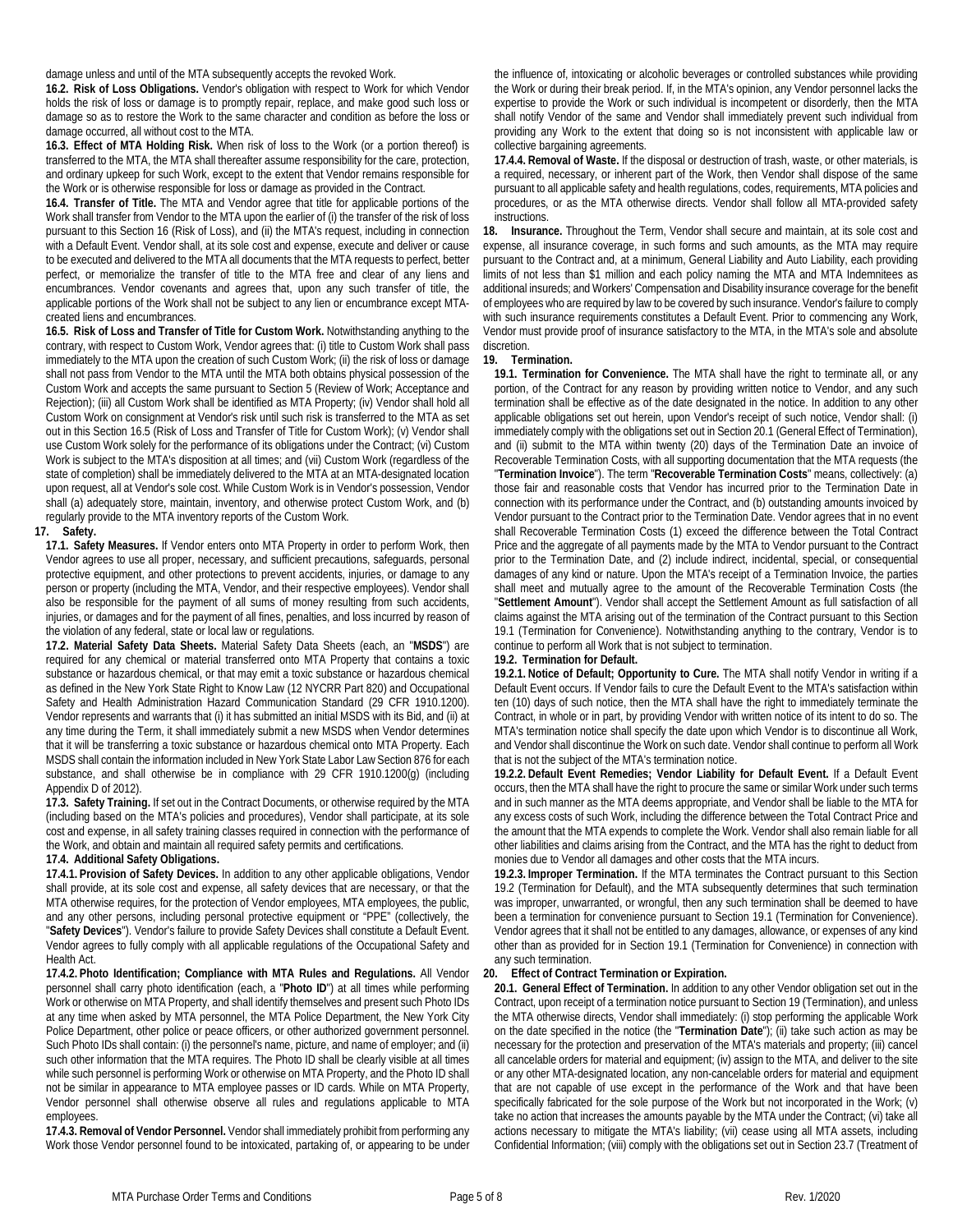Confidential Information Upon Termination); (ix) provide to the MTA all documentation and other information that the MTA requests; and (x) otherwise comply with all MTA instructions regarding the disposition of completed and partially completed Work.

**20.2. Survival.** In addition to any other right or obligation that by its nature is intended to survive any Contract termination or expiration, the following Sections shall survive any such termination or expiration: (i) Section 9.1 (Vendor Warranty Obligations) (ii) Section [11](#page-2-2) (Indemnification); (iii) Section [12](#page-3-3) (Limit of Liability); (iv) Section [20](#page-4-5) (Effect of Contract Termination or Expiration); (v) Section [23](#page-5-0) (Confidentiality and Privacy); (vi) Section 24 Disputes); and (vii) Sectio[n 29](#page-6-1) (General).

**20.3. Transition Services.** In connection with any Contract termination or expiration, Vendor shall provide all transition assistance that the MTA requests in connection with transitioning the Work from Vendor to an MTA-designee (the "**Transition Services**"). Transition Services include those services that the MTA requests including, for example, the continued provision of the Work, personnel support, materials, information, and services necessary or desirable to facilitate transitioning from Vendor to an MTA-designee. Vendor shall be obligated to provide the Transition Services for no more than six (6) months following any Contract termination or expiration, and costs for such Transition Services shall be determined pursuant to Sectio[n 28](#page-6-2) (Change Orders; Contract Modifications).

**21. Suspension of Work.** The MTA shall have the right to direct Vendor to suspend all or any part of the Work for a period of up to sixty (60) calendar days, and such direction shall be provided in writing (each, a "**Work Stop Order**"). Upon Vendor's receipt of a Work Stop Order, Vendor shall cease performing the applicable portion of the Work and take all steps necessary to minimize the incurrence of costs allocable to the applicable Work being suspended. Within sixty (60) days of the MTA's provision of a Work Stop Order, the MTA shall either cancel the Work Stop Order, terminate the Contract, or issue a Change Order that removes such Work from the Contract. The MTA shall, in its reasonable discretion, make an equitable adjustment to the delivery schedule or Total Contract Price (excluding profit) due to the Work Stop Order. Vendor shall immediately resume its performance of the Work upon cancellation of a Work Stop Order regardless of whether the MTA has made such an equitable adjustment. Vendor shall be prohibited from submitting any claims for compensation relating to a Work Stop Order unless such claims are submitted in writing within twenty (20) days after the MTA's issuance of a Work Stop Order. Notwithstanding anything to the contrary, if the MTA determines that the suspension of Work was necessary due to Vendor's defective or incorrect Work, unsafe work conditions caused by Vendor, or any other reason caused by Vendor's acts or omissions, then Vendor shall not be entitled to an equitable adjustment.

**22. No Waiver; Remedies.** The MTA's failure to require Vendor's performance of any obligation under the Contract shall not affect the MTA's full right to require such performance at any time thereafter, nor shall the MTA's waiver of a breach of any obligation under the Contract be taken, held, or interpreted as a waiver of the obligation itself or any past or subsequent breaches of the same obligation. The MTA shall have the right to avail itself of each and every remedy relating to, or arising from, the Contract available to the MTA now or hereafter, existing at law or in equity or by statute, and each and every such remedy shall be in addition to every other remedy so specifically given or otherwise so existing and may be exercised from time to time and as often and in such order as may be deemed expedient by the MTA. The MTA's exercise, or the beginning to exercise, one remedy shall not be deemed a waiver of the right to exercise, at the same time or thereafter, any other remedy.

## <span id="page-5-0"></span>**23. Confidentiality and Privacy.**

**23.1. Confidential Information; Non-Disclosure and Standard.** Vendor shall treat as confidential all information that is disclosed or provided to Vendor (or to which Vendor otherwise has access), whether oral or in writing, in connection with the Contract (collectively, the "**Confidential Information**"). The term "Confidential Information" expressly includes MTA Data. Vendor shall not use Confidential Information for any purpose not expressly permitted in the Contract (and in all cases such Confidential Information shall only be used for the MTA's benefit), and Vendor shall disclose such Confidential Information only to those employees, contractors, subcontractors, suppliers, and agents who have a need-to-know basis for access to such Confidential Information for the purpose of performing under the Contract; provided, however, that such recipients are under a duty of confidentiality no less restrictive than Vendor's duty hereunder and by applicable law. Vendor shall protect the Confidential Information from unauthorized use, access, or disclosure in the same manner as Vendor protects its own confidential or proprietary information, but shall in no event use less than a reasonable standard of care and diligence. Upon the MTA's request, Vendor shall promptly provide copies of any requested Confidential Information in electronic form, all at Vendor's sole cost and expense.

**23.2. Exceptions.** Except for Security-Sensitive Information and Personal Information, for which there shall be no exception, Vendor's obligations with respect to Confidential Information shall not apply to Confidential Information that Vendor can demonstrate in writing (to the MTA's satisfaction): (i) was already known to Vendor at the time of disclosure by the MTA; (ii) was or becomes available to Vendor on a non-confidential basis from a third party, provided that such third party is not bound by a confidentiality obligation to the MTA with respect to such Confidential Information; (iii) is or has become generally available to the public through no fault of Vendor; (iv) is independently developed by Vendor without access to, or use of, the Confidential Information, as evidenced through proper documentation; or (v) is required by law to be disclosed, provided that Vendor notifies the MTA of such required disclosure promptly and in writing, and cooperates with the MTA, at the MTA's reasonable request and expense, in any lawful action to contest or limit the scope of such disclosure.

**23.3. Public Records.** Notwithstanding anything to the contrary, Vendor acknowledges that (i) the MTA may be subject to the New York State Freedom of Information Law (N.Y. Pub. Off.

Law sec. 84 *et seq.*) and other laws relating to the disclosure or production of information in the MTA's possession (collectively, the "**Public Records Law**"), and (ii) any documents in the MTA's possession may be subject to the Public Records Law.

**23.4. No Transmission of Confidential Information Outside of the United States.** In no event shall Vendor transmit, transfer, or otherwise store Confidential Information (including Security-Sensitive Information and Personal Information) outside of the United States without the MTA's prior written approval, which can be withheld or withdrawn for any reason.

**23.5. Privacy Notice.** The relevant provisions of the New York Personal Privacy Protection Law (Article 6-A of the Public Officers Law) shall apply to the Contract as if Vendor were an agency of the State of New York as defined therein. If, in connection with Vendor's performance under the Contract, Vendor receives or otherwise has possession, control of, or access to, Personal Information, then Vendor shall receive, maintain, and use such Personal Information solely for the purpose of performing its obligations under the Contract and for no other purpose. If Vendor receives a request for the disclosure of Personal Information to any person or entity not expressly authorized under the Contract to receive the same, then Vendor shall not comply with the request and shall instead promptly notify the Project Manager. If Vendor is required by law to comply with the request, to the extent lawful, then Vendor shall delay complying with the request until Vendor notifies the MTA's General Counsel in the most expeditious manner possible and affords the MTA with an opportunity to lawfully oppose such request.

## **23.6. Information Security.**

**23.6.1. Information Security Program.** Vendor represents and warrants that it has established, and shall maintain and comply with throughout the Term, an information security program that meets all applicable federal, state and local laws, and regulations. Vendor agrees that its information security program includes administrative, technical, and physical safeguards that sufficiently: (i) protect the security, confidentiality, and integrity of Confidential Information; (ii) protect against anticipated threats or hazards to the security, confidentiality, and integrity of Confidential Information; (iii) protect against unauthorized access to or use of Confidential Information; (iv) ensure compliance with an active incident response program; and (v) ensure the proper disposal of Confidential Information. Notwithstanding anything to the contrary, Vendor further agrees to comply with all applicable federal, state, local, and foreign data protection laws, and all other applicable regulations and directives in connection with its collection, access, use, storage, disposal, and disclosure of Confidential Information (including Security-Sensitive Information and Personal Information).

**23.6.2. Security Incident Response.** The term "**Security Incident**" means the actual or potential breach of the security, confidentiality, or integrity of Confidential Information, regardless of whether such breach requires disclosure under applicable law. In the event of a Security Incident, Vendor shall notify the MTA in the most expedient time possible and, in no event, more than five (5) hours after the suspicion, discovery, or notification of a Security Incident. Such notification shall be sent via email to the Project Manager and the receipt of such email shall be immediately confirmed via telephone. The Security Incident notification shall be written and include to the extent known: (i) a detailed description of the Security Incident; (ii) the specific Confidential Information impacted; (iii) measures taken by Vendor to identify, prevent, and mitigate the effects of the Security Incident; and (v) any other relevant information and documentation that the MTA requests. Vendor shall update the notice with additional information upon the MTA's request.

**23.6.3. Security Incident Remedial Steps.** Unless otherwise required or prohibited by law, Vendor shall not disclose to any third party the occurrence of, or any information relating to, a Security Incident without the MTA's prior written approval. Subject to the preceding sentence, upon discovery or notification of a Security Incident, Vendor shall take immediate action, at its own expense and in compliance with applicable law, to: (i) investigate the Security Incident; (ii) identify, prevent, and mitigate the effects of the Security Incident; (iii) perform all other actions reasonably necessary to remedy the Security Incident, prevent future incidents of the same or similar nature, and otherwise restore the confidentiality, security, and integrity of Confidential Information in Vendor's possession or control; and (iv) perform those actions and provide the support reasonably requested by the MTA. Vendor shall, at the MTA's direction, pay for or reimburse the MTA for all damages, costs, losses, fines, penalties, and expenses related to a Security Incident, including those incurred by the MTA in connection with preparing and providing notice to impacted data subjects, as well as other related support services such as credit monitoring services and call center services.

**23.6.4. Security Review.** Upon reasonable notice, the MTA shall be entitled to engage a qualified, independent third party (a "**Security Reviewer**") to audit Vendor's compliance with its information security obligations set out in the Contract (each, a "**Security Compliance Audit**"). A Security Compliance Audit shall not take place more than once in any calendar year, unless good cause is found by the MTA to warrant more frequent audits. The MTA shall be responsible for the fees and expenses of the Security Reviewer (the "**Reviewer Fees**"), unless the results of the Security Compliance Audit demonstrate Vendor's material non-compliance with its obligations, in which case Vendor shall reimburse the MTA its reasonable Reviewer Fees upon submission of supporting documentation. The assessments, work papers, and other materials generated or used by the Security Reviewer during the course of the Security Compliance Audit shall be treated as Confidential Information.

<span id="page-5-1"></span>**23.7. Treatment of Confidential Information Upon Termination.** Upon termination or expiration of the Contract for any reason, or promptly upon the MTA's request, Vendor shall at its sole cost and expense and at the MTA's direction either: (i) return to the MTA all Confidential Information (including copies and other derivatives of the same) in Vendor's possession, custody, or control, or (ii) irrevocably destroy such Confidential Information (including copies and other derivatives of the same) and certify in writing to such destruction.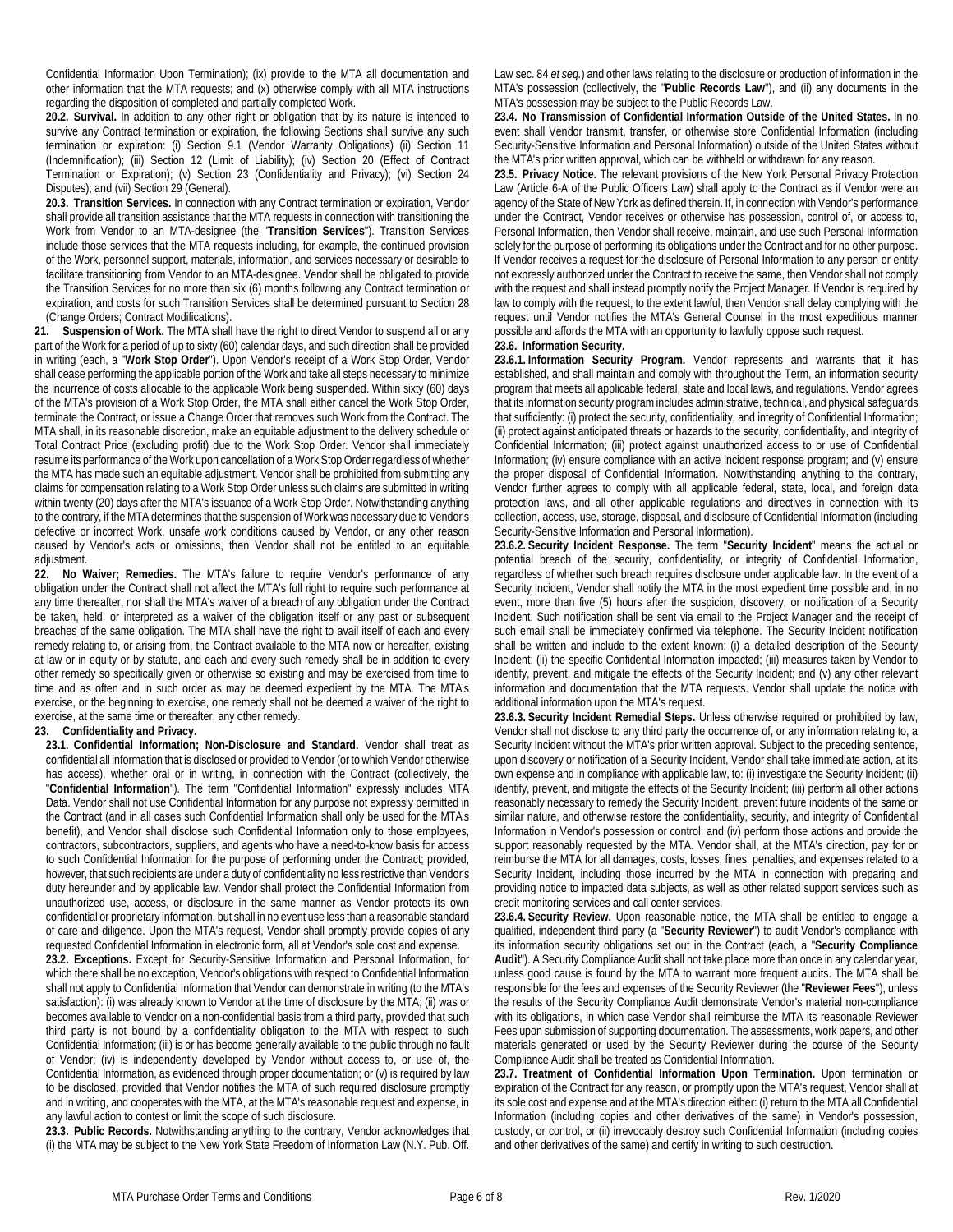<span id="page-6-0"></span>**24. Disputes.** This Sectio[n 24](#page-6-0) (Disputes) sets out Vendor's sole means for challenging any question of fact arising out of, or in any way relating to, the Contract post-award (each, a "**Dispute**"). The MTA and Vendor agree that exhausting the dispute resolution procedure set out in this Section [24](#page-6-0) (Disputes), including the judicial relief available herein, shall be Vendor's sole remedy in connection with a Dispute. If Vendor initiates a Dispute, then the MTA and Vendor shall proceed as follows:

<span id="page-6-3"></span>**24.1. Dispute Resolution; Escalation.** Vendor shall have the right to initiate a Dispute by notifying the Project Manager in writing within ten (10) days of when Vendor knows, or should have known, about the subject of the Dispute (each, a "**Dispute Notice**"). The Dispute Notice shall include a detailed description of the Dispute and Vendor's proposed resolution to the same. Upon receipt of a Dispute Notice, the Key Person and the Project Manager shall meet informally and use good faith efforts to resolve the Dispute without further escalation, and the Project Manager shall notify Vendor of the decision. The Project Manager's decision shall be final and binding on the parties unless, within ten (10) days from the date of Vendor's receipt of such decision, Vendor submits a written appeal to the Project Manager. Upon receipt of said appeal the Dispute shall be escalated to the MTA Chief Procurement Officer and a Vendor "clevel" executive for resolution, and the MTA Chief Procurement Officer shall appoint a dispute resolution officer to review and recommend a written decision to the MTA Chief Procurement Officer, who reserves the right to accept, modify or reject and issue the written decision and provide a copy of the same to Vendor. The MTA Chief Procurement Officer's decision regarding the appeal shall be final and binding on the parties.

<span id="page-6-4"></span>**24.2. Disputes; Judicial Relief.** If the parties are unable to resolve a Vendor-initiated Dispute after exhausting the Dispute resolution process set out in Sectio[n 24.1](#page-6-3) (Dispute Resolution; Escalation), then subject to Sectio[n 29.2](#page-7-1) (Governing Law; Venue), Vendor's sole remedy shall be to seek review in the form of a challenge of the decision in a court of competent jurisdiction under Article 78 of the New York Civil Practice Law and Rules.

**24.3. Vendor Performance During the Pendency of Disputes.** Vendor agrees that: (i) the pendency of a Dispute (including those subject to Sectio[n 24.2](#page-6-4) (Disputes; Judicial Relief)) shall not constitute a basis for any modification, limitation, or suspension of Vendor's obligations under the Contract, and Vendor shall diligently perform its obligations in compliance with the Contract and the MTA's orders; (ii) Vendor shall remain fully obligated to perform the Work notwithstanding the existence of a Dispute; and (iii) pending final settlement of the applicable Dispute, Vendor shall perform all obligations under the Contract, including those that are the subject of a Dispute, in the manner that the MTA directs.

**25. Training Services.** Vendor shall provide the MTA all training required by the Contract (the "**Training Services**") in accordance with the following:

**25.1. Training Materials; Training.** The MTA shall have the right to review and approve all materials that Vendor will provide with the Training Services (the "**Training Materials**"). Except for Custom Training Materials, Vendor shall provide all Training Materials to the MTA thirty (30) days prior to commencing any training portions of Training Services (the "**Training Date**"). If the Training Materials contain MTA Data (the "**Custom Training Materials**"), then Vendor shall provide the MTA with the Custom Training Materials at least sixty (60) days prior to the Training Date, unless the parties mutually agree to a different timeframe. The MTA shall provide Vendor with any revisions, comments, or suggestions to the Custom Training Materials (collectively, the "**MTA Revisions**") within thirty (30) days of its receipt of the Custom Training Materials, or such shorter period as agreed between the parties. Vendor shall complete all MTA Revisions at no additional cost to the MTA and provide the MTA with the revised Custom Training Materials at least one (1) week prior to the Training Date, unless otherwise agreed in writing by the MTA. All Training Material shall be: (i) sufficiently detailed; (ii) easily understandable so that a person of ordinary intelligence can understand its contents; and (iii) in English and any other MTA-identified language. Vendor shall provide the Training Materials in both print and a nonproprietary industry standard electronic format. All training shall take place at MTAdesignated locations. Vendor shall comply with all building security, MTA IT security, or other requirements provided to Vendor within a reasonable time in advance of the Training Date when conducting Training Services on MTA Property. Unless otherwise stated in the Contract, the Training Services shall include "train the trainer" services, which is a technique that teaches students to be teachers themselves.

**25.2. Changes to Training Services.** The parties may mutually agree in writing as to training content, delivery medium, class size, trainer requirements, and cancellation terms. Notwithstanding the foregoing, in no event shall the MTA be responsible for cancellation fee(s) if the MTA provides at least three (3) days' written notice of a postponement or cancellation.

**26. Project Management.** Vendor shall at all times employ, maintain, and assign to the Contract a sufficient number of competent and qualified personnel to meet the requirements for the Work, including at least one (1) "**Key Person**". A Key Person shall: (i) be dedicated full time to the Contract or, if not dedicated full time to the Contract, have the Contract as her or his highest priority; (ii) keep the MTA fully informed as to Vendor's performance of the Work; (iii) participate in person, or remotely with the MTA's consent, in regularly scheduled and any unscheduled meetings; (iv) issue reports as reasonably requested by the MTA or as otherwise required by the Contract; (v) not be removed by Vendor without the MTA's consent in writing in advance, unless such removal is outside of Vendor's control (e.g., death); (vi) be removed at the MTA's request; and (vii) be replaced only by a person approved in advance in writing by the MTA. A Key Person shall also serve as a Vendor project manager and, if the Contract requires installation or other building services, then a Key Person shall remain onsite while any Work is being performed, unless otherwise required by the Contract or authorized in writing by the MTA. The MTA reserves the right to review resumes, curriculum vitae, and other Key Person certification documents. Vendor shall identify any Key Person(s) in writing to the MTA on or before the Effective Date.

## <span id="page-6-5"></span>**27. Subcontracting.**

**27.1. Vendor Subcontract Request; Conditions.** Vendor shall perform the Work itself, and Vendor shall not permit any third parties to perform any portion of the Work without the MTA's prior written approval, which may be withheld or conditioned in the MTA's sole discretion. If Vendor desires to subcontract any portion of the Work, then Vendor shall submit a request to the Project Manager at least twenty (20) days prior to the proposed commencement date of the subcontractor's performance. Such request shall include: (i) the Contract number; (ii) a description of the Work to be subcontracted; (iii) the commencement and completion dates for the Work; (iv) the amount to be paid to the subcontractor; (v) the subcontractor's name, resume of similar work performed by the subcontractor, and relevant client contacts and telephone numbers; (vi) the proposed agreement between Vendor and the subcontractor for the Work; and (vii) any other information that the MTA requests, including any and all affirmations, certifications and other forms typically required of a Vendor. If the MTA approves of the request to subcontract Work, then the terms and conditions of the Contract shall apply to such approved subcontractor. The MTA's approval of a subcontractor shall not operate as a waiver of any right against Vendor or other third parties, nor shall it relieve Vendor of any of its obligations to perform the Work as set forth in the Contract, including those portions of the Work that were subcontracted. The MTA shall have no liability for any subcontractor-performed Work unless the MTA has provided prior written approval for the specific subcontractors and the specific Work performed by such subcontractor pursuant to this Sectio[n 27](#page-6-5) (Subcontracting).

**27.2. Vendor Subcontractor Liability.** If Vendor engages subcontractors in connection with the Contract, then Vendor agrees that it shall remain fully and directly liable for all obligations under the Contract as though no such subcontracting had occurred. Vendor shall be solely responsible for ensuring that any subcontractors it engages fully comply with Vendor's obligations under the Contract as if such subcontractor were Vendor.

## <span id="page-6-2"></span>**28. Change Orders; Contract Modifications.**

<span id="page-6-6"></span>**28.1. MTA Notice of Change Orders; Determination of Price and Time.** The MTA shall have the right, in its sole discretion, to order changes to the Work that result in additions or subtractions to the amount, type, or value of the Work, provided that such changes are within the general scope of the Work. Adjustments to the Total Contract Price (either increases or reductions) due to such order shall be based on the rates included in the Price Schedule for equivalent Work, as determined by the MTA. If the MTA-ordered change involves Work for which there are no equivalent rates included in the Price Schedule, or otherwise impacts Vendor's time for performance, then the MTA and Vendor shall negotiate adjustments to the Total Contract Price, performance schedule, and any other necessary contract terms to address such Work. Such negotiated changes shall be memorialized in a written document that is executed by the MTA and Vendor and that references the Contract (each, a "**Change Order**" or "**Supplemental Agreement**"). If the MTA and Vendor are unable to reach agreement on a Change Order, then the Manager shall have the right to direct Vendor in writing to proceed with the Work that is subject to the negotiations, and Vendor shall fully comply with such direction; provided, however, that Vendor shall have the right to initiate a Dispute within five (5) days of such direction to proceed pursuant to Sectio[n 24](#page-6-0) (Disputes).

**28.2. Vendor Notice of Changes.** Vendor shall promptly notify the MTA in writing if Vendor believes that there has been a change to the amount, type, or value of the Work required pursuant to the Contract, unless such change is the subject of a Change Order. The MTA shall promptly review such notice and shall make a final and binding decision as to whether such alleged change is in fact a change to the amount, type, or value of the Work. If the MTA agrees that such alleged change is in fact a change to the amount, type, or value of the Work, then the MTA and Vendor shall proceed pursuant to Section [28.1](#page-6-6) (MTA Notice of Change Orders; Determination of Price and Time).

**28.3. Contract Modifications; Authority.** The only MTA representative authorized to execute a Change Order or other modification to the Contract is the MTA's Chief Procurement Officer (or her or his designee), and any such Change Order or other modification must be in writing. No other person is authorized to execute a Change Order or otherwise modify the Contract, either in writing or orally. No change in, modification to, termination, or discharge of the Contract in any form whatsoever, shall be valid or enforceable unless it is in writing and signed by the party to be charged therewith or her duly authorized representative; provided, however, that any change in or modification, termination, or discharge of the Contract expressly provided for in the Contract shall be effective as so provided.

**28.4. Limitations on Change Order Compensation.** Notwithstanding anything to the contrary, in no event shall (i) Vendor's compensation for Change Order Work that Vendor performs directly exceed Vendor's actual cost for the Change Order Work, plus a combined profit and home office overhead rate that is a negotiated percentage of the direct labor and material costs, and (ii) Vendor's compensation for Change Order Work performed by subcontractors shall not exceed Vendor's actual cost for the Change Order Work, plus an additional amount not to exceed five percent (5%) of such actual costs in order to cover Vendor's profit, superintendence, administration, insurance, G&A and other overhead expenses, and all other Vendor costs and expenses. Vendor agrees that any compensation that it proposes for Change Order Work must be allowable under the cost principles of Federal Acquisition Regulation (FAR), Part 31.2.

#### <span id="page-6-1"></span>**29. General.**

**29.1. MTA Vendor Code of Ethics.** Vendor agrees throughout the Term (i) to comply with the MTA Vendor Code of Ethics, (available at: [https://new.mta.info/sites/default/files/2018-](https://new.mta.info/sites/default/files/2018-05/Vendor_Code_of_Ethics.pdf) [05/Vendor\\_Code\\_of\\_Ethics.pdf\)](https://new.mta.info/sites/default/files/2018-05/Vendor_Code_of_Ethics.pdf), and (ii) to report to the MTA any change in circumstance, including conflicts of interest, that materially impacts the previously-submitted "Bidder's Certification of Compliance with the Vendor Code of Ethics" or subsequent update(s) submitted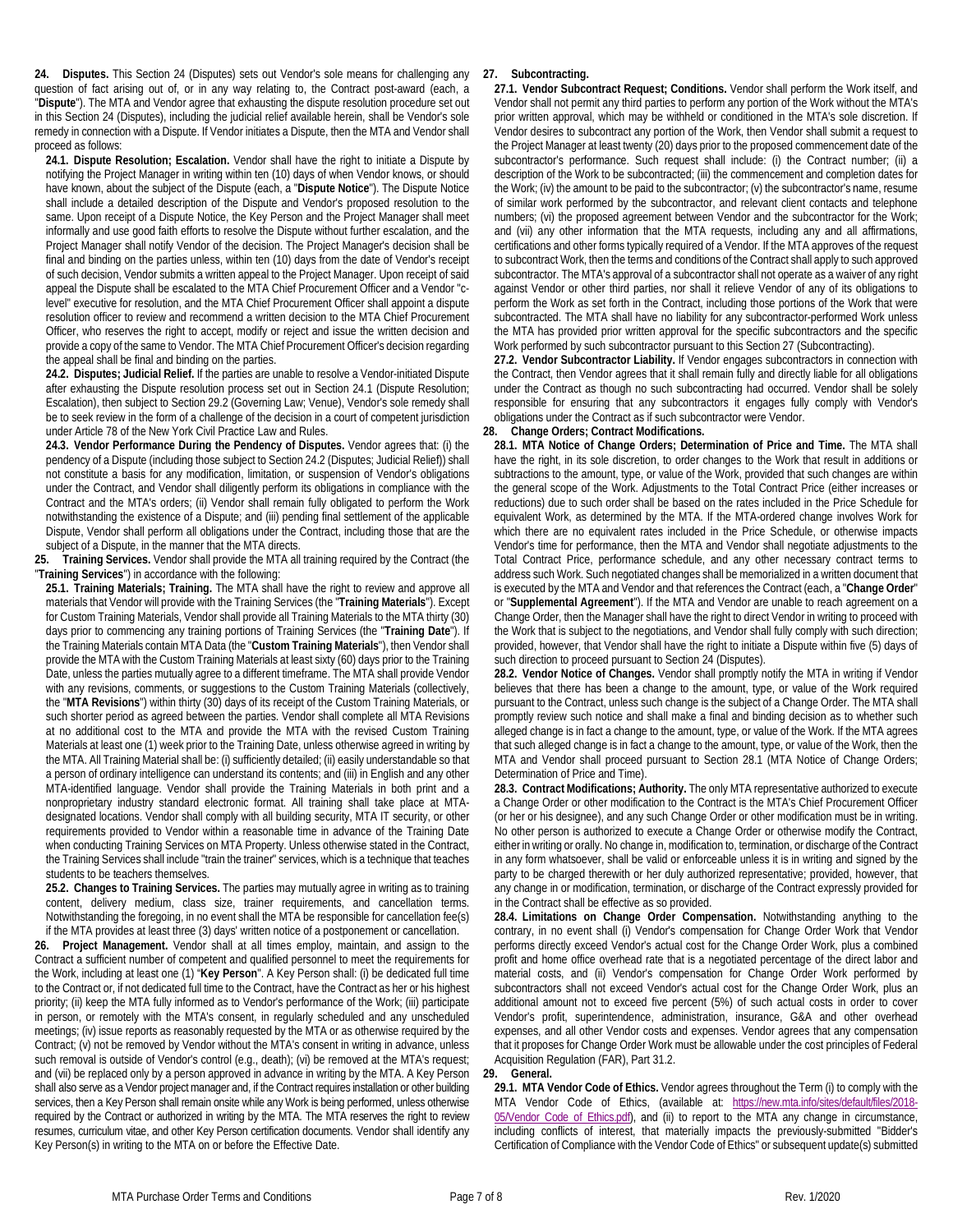to the MTA. Vendor further agrees throughout the Term to comply with the MTA's Zero Tolerance Policy, which generally prohibits Vendor from giving a gift of any value, including entertainment and meals, to MTA officers, directors, and employees.

<span id="page-7-1"></span>**29.2. Governing Law; Venue.** The Contract shall be governed and construed in all respects in accordance with the laws of the State of New York without regard to any conflicts of laws principles. The exclusive venue and jurisdiction for any action or proceeding arising out of the Contract shall be the state and federal courts located in New York County, New York. Vendor accepts the personal jurisdiction of such courts.

**29.3. Full Cooperation; Coordination.** Vendor agrees to cooperate at all times with the MTA and other third parties (including other MTA vendors) and to coordinate its Work with the MTA's requirements. If the MTA determines that it is necessary for the MTA or third parties to perform work on the site where the Work is being performed, then the MTA shall have the right to access said site and to permit such other third parties to access such site at such times and under such conditions that do not unreasonably interfere with Vendor's performance of the Work. Vendor shall continue to perform its Work diligently and in a manner that minimizes interference with such other work.

**29.4. Notices.** Any notices required or permitted under the Contract shall be given to the appropriate party at the address designated by the MTA or Vendor in writing. All notices hereunder must be in writing, in accordance with the Contract, unless expressly indicated otherwise. Such notices shall be deemed given: (i) upon personal delivery; (ii) if sent by facsimile, upon confirmation of receipt; or (iii) if sent by certified or registered mail, postage prepaid, five (5) calendar days after the date of mailing.

**29.5. Vendor Employees; Relationship.** The MTA and Vendor are independent contractors, and no agency, partnership, joint venture, or employer-employee relationship is intended or created by the Contract. Vendor shall not hold itself out as or claim to be an MTA officer or employee, or otherwise make a claim, demand, or application to or for any right or privilege applicable to an officer or employee of the MTA, including claims for Workers' Compensation coverage, Unemployment Insurance benefits, health insurance, life insurance, Social Security coverage, or retirement membership or credit. Vendor shall exercise full control over and supervision of the employment, direction, compensation (including deducting any required withholding taxes and other expenses associated with the employees' employment), discharge, and benefits of its officers and employees, including employees of subcontractors, and of all other persons assisting it in the performance of the Work.

**29.6. Loss or Damage to MTA Property.** Vendor shall care for and protect all tangible and intangible MTA Property with which Vendor comes into possession, custody, or to which Vendor otherwise has access, and Vendor shall, at its sole cost and expense, repair or restore any such property that is lost or damaged attributable to Vendor to the condition that such MTA Property was in prior to such loss or damage.

**29.7. Communications.** Communications shall be in writing and shall be delivered to each party's designee. Telephone calls may be used to expedite communications but shall not be official communications unless confirmed in writing with the designees. Communications shall be considered received at the time actually received by the designee.

**29.8. Headings; Severability.** Headings used herein are for reference purposes only and in no way define, limit, or construe the scope or extent of such section or in any way otherwise affect the Contract. If any Contract provision is determined to be unenforceable or invalid by applicable law or court decision, such enforceability or invalidity shall not render the Contract unenforceable or invalid as a whole and, in such event, such provision shall be changed and interpreted so as to best accomplish the objectives of such provision within the limits of applicable law or court decision.

**29.9. Assignment; Succession.** Vendor shall not assign, transfer, convey, sublet, or otherwise dispose of the Contract or its right, title, or interest therein, or its power to execute the Contract to any other person, firm, or entity without the MTA's prior written consent, which may be withheld, conditioned, or delayed in the MTA's sole discretion (provided that Vendor may assign monies due or to become due to Vendor under the Contract upon prior written notice to the MTA and the MTA's written acknowledgment of the same). Vendor's breach of the preceding sentence shall constitute a Default Event and the MTA shall have all rights and remedies available to it under law and in equity, including terminating the Contract. If there is an assignment of monies due or to become due under the Contract, or a change in control of Vendor, then Vendor shall immediately provide the MTA with all information, documentation, and authorizations that the MTA determines to be appropriate. The Contract, including the rights, duties, and obligations, shall bind and inure to the benefit of the successors and assigns of the MTA and Vendor. Nothing herein shall either restrict Vendor's right to assign monies due or to become due pursuant to NYS Uniform Commercial Code Section 9-318 or, subject to Section [8.6](#page-2-3) (Bankruptcy Code Section 365(n)) be construed to hinder, prevent, or affect Vendor's assignment for the benefit of creditors that is made pursuant to applicable law.

**29.10. Freedom of Action.** The MTA is free and without restriction to procure any goods and services as it sees fit, and to engage other third parties to assist in the same or otherwise provide goods and services, including those that compete directly with Vendor.

**29.11. No Publicity.** To the fullest extent permitted by law, Vendor shall not publicize, issue, or disclose any release, statement, or other information relating to the Work or the MTA in any manner, including in advertisements, publications, press releases, articles, websites, social media, or speeches, without the MTA's prior written approval, which may be withheld or withdrawn for any reason.

<span id="page-7-2"></span>**29.12. Access to MTA Data.** The MTA shall have full access at all times to all MTA Data (including drafts of MTA Data and documentation related to Work contemplated in the Contract) that are within Vendor's possession or control. Vendor shall immediately provide the MTA with copies of all such MTA Data upon the MTA's request. As with all other Vendor obligations under the Contract, Vendor's obligation set out in this Sectio[n 29.12](#page-7-2) (Access to MTA Data) shall apply regardless of whether Vendor disputes what constitutes MTA Data or is otherwise asserting a right to withhold such MTA Data from the MTA.

## **29.13. Format of Deliverables; Instructions.**

**29.13.1. Deliverable Format.** For all Work and MTA Data that is documentable or otherwise written, Vendor shall provide such Work and MTA Data to the MTA in an MTA-requested form, format, and medium (e.g., via email, hard copy, MS Word, .PDF, etc.).

**29.13.2. Clarifying Instructions.** If required by the Contract or best industry practices, Vendor shall deliver as part of the Work, written materials in sufficient detail and clarity, and with sufficient explanation and information, to enable the MTA to understand, apply, modify, and maintain such Work without further assistance from Vendor or other third parties. **29.14. Entire Agreement.**

<span id="page-7-3"></span>**29.14.1. No Vendor Modifications to Contract Documents.** Subject to Sectio[n 28](#page-6-2) (Change Orders; Contract Modifications), the Contract Documents include only those terms and conditions with which the MTA shall agree in connection with the Solicitation. The term "**Modifying Bid Terms**" means any terms and conditions included with, attached to, or referenced in the submitted Bid or otherwise discussed during the procurement process, that modify or conflict with the Contract Documents, or otherwise constitute an exception to the terms and conditions included in the Contract Documents. Vendor agrees that all Modifying Bid Terms shall not be binding on the MTA, deemed excluded from its Bid, and provided by Vendor solely for informational and promotional purposes. The MTA shall have the sole and absolute discretion to determine whether a particular term or condition constitutes an excluded Modifying Bid Term or part of the accepted Bid.

**29.14.2. Entire Agreement.** Subject to Sectio[n 29.14.1](#page-7-3) (No Vendor Modifications to Contract Documents), the Contract constitutes the entire agreement between the MTA and Vendor concerning the subject matter herein. No terms or conditions (whether written or based on performance or course of conduct) that modify the Contract (the "**Additional Terms**") shall be binding on the MTA, unless agreed to pursuant to Section [28](#page-6-2) (Change Orders; Contract Modifications). Vendor expressly agrees that the Contract shall not include (i) any Additional Terms that Vendor affixes to, incorporates into, or otherwise provides with the Work (including standard pre-printed or custom order forms, product literature, "shrink wrap" terms accompanying software delivery, "click-through" agreements, order forms, invoices, or other documents Vendor provides to the MTA for payment), regardless of whether the MTA accepts such Additional Terms via an approval, payment, or other action signifying its acceptance to such Additional Terms, or (ii) any Additional Terms that are otherwise presented to the MTA and not accepted pursuant to Sectio[n 28](#page-6-2) (Change Orders; Contract Modifications). By way of clarification, and not limitation, in no event shall any term or condition included in the Bid that the MTA determines to modify the Contract Documents so modify the Contract Documents or otherwise be incorporated into the Contract. The MTA shall not be liable or obligated for any goods, services, or other costs that are not expressly set out in the Contract.

**29.15. Multi-Agency Use.** Vendor agrees that any MTA affiliate or subsidiary can utilize the same pricing, terms, and conditions set out in the Contract.

<span id="page-7-0"></span>**29.16. Force Majeure.** Neither party shall be liable to the other party for delays or any failure to perform an obligation under the Contract due to causes beyond its reasonable control and that are not caused or attributable to the fault or negligence of the party delayed (the "**Delayed Party**") (each, a "**Force Majeure Event**"). Such Force Majeure Events include, but are not limited to, fire, explosion, flood or other natural catastrophe, terrorism, legislation, governmental orders, regulation, or labor strikes. However, the Delayed Party shall use its best efforts to minimize the delays caused by any such Force Majeure Event. In addition, if Vendor seeks relief for a Force Majeure Event, then it must notify the MTA promptly, and in no case more than two (2) days after, the occurrence of a Force Majeure Event, and provide the MTA with a reasonable plan to resume performance. Upon such notice, Vendor shall take all commercially reasonable steps to mitigate the effect of the Force Majeure Event. If Vendor fails to: (i) promptly notify the MTA of the Force Majeure Event; (ii) provide to the MTA a reasonable plan to resume performance; or (iii) mitigate the effects of the Force Majeure Event, then Vendor's performance shall not be considered excused pursuant to this Section [29.16](#page-7-0) (Force Majeure). **29.17. Determination of Ambiguities; Order of Precedence.** The MTA shall have the sole right to resolve any errors, inconsistencies, ambiguities, or discrepancies, including typographical errors in the Contract, and Vendor agrees to be bound by such resolutions. Unless the Project Manager determines otherwise, in the event of a conflict or inconsistency between or among portions of the Contract, the more stringent provision or requirement shall control, except for situations in which no provision is clearly more stringent, in which case the Project Manager shall generally apply the following order of precedence in the following descending order: (i) these Terms and Conditions; (ii) the Contract Documents other than these Terms and Conditions, including all forms, certifications, and attachments; and (iii) the Bid. In no event shall the order of precedence supersede applicable law unless the Project Manager determines that the requirements set out herein are more stringent than those established by applicable law.

**30. Certain Information Technology Requirements.** Additional terms applicable to Work involving information technology are incorporated into, and attached to, these Terms and Conditions as Schedule 2 (Certain IT Requirements). Vendor shall comply with all of the requirements included in Schedule 2 (Certain IT Requirements) for all portions of the Work unless the Manager notified Bidders in writing during the procurement process that certain portions of the Work are not subject to Schedule 2 (Certain IT Requirements).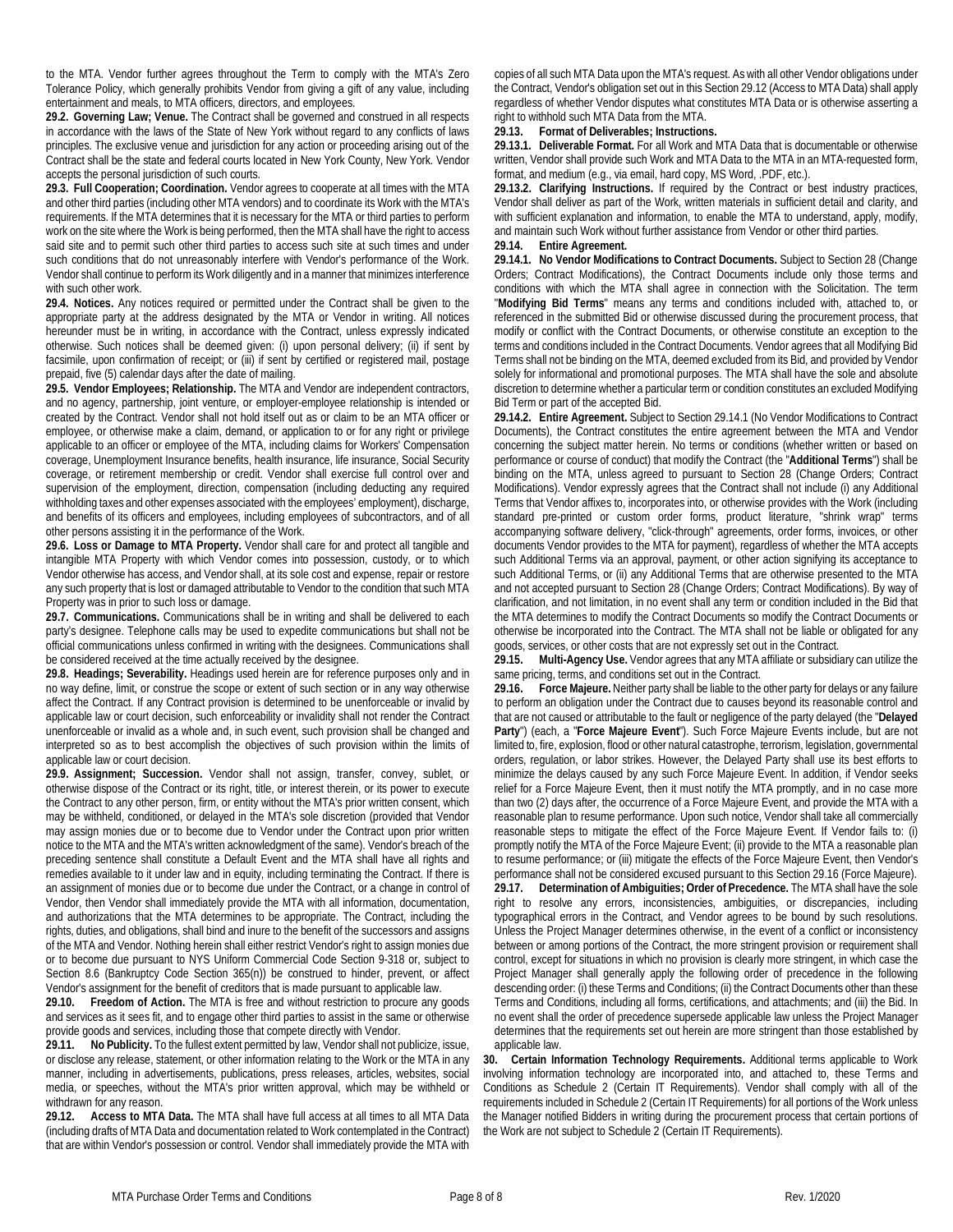# **SCHEDULE 1: APPLICABLE LAWS AND REGULATIONS**

## <span id="page-8-1"></span>**1. Schedule 1 Interpretative Rules.**

**1.1. Defined Terms.** Subject to Sectio[n 1.2](#page-8-0) (Applicability to Bidders), capitalized terms used in this Schedul[e 1](#page-8-1) (Applicable Laws and Regulations) that are not defined herein have the meanings ascribed to them in the Terms and Conditions.

<span id="page-8-0"></span>**1.2.** Applicability to Bidders. The obligations in this Schedule [1](#page-8-1) (Applicable Laws and Regulations) include those that apply to both (i) any individual or entity submitting a Bid in response to a Solicitation, and (ii) the Vendor to which the Contract is awarded. Accordingly, and for purposes of this Schedul[e 1](#page-8-1) (Applicable Laws and Regulations), all references to the terms "Vendor", "Bidder", "proposer", and other similar terms shall be interpreted to mean and include Vendor and any individual or entity submitting a Bid in response to the Solicitation. All individuals and entities submitting Bids in response to the Solicitation must comply with those obligations herein that pertain during the procurement process, and the selected Vendor must comply with all applicable obligations herein throughout the Term.

**1.3. Other Agencies.** The MTA is the entity issuing the Solicitation and entering into the Contract with Vendor. In many instances, however, the Solicitation is intended to procure Work for an MTA subsidiary or affiliate (e.g., Metro-North Railroad, Long Island Rail Road, and New York City Transit). To this end, and unless the Contract Manager directs otherwise in writing, Vendor agrees that its obligations set out in this Schedul[e 1](#page-8-1) (Applicable Laws and Regulations) shall apply to both the MTA and the MTA subsidiary or affiliate for which the Work is being procured, regardless of whether this Schedule [1](#page-8-1) (Applicable Laws and Regulations) specifically identifies the MTA subsidiary or affiliate.

**1.4. Interpretative Decisions.** The MTA shall have the sole right to resolve any errors, inconsistencies, ambiguities, discrepancies, or questions regarding the interpretative rules (set out in this Sectio[n 1](#page-8-1) (Schedule 1 Interpretative Rules)) and their application, and Vendor agrees to be bound by such resolutions.

## **2. New York State Labor Law.**

**2.1. Compliance with New York State Labor Law.** Vendor shall comply with applicable requirements of the New York State Labor Law, as amended and supplemented (the "**NY**  Labor Law"). Specifically, if any Work falls within the purview of the NY Labor Law, Vendor (and its subcontractors) shall comply with said NY Labor Law with respect to any such portion of the Work, including NY Labor Law Sections 220, 220-f, 222-a, and 230. Vendor shall ensure that no laborer, workman, or mechanic that Vendor (or its subcontractors or other persons) employs to do Work shall be permitted or required to work more than eight (8) hours in any one calendar day or more than five (5) days in any one calendar (1) week, except in cases of extraordinary emergency as defined in NY Labor Law Section 220. If additional time beyond that which is permitted is necessary to complete the Work within the Contract time limits, then the MTA shall work with Vendor to apply for and obtain the requisite exemptions. Vendor shall, and shall ensure that its subcontractors (or other persons doing or contracting to do the Work), pay all wages for a legal day's work (as defined by law) to all classes of such laborers, workmen, or mechanics for the Work and related materials in an amount that is not less than the prevailing rate of a day's work in the same trade or occupation at the time the Work is performed and in the same locality (as defined in NY Labor Law Sections 220 and 230) where the completed Work is to be situated, erected, or used, and such amounts shall be paid in cash except as otherwise permitted in NY Labor Law Sections 220 or 230. Failure to comply with the NY Labor Law shall constitute a Default Event and render the Contract void.

**2.2. Wage Rates; Certified Payrolls.** Pursuant to NY Labor Law Section 220, the New York State Commission of Labor has determined the schedule of supplements to be provided and wages to be paid to workmen, laborers, and mechanics engaged in the Work. To the extent that NY Labor Law Section 220 applies, Vendor agrees that: (i) it and all subcontractors shall comply with such schedule of supplements and wages, (ii) it shall submit to the MTA certified payrolls (attested to by a duly authorized Vendor representative) for Vendor and all subcontractors, enumerating all payments to, or on behalf of, persons employed in connection with the Work, with such submissions at intervals agreed upon between Vendor and the Project Manager, but not less frequently than once per month.

**3. MTA Capital Program Review Board.** The Contract constitutes a special obligation of the MTA, payable solely from any one or combination of the following funding sources: (i) proceeds of grants or other monies paid or made available by any combination of the Federal government, the State, or the City to or on behalf of the MTA for the Contract or for the project encompassing the Work; (ii) proceeds of the MTA Transit Facilities Service Contract Bonds; (iii) monies that the Triborough Bridge and Tunnel Authority made available to the MTA for the Contract; (iv) net proceeds that the MTA realized from the sale-leaseback or "safe-harbor" leasing of assets constituting transit projects; or (v) monies made available to the MTA for the Contract other than monies paid or payable under the note issued pursuant to the Financing Contract dated July 1, 1982. The MTA represents that, to the extent applicable, the Contract or the project encompassing the Work is included within the Capital Program Plan for transit facilities approved by the MTA Capital Program Review Board (established pursuant to New York State Public Authorities Law (the "**NY Public Authorities Law**") Section 1269-a), and that estimated receipts from the funding sources identified above are enumerated in such Plan in amounts adequate to fund the Contract, in accordance with NY Public Authorities Law Section 1269-b.

**4. Net Neutrality.** In accordance with the requirements of Executive Order No. 175 ("**EO 175**"), Vendor shall adhere to net neutrality principles in the provision of internet services under this Contract, regardless of delivery method unless the MTA Managing Director, or their designee, determines that adherence to net neutrality principles for a particular purpose is not in the best interests of the State. Nothing in this provision supersedes any obligation or authorization a provider of broadband Internet access service may have to address the needs of emergency communications or law enforcement, public safety, or national security authorities, consistent

with or as permitted by applicable law, or limits the provider's ability to do so. As used herein, "net neutrality" means that Vendor will not block, throttle, or prioritize internet content or applications or require that end users pay different or higher rates to access specific types of content or application. For the purposes of this Contract, the prohibition against blocking or throttling of internet content or applications does not apply to reasonable network management practices. Any Vendor awarded a new Contract or Contract renewal shall certify compliance with EO 175 as a condition precedent to award or renewal.

**5. Compliance with Consultant Disclosure Law.** For purposes of this Section 5 (Compliance with Consultant Disclosure Law), the term "**Consulting Services**" means services consisting of analysis, evaluation, research, training, data processing, computer programming, engineering, environmental, health, and mental health services, accounting, auditing, paralegal, legal, or other similar services. Pursuant to NY Finance Law Section 163(4-g) (as amended by Chapter 10 of the Laws of 2006), if the Contract involves Consulting Services, then Vendor shall timely, accurately, and properly submit an annual employment report for the Contract to the MTA, the Department of Civil Service, and the State Comptroller.

**6. Failure to Comply with State Investigation as Grounds for Cancellation of Contract.** The term "**Compliance Action**" means to: (i) testify in an investigation concerning any transaction or contract with the state, any political subdivision thereof, a public authority, or with any public department, agency, or official of the state or of any political subdivision thereof or of a public authority; (ii) sign a waiver of immunity against subsequent criminal prosecution; or (iii) answer any relevant question concerning such transaction or contract. If a person refuses to perform a Compliance Action when called to do so before a grand jury, any state department head, temporary state commission, or other state agency, law department organized crime task force, any city department head, or other city agency, which is empowered to compel the attendance of witnesses and examine them under oath, then such person (and any firm, partnership, or corporation of which she or he is a member, partner, director, or officer) shall be disqualified for a period of five (5) years after such refusal from selling to, submitting bids to, receiving awards from, or entering into any contracts with any public authority or official thereof (including the MTA and its subsidiaries and affiliates) for goods, work, or services. The Contract, and any and all contracts made with any public authority or official thereof by such person (and any firm, partnership, or corporation of which she or he is a member, partner, director, or officer) may be cancelled or terminated by the MTA without incurring any penalty or damages on account of such cancellation or termination; provided, however, that the MTA shall pay amounts due under the Contract for Work done prior to such cancellation or termination.

## **7. Diesel Emissions Reduction Act of 2006.**

**7.1. Compliance with DERA.** Vendor represents that, in connection with activities relating to the Contract, it shall comply with the 2006 Diesel Emissions Reduction Act ("**DERA**"), as codified at NY Environmental Conservation Law Section 19-0323, and its implementing regulations. In accordance with DERA, Vendor:

**7.1.1. Ultra-Low Fuel.** Shall use ultra-low sulfur diesel fuel (< 15ppm) in all heavy-duty diesel vehicles (>8500 lbs. gross vehicle weight rating ("**GVWR**")) ("**HDVs**") used at or on any MTA Property or worksite in performing Work or providing materials or equipment unless such HDVs are otherwise exempt.

**7.1.2. Vendor DERA Representation.** Represents that all of its affected vehicles will meet the DERA-required Particulate Matter ("**Particulate Matter**") and Oxides of Nitrogen (NOx) emission standards by: (i) utilizing devices that the U.S. Environmental Protection Agency ("**EPA**") or the California Air Resources Board certify as achieving reductions in Particulate Matter and NOx at the highest classification level for emission control strategies applicable to the particular engine and application; (ii) utilizing engines certified to meet the 2007 EPA standard for Particulate Matter (0.01g/bhphr) as set forth in 40 CFR Section 86.007-11 or any subsequent EPA standard that is at least as stringent; or (iii) employing alternative fuel vehicles that do not operate on diesel fuel ("alternative fuel" means natural gas, propane, ethanol, methanol, gasoline (when used in hybrid electric vehicles only), hydrogen, electricity, fuel cells, or advanced technologies that do not rely solely on diesel fuel or a diesel/non-diesel mixture). If Vendor has secured a waiver (including waivers based on the useful life of the vehicle) from the Best Available Retrofit Technology ("**BART**") or ultra-low sulfur diesel fuel requirements from the New York State Department of Environmental Conservation, then Vendor shall submit the waiver to the MTA with its Bid.

**7.2. DERA Annual Report.** Acknowledges that the MTA is required to submit an annual report detailing MTA and Vendor compliance with DERA. Vendor shall provide, no later than September first (1<sup>st</sup>) of each calendar year, the following information for covered vehicles performing Work on any MTA Property or worksite: (i) the total number of diesel-fuel powered motor vehicles owned or operated, and how many of those were powered by ultra-low sulfur diesel fuel; (ii) the total number of on road diesel fuel-powered motor vehicles owned or operated with a GVWR of more than 8500 lbs.; (iii) the total number of off road vehicles owned or operated; (iv) the number of such on road and off road vehicles that utilized BART, including a breakdown by BART installation date, vehicle model, VIN (if applicable), engine year, and the type and classification level of technology used for each vehicle including the CARB designated diesel emission control strategy family name, if applicable; (v) the number of such vehicles that have been replaced/repowered with an engine certified to the applicable 2007 EPA standard for Particulate Matter as set forth in 40 CFR Section 86.007-11 or to any subsequent EPA standard for Particulate Matter that is at least as stringent; (vi) the number of such vehicles that have been replaced with alternative fuel vehicles; (vii) the number of inventoried HDVs retired; (viii) identification of all ultra-low sulfur diesel waivers, findings, and renewals of such findings and, along with each such waiver, the quantity of diesel fuel needed to power diesel fuel-powered motor vehicles owned or operated, and specific information concerning the availability of ultra-low sulfur diesel fuel; (ix) identification of BART waivers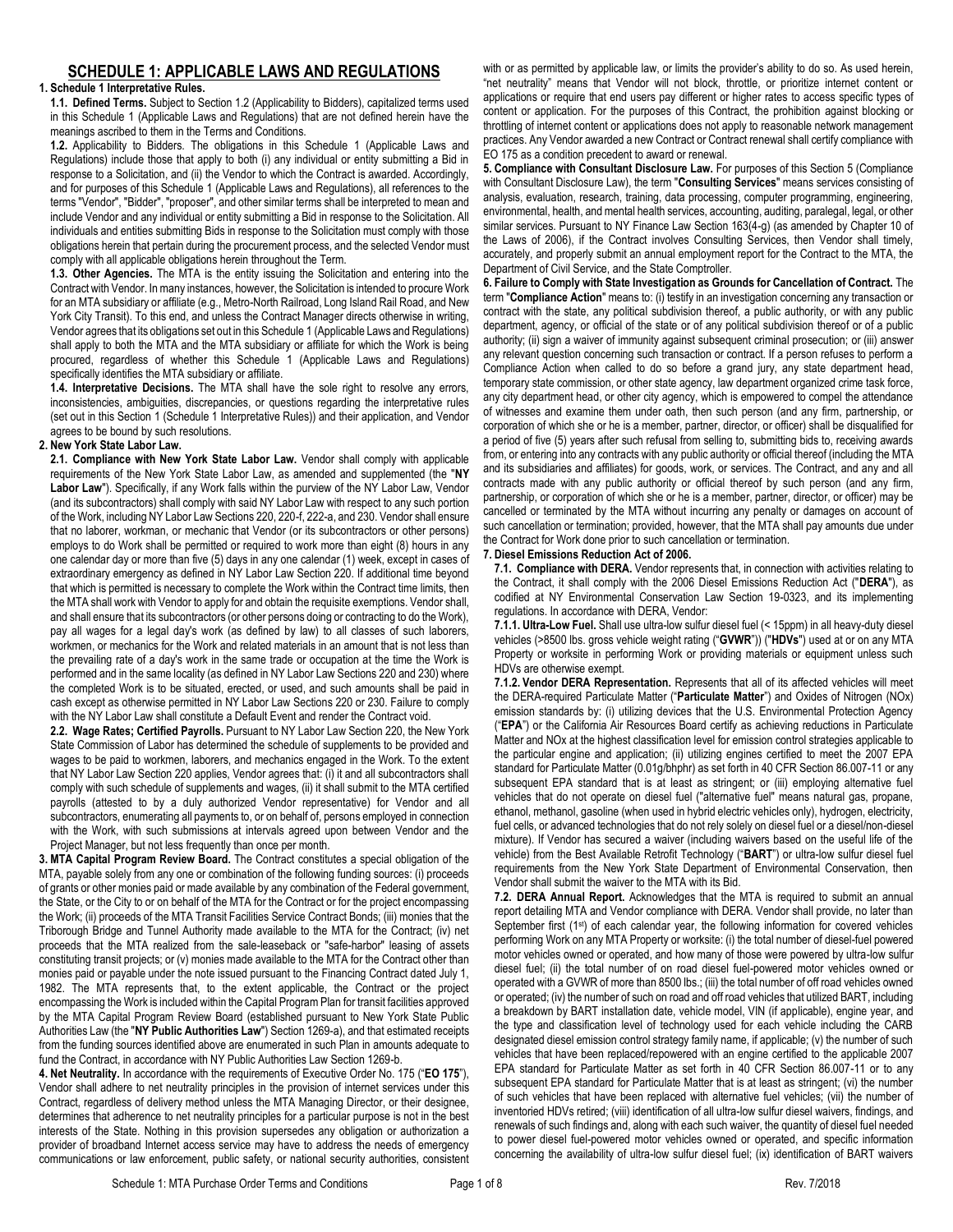issued to Vendor; (x) the quantity of ultra-low sulfur diesel fuel used; (xi) a certification that all reported information is correct and a statement of compliance indicating the percent of inventoried HDVs meeting the applicable DERA requirements; and (xii) any other information that the New York State Department of Environmental Conservation requires.

**8. Bidder Responsibility Determinations.** The MTA may take into account information regarding Vendor's compliance with the MBE/WBE program requirements included in the Contract, including: (i) Vendor's failure to meet goals or demonstrate good faith efforts to meet same, and (ii) Vendor's willful or intentional failures, fraud, or intentional misrepresentations, as described in applicable state MBE/WBE law and regulations, in rendering determinations as to whether Vendor is found to be a responsible Bidder in any Solicitation, as required pursuant to NY Public Authorities Law Section 1209 or 1265-a, as applicable.

**9. Tax Exemption.** The MTA is a government instrumentality of New York State and, pursuant to NY Public Authorities Law Sections 1266 and 1275, as amended, is exempt from New York State and local taxes.

**10. No Confidentiality.** Vendor agrees that all information heretofore or hereafter furnished or disclosed to the MTA by Vendor in connection with the placing or filing of the Contract is furnished or disclosed as a part of the consideration for the Contract, that such information is not, unless otherwise agreed to by the MTA in writing, to be treated as confidential or proprietary as required by the Contract, and that Vendor shall assert no claims by reason of the use or disclosure of such information by the MTA or its assigns.

**11. Termination for Violations of Law.** The following constitute Default Events under the Contract: (1) the MTA determines that: (a) the certificate that Vendor files pursuant to NY Finance Law Section 139-k is intentionally false or intentionally incomplete; (b) the certificate that Vendor files pursuant to New York Tax Law Section 5-a was not timely filed, or is intentionally false or incomplete; or (c) Vendor's responses to the Vendor Responsibility Questionnaire were intentionally false or intentionally incomplete, and (2) a Vendor member, partner, director, or officer is convicted of: (a) bribery involving public servants and related offenses as defined in New York State Penal Law ("**Penal Law**") Article 200; (b) corrupting the government as defined in Penal Law Article 496; or (c) defrauding the government as defined in Penal Law Section 195.20.

**12. Non-Collusion.** By submitting a Bid, Bidder and each person signing on behalf of Vendor certifies, under penalty of perjury, that to the best of her or his knowledge and belief: (i) the prices quoted were arrived at independently without collusion, consultation, communication, or agreement with any other Bidder or competitor; (ii) unless otherwise required by law, Vendor did not and shall not knowingly disclose (directly or indirectly) to other Bidders or competitors prior to Bid opening the quoted prices; and (iii) Vendor has not and shall not induce any other person or firm to submit or not submit a Bid for purposes of restricting competition (collectively, the "Non**-Collusion Requirements**"). If Bidder cannot certify to the Non-Collusion Requirements, then it shall submit with its Bid a signed statement explaining why such certification cannot be made. A Bid shall not be considered for award, and an award shall not be made, if any of the Non-Collusion Requirements are not met. A Bidder failing to comply with the Non-Collusion Requirements shall not be considered for award unless the MTA determines that any disclosure made in violation of the Non-Collusion Requirements was not made for the purpose of restricting competition. The fact that Vendor: (a) published price lists, rates, or tariffs covering items being procured; (b) informed prospective customers of proposed or pending publication of new or revised price lists for such items; or (c) sold the same items to other customers at the same prices being quoted, does not constitute, without more, a disclosure in violation of the Non-Collusion Requirements.

## **13. Recycled Materials.**

**13.1. Manufacturing and Packaging.** Subject to applicable law and Contract requirements, Vendor is encouraged (i) to use recycled, recyclable, or recovered materials in the manufacture of Goods and packaging, and (ii) to offer remanufactured Goods, both to the maximum extent practicable without jeopardizing the performance or intended end use of the Goods or packaging, unless such use is precluded due to health, welfare, or safety requirements. Where such use is not practical, suitable, or permitted by the Contract, Vendor shall deliver new Goods and packaging in accordance with the Contract requirements. Unless Bidder identifies in its Bid those Goods and packaging with recycled, recyclable, recovered, refurbished, or remanufactured content, Vendor shall be deemed to be offering new Goods and packaging.

**13.2. Reasonably Competitive.** NY Public Authorities Law Section 2878-a requires the MTA to purchase recycled products when the price for such products is reasonably competitive and the quality is adequate for the intended purpose. "Reasonably competitive" means a comparable recycled product manufactured, in whole or in part, with secondary materials with a cost premium of no greater than ten percent (10%). Printed material on recycled paper shall include a printed symbol indicating that the material is printed on recycled paper. A "recycled product" means any product that has been manufactured from secondary materials, as defined in New York Economic Development Law Section 261(1), and that meets the requirements of New York Environmental Conservation Law Section 27-0717(2).

**13.3. Federal Requirements.** Vendor shall comply with Resource Conservation and Recovery Act ("**RCRA**") Section 6002, as amended (42 U.S.C. 6962), including the regulatory provisions of 40 CFR Part 247, and Executive Order 12873, as they apply to the procurement of the items designated in 40 CFR Part 247 Subpart B. Vendor shall include these requirements in each subcontract financed in whole or in part with FTA-provided Federal assistance, modified only if necessary to identify the affected parties.

**14. Iran Divestment Act.** Vendor shall comply with the Iran Divestment Act of 2012, as codified in NY Finance Law Section 165–a. By entering into the Contract, Vendor certifies pursuant to NY Finance Law Section 165-a that it is not on the "Entities determined to be non-

Responsive bidders/offerers pursuant to the New York State Iran Divestment Act of 2012" ("**Prohibited Entities List**") posted at[: http://www.ogs.ny.gov/about/regs/docs/ListofEntities.pdf.](http://www.ogs.ny.gov/about/regs/docs/ListofEntities.pdf) Vendor further certifies that it shall not utilize any subcontractor identified on the Prohibited Entities List under the Contract. Vendor shall provide the same certification in connection with any Contract renewal or extension. Vendor agrees that any proposed assignee shall be required to certify that it is not on the Prohibited Entities List before the Contract assignment will be approved by the State. If, during the Term, the MTA receives information that a person (as defined in NY Finance Law Section 165-a) is in violation of the above-referenced certifications, then the MTA will review such information and offer the person an opportunity to respond. If the person fails to demonstrate that it has ceased its engagement in violating investment activity within ninety (90) days after the determination of such activity, then the MTA shall take such action as may be appropriate and provided for by law, rule, or contract, including imposing sanctions, seeking compliance, and recovering damages, and such failure shall be considered a Default Event. The MTA reserves the right to reject any Bid, request for assignment, renewal, or extension from a Bidder/Vendor appearing on the Prohibited Entities List prior to the award, assignment, renewal, or extension, and to pursue a responsibility review for any Bidder/Vendor that is awarded a Contract and appears on the Prohibited Entities List after Contract award.

**15. State Lobbying Law.** To the extent that the Contract is a "procurement contract" as defined in NY Finance Law Sections 139-j and 139-k (the "**Lobbying Law**"), by signing the Contract, Vendor certifies and affirms that all disclosures made in accordance with the Lobbying Law are complete, true, and accurate. The Lobbying Law imposes fines and penalties against persons and organizations engaging in impermissible contacts about a governmental procurement and provides for the debarment of repeat violators. The affirmation, certifications, and disclosure of prior non-responsibility determinations submitted with the Bid are incorporated into the Contract by reference. For certain Contract modifications or Change Orders, Vendor shall be required to submit new disclosure and certification forms ("**Disclosure of Prior Nonresponsibility Determinations**" and the "**Affirmation and Certification**") as part of the Change Order process. Vendor shall disclose in its Bid, and immediately update the MTA in writing during the Term, all findings of non-responsibility due to intentional provision of false or incomplete information to a covered agency or authority within the past four (4) years with respect to the Lobbying Law. It shall be a Default Event if the MTA determines that Vendor's "Affirmation and Certification" and "Disclosure of Prior Non-responsibility Determinations" forms submitted with its Bid were intentionally false or intentionally incomplete.

## **16. Omnibus Procurement Act.**

**16.1. Relevant Threshold.** If the Total Contract Price is equal to or greater than one million dollars (\$1,000,000) (the "**Omnibus Threshold**"), then Vendor shall document its efforts to encourage the participation of New York State Business Enterprises (each, an "**NYSBE**") as suppliers and subconsultants by showing that Vendor has: (i) solicited bids, in a timely and adequate manner, from NYSBEs, including certified MBE/WBEs; (ii) contacted the New York State Department of Economic Development to obtain NYSBE listings; (iii) placed notices for subconsultants and suppliers in newspapers, journals, or other trade publications distributed in New York State; or (iv) participated in bidder outreach conferences. Documentation of such efforts must be provided to the MTA upon its request. If Vendor determines that NYSBEs are not available to participate in the Contract as subconsultants or suppliers, then Vendor shall provide a statement to the MTA indicating the method by which such determination was made. If Vendor does not intend to use subconsultants, then Vendor shall provide a statement to the MTA verifying this.

**16.2. Compliance with the Federal Equal Opportunity Act of 1972; Offset Credits.** Vendor shall comply with the Federal Equal Opportunity Act of 1972 (P.L. 92-261), as amended. Vendor shall cooperate with any New York State effort to obtain offset credits from foreign countries as a result of the Contract.

**16.3. Notification to New York State Residents.** If the Total Contract Price meets or exceeds the Omnibus Threshold, then Vendor shall make reasonable efforts to notify New York State residents of employment opportunities by listing any such positions with the New York State Department of Labor (the "**NYSDOL**"), Division of Employment and Workforce Solutions, or to otherwise notify New York State residents in a manner consistent with existing collective bargaining agreements. Vendor shall document such efforts and provide said documentation to the MTA or the State, upon request.

**16.4. Availability of New York State Subconsultants and Suppliers.** Information on the availability of New York State subconsultants and suppliers is available: (i) online by going to the following address and signing up for a free account with the New York State Contract Reporter: [https://www.nyscr.ny.gov/register.cfm;](https://www.nyscr.ny.gov/register.cfm) or (ii) by contacting the New York State Department of Economic Development, Division of Small Business, at 518-292-5266.

**16.5. Certified Minority and Women-Owned Business Enterprises.** A directory of New York State certified MBE/WBEs is available: (i) online at: [https://ny.newnycontracts.com/FrontEnd/VendorSearchPublic.asp;](https://ny.newnycontracts.com/FrontEnd/VendorSearchPublic.asp) (ii) by contacting the Empire State Development's Division of Minority and Women's Business Development: (a) Albany, NY 12245, (518) 292-5250, or (b) 633 Third Avenue, 33rd Floor New York, NY 10017 (212) 803-2414; or (iii) by contacting the MTA's Department of Diversity and Civil Rights at 646-252-1385 for an appointment to inspect the directory at 2 Broadway, 16th floor, New York, NY 10004. At Vendor's request, the Department of Diversity and Civil Rights will assist a firm in reviewing the directory.

**16.6. Future Contracting Opportunities.** Entities and individuals that want to be informed by email of future contracting opportunities advertised in the New York State Contract Reporter may sign up for a free account at[: https://www.nyscr.ny.gov/contracts.cfm](https://www.nyscr.ny.gov/contracts.cfm) to receive notices. **16.7. Registration.** Entities and individuals that want to sign up, at no charge, to be included in the New York State Business Registry, which may be used by various New York State public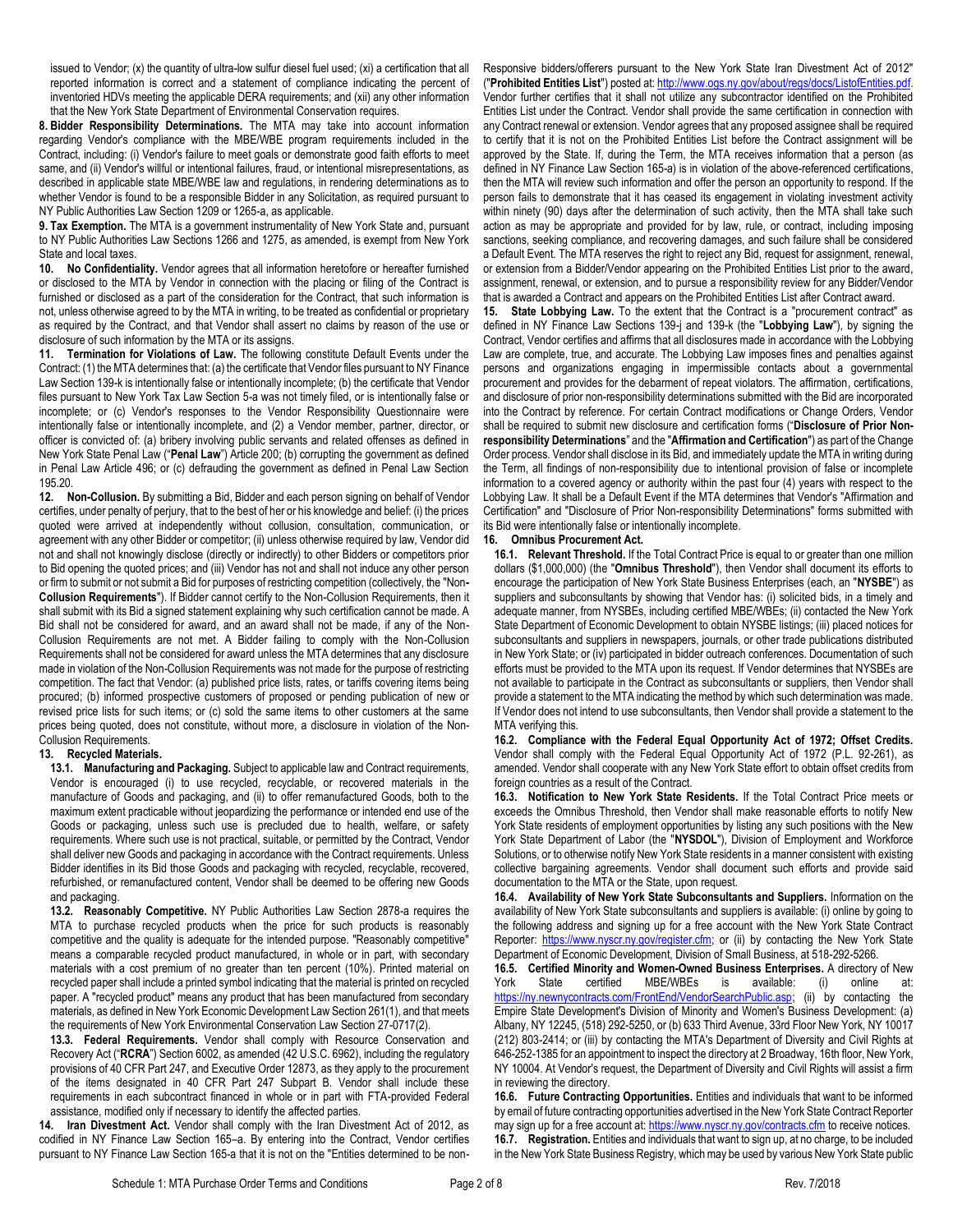agencies and by prime consultants who may contact businesses directly about opportunities, may go t[o https://www.nyscr.ny.gov/register.cfm.](https://www.nyscr.ny.gov/register.cfm) Requests for listing in this registry may be made by: (i) an NYSBE that is not currently listed in this registry, and (ii) a business in any other state or country, provided the state or country in which the company is located does not engage in discriminatory purchasing practices. These discriminatory jurisdictions are identified within the Business Registry application.

<span id="page-10-0"></span>**16.8. Discriminatory Jurisdictions**. If Bidder's principal place of business is located in a country, nation, province, state, or political subdivision that penalizes New York State vendors, and if the proposed Work will be substantially produced or performed outside of New York State, then the Omnibus Procurement Act 1994 and 2000 amendments (Chapters 684 and 383, respectively) require that such Bidder be denied contracts that it may otherwise obtain. Contact New York State Department of Economic Development for a current list of jurisdictions subject to this Sectio[n 16.8](#page-10-0) (Discriminatory Jurisdictions).

**17. Comptroller Approval.** Pursuant to NY Public Authorities Law Section 2879-a, the Contract may be subject to the Office of the State Comptroller's review and approval and, if such review and approval is required, then the Contract shall not be valid or binding upon the MTA unless the Office of the State Comptroller reviews and approves the Contract.

<span id="page-10-1"></span>**18. Maintenance of Workers' Compensation Insurance.** Pursuant to NY Finance Law Section 142, Vendor shall secure and maintain workers' compensation and disability insurance coverage throughout the Term for the benefit of employees who are required by law to be so covered by such insurance. The Contract shall be void and of no effect unless Vendor complies with the obligations set out in this Section [18](#page-10-1) (Maintenance of Workers' Compensation Insurance).

## **19. Domestic Steel Content.**

**19.1. Domestic and Foreign Steel Product Applicability.** Pursuant to NY Public Authorities Law Section 2603-a, this Section 19 (Domestic Steel Content) shall apply to use of domestic and foreign steel products if the Total Contract Price exceeds fifty thousand dollars (\$50,000) or, if this Contract is for the construction, reconstruction, alteration, repair maintenance or improvement of public works and exceeds one hundred thousand dollars (\$100,000). Although Bidders are encouraged to utilize domestic steel and to submit Bids that include the use of steel products containing domestic steel components, Bidders may also submit Bids that include the use of steel products not domestically produced. Bidders shall certify the portion of the Total Contract Price that represents the cost of steel components in the Bid, broken down by the cost of domestic steel components and foreign steel components. As used herein, the term "steel component" means a product rolled, formed, shaped, drawn, extruded, forged, cast, fabricated, or otherwise similarly processed, or processed by a combination of two (2) or more operations, from steel.

**19.2. Steel Products.** Supplies, material, or equipment shall be deemed to be made of, fabricated from, or contain steel components, if the cost of such component(s) exceeds fifty percent (50%) of the cost of the material content of the supplies, materials, or equipment, and such supplies, materials, and equipment shall be referred to herein as "steel products".

**19.3. Production in the United States; Reasonable Costs.** A steel component, including structural steel and reinforcing steel, shall be deemed to have been produced or made in whole or in substantial part in the United States, its territories, or possessions if the cost of the portion thereof, including both materials and processes, produced or made in the United States, its territories, or possessions, exceeds fifty percent (50%) of the cost of the component. Such steel components shall be referred to herein as "domestic steel components". The cost of domestic steel components shall be deemed reasonable if the lowest responsible and responsive Bidder has offered all or substantially all domestic steel components.

**19.4. Responsible and Reasonable Steel Components.** If a Bid including domestic steel components is responsible and responsive, but not lowest, then a credit of six percent (6%) of the cost of the foreign steel components contained in the lowest responsible and responsive Bid shall be applied, and the Contract shall be awarded to the lowest responsible and responsive Bidder offering domestic steel components if the application of the credit to its Bid makes such Bid the lowest responsible and responsive Bid.

**19.5. Exception.** The six percent (6%) credit contemplated in 19.4 (Responsible and Reasonable Steel Components) above shall not be applied if doing so would result in selecting a Bidder with a lower amount of domestic steel components as part of its Bid than another Bidder with a higher amount of domestic steel components as part of its Bid.

**19.6. Steel Component Conclusive Presumption.** If no Bid is received that includes steel components produced or made in the United States, a conclusive presumption shall be made that such steel components are not available domestically.

**19.7. Automotive Products Trade Act.** Motor vehicles and automobile equipment assembled in Canada in conformity with the United States-Canadian trade agreement known as the "Automotive Products Trade Act of 1965" shall not be deemed of foreign origin.

## **20. Service-Disabled Veteran Owned Businesses.**

**20.1. Participation Opportunities for New York State Certified Service-Disabled Veteran Owned Businesses.** New York State Executive Law Article 17-B provides for more meaningful participation in public procurements by certified Service-Disabled Veteran-Owned Businesses (each, an "**SDVOB**"), thereby further integrating such businesses into New York State's economy. The MTA recognizes the need to promote the employment of servicedisabled veterans and to ensure that certified SDVOBs have opportunities for maximum feasible participation in the performance of MTA contracts. In recognition of the service and sacrifices made by Service-Disabled veterans and their economic activity in doing business in New York State, Bidders and Vendor are expected to consider SDVOB participation when fulfilling Contract requirements, including participation as subcontractors, suppliers, protégés, or in other partnering or supporting roles.

#### **20.2. SDVOB Contract Goals.**

**20.2.1. Goals Specified for the Utilization of SDVOBs.** The goal specified for SDVOB utilization is expressed as a percentage of the Total Contract Price. The SDVOB participation goal is shall be stated in the MTA Information for Bidders, which goal is based on the current availability of qualified SDVOBs. For purposes of providing meaningful SDVOB participation, Bidders and Vendor should reference the directory of New York State Certified SDVOBs (available at: [http://ogs.ny.gov/Core/docs/CertifiedNYS\\_SDVOB.pdf\)](http://ogs.ny.gov/Core/docs/CertifiedNYS_SDVOB.pdf). Questions regarding compliance with SDVOB participation goals should be directed pre-award to the MTA Designated Point of Contact, and post-award to the Project Manager. Vendor is encouraged to contact the Office of General Services Division of Service-Disabled Veterans Business Development at 518-474-2015 or VeteransDevelopment@ogs.ny.gov to discuss additional methods of maximizing SDVOB participation.

<span id="page-10-2"></span>**20.3. SDVOB Utilization Plan.** As further set out in this Sectio[n 20.3](#page-10-2) (SDVOB Utilization Plan), Bidders and Vendor shall document its good faith efforts to provide meaningful participation by SDVOBs in connection with the Contract.

**20.3.1. SDVOB Utilization Plan Submission.** Pursuant to 9 NYCRR 252.2(i), the apparent low Bidder shall, by close of business on the seventh (7<sup>th</sup>) calendar day after the public Bid opening date, submit to the MTA a completed SDVOB Utilization Plan on Form SDVOB 100. Bidders are required to submit a completed SDVOB Utilization Plan on Form SDVOB 100 with their Bid.

**20.3.2. Description of SDVOB Work.** The SDVOB Utilization Plan shall include: (i) a list of the SDVOBs that Bidder intends to use in connection with the Contract; (ii) a description of the Work that Bidder intends the SDVOB to perform to meet the utilization goals; and (iii) the estimated dollar amounts to be paid to an SDVOB or, if not known, an estimate of the percentage of Work the SDVOB will perform. By signing the Utilization Plan, Bidders acknowledge that making false representations or providing information that shows a lack of good faith as part of, or in conjunction with, submitting a SDVOB Utilization Plan is prohibited by law, constitutes a Default Event, and may result in penalties including loss of eligibility to participate in future Solicitations and the withholding of payments. Any modifications or changes to the agreed SDVOB participation after Contract award and during the Term must be reported on a revised SDVOB Utilization Plan and submitted to the MTA Department of Diversity and Civil Rights ("**DDCR**").

**20.3.3. DDCR Review; Notice of Deficiency.** The DDCR will review the submitted SDVOB Utilization Plan and notify Bidder/Vendor of acceptance or issue a notice of deficiency within twenty (20) calendar days of DDCR's receipt. If a notice of deficiency is issued, then Bidder/Vendor shall submit to DDCR a written remedy in response to the notice of deficiency within seven (7) business days of receipt thereof. If the written remedy is not timely submitted or found by DDCR to be inadequate, then DDCR shall notify Bidder/Vendor and direct Bidder/Vendor to submit, within five (5) business days of notification by DDCR, a request for a partial or total waiver of SDVOB participation goals on Form SDVOB 200. Failure to file the waiver form in a timely manner may be grounds for disqualification of the Bid.

**20.3.4. Disqualification of Bidder.** The MTA may disqualify a Bidder as non-responsible if: (i) Bidder fails to submit an SDVOB Utilization Plan; (ii) Bidder fails to submit a written remedy to a notice of deficiency; (iii) Bidder fails to submit a waiver request; or (iv) DDCR determines that Bidder has failed to document good faith efforts.

**20.3.5. Vendor SDVOB Certification.** If awarded the Contract, Vendor certifies that it shall follow the submitted SDVOB Utilization Plan.

**20.3.6. SDVOB Material Breach.** Vendor's failure to use SDVOBs as agreed in the Utilization Plan shall constitute a Default Event and, upon the occurrence of such non-use, the MTA shall be entitled to any remedy available, including a finding of Vendor non-responsibility. **20.4.** Request for Waiver.

**20.4.1. Partial or Total Waiver.** Prior to submission of a request for a partial or total waiver, Bidder/Vendor shall speak pre-award to the designated MTA procurement representative and post-award to the Project Manager for guidance.

**20.4.2. Required Documentation for Request.** Pursuant to 9 NYCRR 252.2(m), if Bidder/Vendor is able to document good faith efforts to meet the goal requirements set forth in Sectio[n 20.4.4](#page-10-3) (SDVOB Utilization Plan and Monthly SDVOB Vendor Compliance Report), then Bidder/Vendor may submit a request for a partial or total waiver on Form SDVOB 200, accompanied by supporting documentation. Bidder/Vendor may submit the waiver request at the same time that it submits its SDVOB Utilization Plan. If a waiver request is submitted with the SDVOB Utilization Plan and it is not accepted by DDCR at that time, then the provisions of Sections [20.5](#page-11-0) (Required Good Faith Efforts)[, 20.6](#page-11-1) (Monthly SDVOB Vendor Compliance Report), and [20.7](#page-11-2) (Breach of Contract and Damages) shall apply. If the documentation included with Bidder's/Vendor's waiver request is complete, then DDCR shall evaluate the request and issue a written notice of acceptance or denial within twenty (20) calendar days of DDCR's receipt.

**20.4.3. Subsequent Request for Waiver.** Throughout the Term, Vendor shall attempt to utilize, in good faith, SDVOBs identified in its SDVOB Utilization Plan. Requests for a partial/total waiver of established goal requirements made subsequent to Contract award may be made during the Term to DDCR, but must be made prior to the submission of a request for final payment on the Contract.

<span id="page-10-3"></span>**20.4.4. SDVOB Utilization Plan and Monthly SDVOB Vendor Compliance Report.** If DDCR, upon review of the SDVOB Utilization Plan and Monthly SDVOB Vendor Compliance Report Form SDVOB 101 determines that Vendor is failing or refusing to comply with the SDVOB utilization goals and no waiver has been issued for such non-compliance, then DDCR may issue a notice of deficiency to Vendor. Vendor must respond to the notice of deficiency within seven (7) business days of Vendor's receipt of the same. Such response may include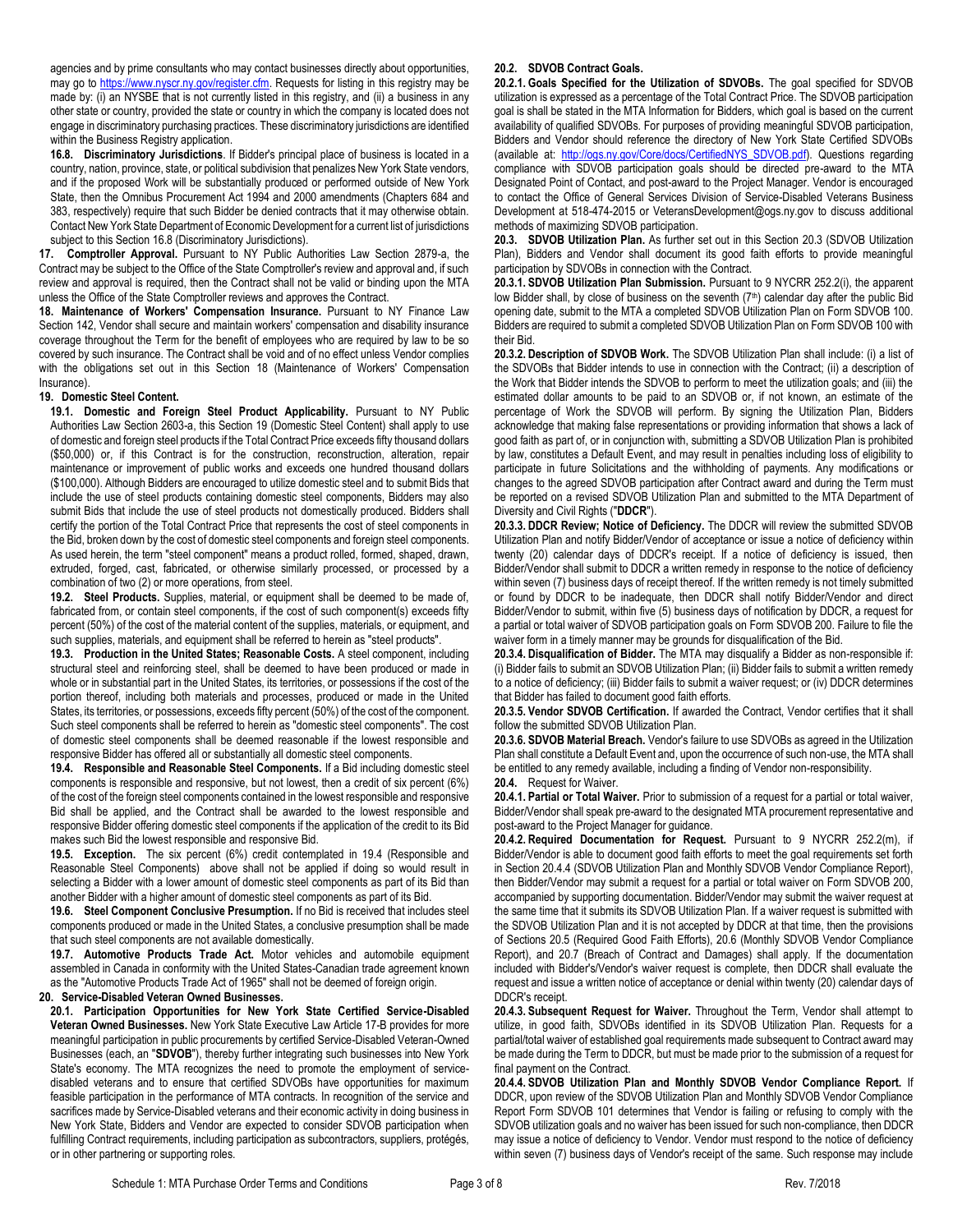a request for partial or total waiver of the SDVOB utilization goals. Waiver requests should be sent to DDCR.

<span id="page-11-0"></span>**20.5. Required Good Faith Efforts.** Pursuant to 9 NYCRR 252.2(n), Vendor shall document its good faith efforts toward utilizing SDVOBs on the Contract. Evidence of required good faith efforts shall include: (i) copies of solicitations to SDVOBs and any responses thereto; (ii) explanations of the specific reasons each SDVOB that responded to Vendor's solicitation was not selected; (iii) dates of any pre-bid, pre-proposal, pre-award, or other meetings attended by Vendor, if any, scheduled by DDCR or the MTA with certified SDVOBs whom DDCR or the MTA determined were capable of fulfilling the SDVOB goals; (iv) information describing the specific steps undertaken to reasonably structure the Contract scope of work for the purpose of subcontracting with, or obtaining supplies from, certified SDVOBs; and (v) other information deemed relevant to the waiver request.

<span id="page-11-1"></span>**20.6. Monthly SDVOB Vendor Compliance Report.** Pursuant to 9 NYCRR 252.2(q), Vendor shall submit monthly SDVOB Vendor Compliance reports (using Form SDVOB 101, Monthly Compliance Report) to DDCR throughout the Term by the tenth (10<sup>th</sup>) day of each month, with each such report detailing the preceding month's activity and documenting progress made towards achieving the SDVOB utilization goals. The Form SDVOB 101 should be emailed to DDCR at: **DDCRMonthlyParticipationReports@nyct.com**, and the email subject line should include the Contract number for which the Form SDVOB 101 is being submitted.

<span id="page-11-2"></span>**20.7. Breach of Contract and Damages.** Pursuant to 9 NYCRR 252.2(s), the MTA's determination that Vendor has willfully and intentionally failed to comply with the SDVOB participation goals shall constitute a Default Event.

**20.8. SDVOB Reporting Forms.** When applicable, the Contract contains the following forms: (i) Form SDVOB 100 (SDVOB Utilization Plan Form); (ii) Form SDVOB 200 (Application For Waiver); and (iii) Form SDVOB 101 (Monthly SDVOB Participation Report).

**21. Prompt Payment.** In addition to the prompt payment provisions included in the Terms and Conditions, this Section 21 (Prompt Payment) includes various details regarding payments made pursuant to the Contract.

<span id="page-11-3"></span>**21.1. Prompt Payment to DBE Subcontractors.** Vendor shall pay all DBE subcontractors, including retainage, for satisfactory performance of their contracts no later than thirty (30) days from receipt of each payment by the MTA (including any retainage) in accordance with U.S. Department of Transportation regulations, "Participation by Disadvantaged Business Enterprises in Department of Transportation Financial Assistance Programs," 49 CFR Part 26. Pursuant to 49 CFR 26.29(c), work is "satisfactorily" completed when (i) all the tasks called for in the subcontract have been accomplished and documented as required by the MTA, or (ii) the MTA has made an incremental acceptance of a portion of the Work that covers the subcontractor's work. Vendor may only delay or postpone payment to a DBE subcontractor for good cause and with the MTA's prior written approval. Vendor shall include in any subcontract with a DBE subcontractor language providing that Vendor and the DBE subcontractor shall use appropriate alternative dispute resolution mechanisms to resolve payment disputes. The MTA shall not reimburse Vendor for any part of the Work performed by DBE subcontractors unless and until Vendor ensures that the DBE subcontractors are promptly paid for any work that they have performed. Vendor's failure to comply with this Sectio[n 21.1](#page-11-3) (Prompt Payment to DBE Subcontractors) shall constitute a Default Event.

**21.2. Prompt Payment to Subcontractors and Retainage.** If the Contract constitutes a public work contract, then Vendor shall (i) pay all subcontractors, including each MBE/WBE subcontractor under the Contract, for the work performed under its subcontract no later than seven (7) calendar days from the receipt of any payment that Vendor receives from the MTA for Work performed by the subcontractor, and (ii) pay interest at the rate required by law if payment is not made within the required seven (7) calendar days. If the Contract is not a public work contract, then Vendor shall pay all subcontractors under the Contract for the satisfactory performance of their subcontracts no later than thirty (30) days from the receipt of each payment that Vendor receives from the MTA for Work performed by the subcontractor. If the Contract includes retainage, then Vendor shall not retain more than the lesser of five percent (5%) and the retainage percentage provided in the Contract between the MTA and Vendor, except that Vendor may retain not more than ten percent (10%) of each payment to the subcontractor where, prior to entering into a subcontract with Vendor, Vendor requested that the subcontractor provide a performance bond and a payment bond for subcontractors, labor, or material suppliers, each in the full amount of the subcontract and the subcontractor was unable or unwilling to provide such bonds. Vendor shall return retainage to any subcontractors within thirty (30) days of receiving a payment from the MTA that returns Vendor's retainage for Work that the subcontractor satisfactorily performed.

**21.3. Prompt Payment Flow Down.** Vendor shall insert into every first-tier subcontract with its subcontractors provisions requiring the subcontractor to comply with the requirements of NY Public Authorities Law Section 1269-g, and to require compliance by its lower-tier subcontractors and to file with Vendor a certification of compliance, under penalty of perjury,

within ninety (90) days of the effective date of each such subcontract.<br>22. Prohibition on Purchases of Tropical Hardwoods. By submitting **22. Prohibition on Purchases of Tropical Hardwoods.** By submitting a Bid, Vendor certifies and warrants that all wood products to be used under the Contract shall be in accordance with NY Finance Law Section 165, which prohibits the purchase and use of tropical hardwoods by the MTA, unless specifically exempted, specified in the Contract, or Vendor has received written permission from the MTA. Vendor shall be responsible for obtaining any exemptions. If any Work involves the use of woods, whether supply or installation, to be performed by a subcontractor, then Vendor shall indicate and certify in its Bid that the subcontractor has been informed of and is in compliance with requirements regarding use of tropical hardwoods as detailed in NY Finance Law Section 165. Bidders shall include in their Bids proof of qualification for any exemptions to the requirements in Section 165, which are subject to MTA approval, and failure

to provide such proof may be cause for a nonresponsive determination.

**23. Assignment of Claims.** Vendor hereby assigns to the MTA all right, title, and interest in and to all claims and causes of action arising under applicable federal and state antitrust laws relating to Work purchased or procured pursuant to the Contract.

**24. International Boycott Prohibition; Compliance with Administrative Code.** Pursuant to NY Labor Law Section 220-f and NY Finance Law Section 139-h, if the Contract exceeds \$5,000, then Vendor agrees, as a material condition of the Contract, that neither it nor any of its substantially owned or affiliated persons, firms, partnerships, or corporations has participated, is participating, or shall participate in an international boycott in violation of the federal Export Administration Act of 1979 (50 USC App. Sections 2401 et seq.) or the United States Department of Commerce's regulations promulgated thereunder. If the United States Department of Commerce or other United States agency issues a final determination after the Effective Date that Vendor, or any of the aforesaid affiliates, is convicted or is otherwise found to have violated said laws or regulations or otherwise participated in an international boycott, then the Contract shall be rendered forfeit and void. Pursuant to 2 NYCRR 105.4, Vendor shall so notify the State Comptroller within five (5) business days of any such conviction, determination, or disposition of appeal. Vendor further agrees to comply with New York City Administrative Code Section 6-114 and the Comptroller-issued rules thereunder.

**25. Energy Conservation.** Vendor shall comply with mandatory energy efficiency standards and policies contained in 42 USC §6321 et seq. and New York State Energy Law Article 11. Vendor shall ensure that all Work, including Work performed by a subconsultant, complies with the requirements in this Section 25 (Energy Conservation). Vendor shall further comply with Executive Orders 111 and 142, which require the MTA to:

**25.1. Energy Efficiency.** With respect to energy efficiency: (i) implement energy efficiency practices and meet the ENERGY STAR® building criteria for energy performance and indoor environmental quality in its existing buildings to the maximum extent possible; (ii) in the design, construction, operation, and maintenance of new MTA buildings, to the maximum extent practicable, follow guidelines for construction of "Green Buildings", including guidelines set forth in the Tax Law §19, which created the Green Buildings Tax Credit, and the U.S. Green Buildings Council's LEED™ rating system; (iii) in the construction of new MTA buildings, achieve a twenty percent (20%) improvement in energy efficiency performance relative to levels required by New York State's Energy Conservation Construction Code, as amended; and (iv) in the substantial renovation of existing MTA buildings, incorporate energy-efficiency criteria consistent with ENERGY STAR® and any other energy efficiency levels as may be designated by New York State Energy Research and Development Authority into all specifications developed for new construction and renovation.

**25.2. ENERGY STAR® Energy-Efficient Products; E85 Ethanol and Bio-Diesel.** With respect to new products and replacing existing MTA equipment, select ENERGY STAR® energy-efficient products. With respect to fuel, purchase, allocation, distribution, and use E85 ethanol and bio-diesel if feasible.

**25.3. Energy Generation; Alternative-Fuel Vehicles.** With respect to purchasing energy, increase the MTA's purchase of energy generated from wind, solar, thermal, photovoltaics, sustainably managed biomass, tidal, geothermal, methane waste, and fuels cells. With respect to MTA vehicles, procure increasing percentages of alternative-fuel vehicles and implement strategies to reduce petroleum consumption and emissions by using alternative fuels and improving vehicle fleet fuel efficiency.

**26. Compliance with NY Public Authorities Law Section 1269-g.** The following shall apply to Vendor and any subcontractors if the Contract is a public works contract involving the employment of laborers, workmen, or mechanics.

**26.1. Applicable Rules and Regulations.** Vendor shall comply with NY Public Authorities Law Section 1269-g, as amended and supplemented, and with all rules and regulations that the MTA adopts pursuant to such law.

**26.2. Posting and Distributing Required Information.** No later than ninety (90) days from the Effective Date, Vendor shall file with the MTA a certification signed by an officer of Vendor, and sworn to under penalties of perjury, that Vendor has complied with Section 1269–g by posting and distributing the information specified in Section 1269–g(2) in the manner required by Section 1269–g(1). Such certification shall include a copy of the information that Vendor posted and distributed and a description of how it has been posted and distributed.

**26.3. Responsibility to Communicate Required Information.** Once the MTA has posted on its public websites (currently [www.mta.info\)](http://www.mta.info/) sample statements, displays, and other materials that provide the information required by Section 1269-g, Vendor may use such sample statements, displays, and other materials in complying with Section 1269-g. Until the MTA has posted such information, Vendor shall accurately and completely prepare and communicate the required information, including: (i) the telephone numbers and addresses to report fraud or other illegal activity to the appropriate officers of the MTA inspector general and the New York Attorney General; (ii) a detailed description of conduct prohibited by NY Finance Law Section 189, and the role of that act in preventing and detecting fraud and abuse in Work paid for by the MTA or with funds originating from the MTA; (iii) a notice to prospective *qui tam* plaintiffs on how to file a *qui tam* action, including the necessity to contact private counsel skilled in filing such actions and of the potential for cash rewards in such actions based on the percentage of the funds recovered by the government; and (iv) a description of the prohibitions on employer retaliation against persons who file or assist actions under Article 13 of NY Finance Law (the New York False Claims Act) pursuant to Section 191 therein, or who report illegal conduct that threatens the health or safety of the public pursuant to NY Labor Law Section 740.

**26.4. Subcontracting Requirements.** Vendor shall include in every first-tier subcontract, and require the inclusion in all lower-tier subcontracts, a provision requiring (i) each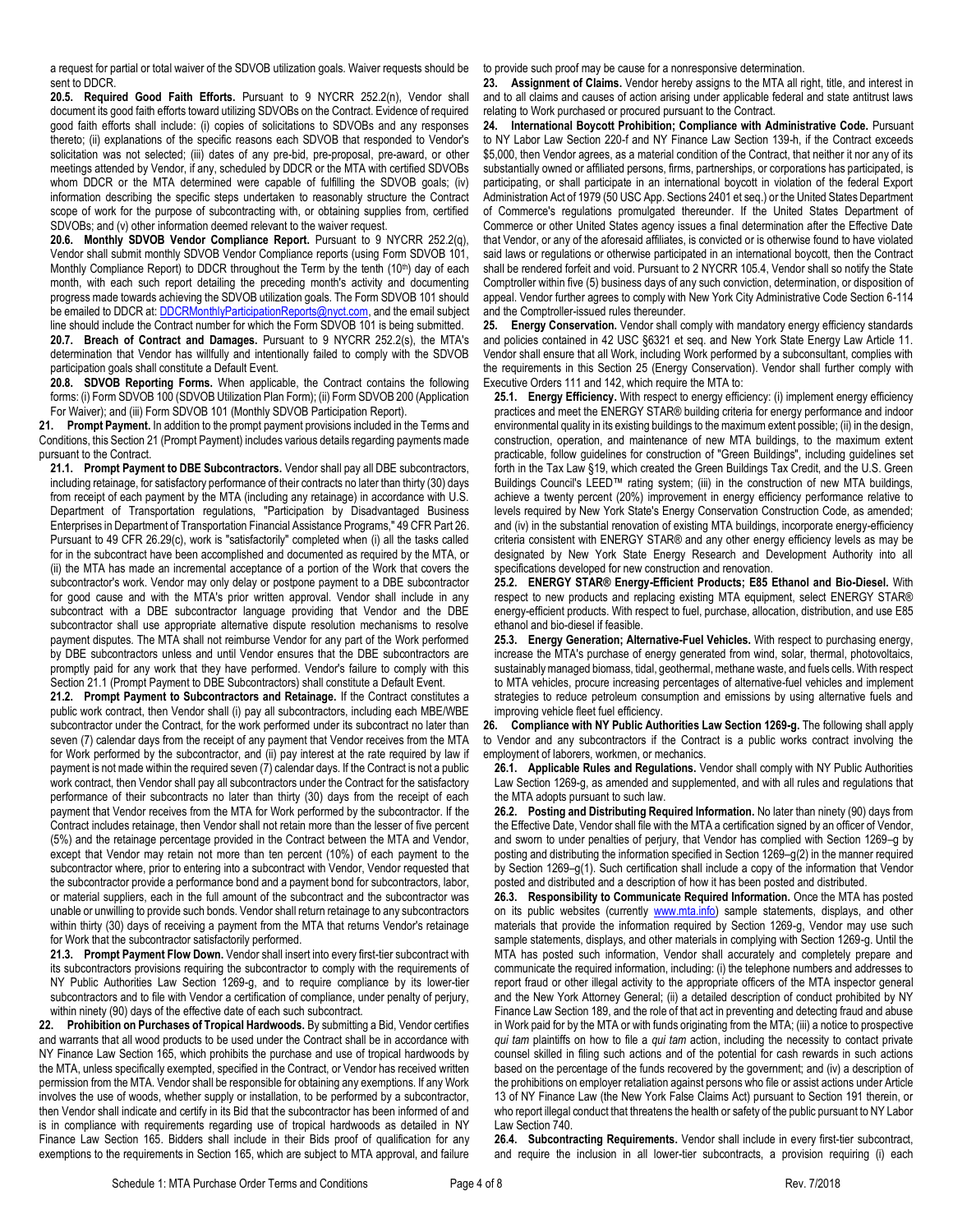subcontractor to comply with the requirements of NY Public Authorities Law Section 1269–g, as amended and supplemented, and with any statements, displays, and other materials, and rules and regulations that the MTA adopts pursuant to Section 1269–g(6), and (ii) that, no later than ninety (90) days from the effective date of each subcontract, each subcontractor file with Vendor a verified statement (a) certifying that such subcontractor has complied with Section 1269–g by posting and distributing the information specified in Section 1269–g(2) in the manner required by Section 1269–g(1), and (b) that includes a copy of the information that such subcontractor posted and distributed.

**26.5. Compliance Certification.** Vendor shall file with the MTA, no later than ninety (90) days from the effective date of each subcontract of any tier, a certification that (i) is signed by an officer of subcontractor and sworn to under penalties of perjury certifying that such subcontractor has complied with Section 1269–g by posting and distributing the information specified in Section 1269–g(2) in the manner required by Section 1269–g(1), and (ii) includes a copy of the information that Vendor posted and distributed and a description of how that information has been posted and distributed.

**26.6. Flow Down of NY Public Authorities Law Section 1269-g.** Any payment to Vendor under the Contract is conditioned upon Vendor's material compliance with this Section 26 (Compliance with NY Public Authorities Law Section 1269-g). Vendor shall insert into every first-tier subcontract, and require insertion into all lower-tier subcontracts, a provision stating that any payments made pursuant to the subcontract are conditioned upon subcontractor's material compliance with Section 1269–g. Vendor shall submit with each request for payment a certification signed by an officer of Vendor and sworn to under penalties of perjury certifying that Vendor and every subcontractor has continued to comply with Section 1269–g, as amended and supplemented, and with any statements, displays, and other materials, and rules and regulations that the MTA adopts pursuant to Section 1269–g(6).

## **27. Wage and Hour Provisions.**

<span id="page-12-0"></span>**27.1. Submission of Certified Payroll Transcripts for Public Works Contracts.** Pursuant to NY Labor Law Article 8, Vendor and subcontractors on public works projects shall submit monthly payroll transcripts to the MTA. Upon mutual agreement of Vendor and the MTA, the submission may be in a specified format provided that: (i) Vendor/subcontractor retains the original records, and (ii) an original signed letter by a duly authorized individual of Vendor/subcontractor attesting to the truth and accuracy of the records accompanies the agreed-upon format. For the avoidance of doubt, this Sectio[n 27.1](#page-12-0) (Submission of Certified Payroll Transcripts for Public Works Contracts) does not apply to NY Labor Law Article 9 pertaining to building services contracts.

**27.2. Posting; Payroll Records.** Vendor shall publicly post on the worksite, in a prominent and accessible place, a legible schedule of the prevailing wage rates and supplements. Vendor shall also post Public Work Project posters regarding prevailing wages, which may be obtained from the NYSDOL. Vendor and its subcontractors shall notify all laborers, workers, and mechanics engaged in the Work in writing of the prevailing wage rate for their job classification on every pay stub for such workers. At the beginning of the Work and with the first paycheck after July 1 of each year, Vendor and subcontractors shall provide all laborers, workers, and mechanics with written notice of: (i) the telephone number and address of the NYSDOL in the NYSDOL-required format, and (ii) a worker's right to contact the NYSDOL if such worker is not receiving the proper wage rate supplement. Failure to comply with the NYSDOL requirements shall result in penalties as determined by the NYSDOL. Pursuant to NY Labor Law Articles 8 and 9, Vendors and subcontractors shall keep original payrolls or transcripts subscribed and affirmed as true under the penalties of perjury as required by law. For public works contracts over twenty-five thousand dollars (\$25,000) where Vendor or subcontractor maintains no regular place of business in New York State, then such records shall be kept at the worksite while Work is being performed. For building services contracts, such records must be kept at the worksite while Work is being performed. Vendor employees and subcontractors who work in excess of eight (8) hours in a day or forty (40) hours in a week shall be paid at the overtime rate identified by the NYSDOL.

**27.3. Contract Work Hours and Safety Standards Act.** If the Contract involves the employment of laborers or mechanics, then the requirements of the following shall apply: 40 U.S.C. 3701 et seq., specifically, the wage and hour requirements of 40 U.S.C. 3702; the implementing regulations at 29 CFR Part 5; the safety requirements of Section 107 of the Contract Work Hours and Safety Standards Act at 40 U.S.C. 3704; the implementing regulations at 29 CFR Part 1926; and the implementing regulations at 29 CFR Part 5, including the clauses contained in 29 CFR 5(b) and Sections [27.4](#page-12-1) (Overtime Requirements), [27.5](#page-12-2) (Violation; Liability for Unpaid Wages; Liquidated Damages), [27.6](#page-12-3) (Withholding for Unpaid Wages and Liquidated Damages), and [27.7](#page-12-4) (Subcontracts). Vendor or subcontractor shall maintain payrolls and basic payroll records for all laborers and mechanics (including guards and watchmen) working under the Contract throughout the Term and for three (3) years from the completion thereof or for as long as any records are required to be kept pursuant to the Contract. Such records shall contain each employee's: (i) name and address; (ii) Social Security number; (iii) correct classifications; (iv) hourly wages paid; (v) daily and weekly number of hours worked; (vi) deductions made; and (vii) actual wages paid. Such records shall be made available by Vendor or subcontractor for inspection, copying, or transcription by authorized representatives of the MTA, FTA, the U.S. Department of Transportation ("**DOT**"), or the Department of Labor, and Vendor or subcontractor shall permit such representatives to interview employees during working hours on the job.

<span id="page-12-1"></span>**27.4. Overtime Requirements.** Vendor and subcontractors shall not require or permit a laborer or mechanic to work in excess of forty (40) hours in any work week unless such laborer or mechanic is compensated at a rate not less than one and one-half (1.5) times the basic pay rate for all hours worked in excess of forty (40) hours in such work week, if employed for such

#### Work.

<span id="page-12-2"></span>**27.5. Violation; Liability for Unpaid Wages; Liquidated Damages.** If a violation of 29 CFR 5.5(b)(1) occurs, then Vendor and any subcontractor shall be liable for the unpaid wages. In addition, such Vendor and/or subcontractor shall be liable to the United States (in the case of Work for the District of Columbia or a territory, to such district or to such territory) for liquidated damages, which shall be computed with respect to each individual laborer or mechanic, including watchmen and guards, employed in violation of 29 CFR 5.5(b)(1) in the sum of ten dollars (\$10) for each calendar day on which such individual was required or permitted to work in excess of the standard work week of forty (40) hours without payment of the overtime wages required by 29 CFR 5.5(b)(1).

<span id="page-12-3"></span>**27.6. Withholding for Unpaid Wages and Liquidated Damages.** The FTA or the recipient shall upon its own action or upon written request of an authorized representative of the Department of Labor withhold or cause to be withheld, from any moneys payable on account of Work performed by Vendor or subcontractor under the Contract or any other federal contract with the same Vendor, or any other federally-assisted contract subject to the Contract Work Hours and Safety Standards Act, which is held by Vendor, such sums as may be determined to be necessary to satisfy any liabilities of such Vendor or subcontractor for unpaid wages and liquidated damages as provided in 29 CFR Part 5 (Davis-Bacon Related Acts Provisions and Procedures, Section 5.8).

<span id="page-12-4"></span>**27.7. Subcontracts.** Vendor or any subcontractor shall insert in any subcontracts the clauses set forth in Sections: (i[\) 27.4](#page-12-1) (Overtime Requirements); (ii[\) 27.5](#page-12-2) (Violation; Liability for Unpaid Wages; Liquidated Damages); (iii[\) 27.6](#page-12-3) (Withholding for Unpaid Wages and Liquidated Damages); and (iv) [27.7](#page-12-4) (Subcontracts) and also a clause requiring the subcontractors to include these clauses in any lower tier subcontracts. Vendor shall be responsible for compliance by any subcontractor or lower tier subcontractor with this Section [27.7](#page-12-4) (Subcontracts).

**28. Ethics Compliance.** Vendor and its employees shall comply with the requirements of New York Public Officers Law Sections 73 and 74, and other State codes, rules, regulations, and executive orders establishing ethical standards for the conduct of business with New York State. By submitting a Bid, Bidder certifies full compliance with such requirements in any present or future dealings, transactions, sales, contracts, services, offers, relationships, etc., involving New York State and its employees. Violation of this Section 28 (Ethics Compliance) may result in disqualification from a Solicitation, criminal and civil proceedings, and shall otherwise constitute a Default Event.

**29. Emergency Contracts.** If either (i) a disaster emergency is declared by Executive Order pursuant to Article 2-B of New York Executive Law Section 28, or (ii) a determination is made pursuant to NY Finance Law Section 163(10)(b) that an emergency exists requiring prompt and immediate delivery of Work, then the MTA shall have the right, in its sole discretion, to address the needs of such emergency, and to obtain Work from any source, including the Vendor. Vendor shall not be entitled to any claim or lost profits for Work procured from sources other than the Contract pursuant to this Section 29 (Emergency Contracts). The applicable procurement record shall include an explanation of the nature of any emergency identified pursuant to this Section 29 (Emergency Contracts).

**30. Quality Provisions Program.** Prior to Contract award, the MTA has the right: (i) to inspect facilities and evaluate Bidder's capability to provide the specified Work in the required quality, and (ii) to use the result of such evaluation in determining whether to accept or reject a Bid. Vendor shall have in effect a written quality system program that: (a) defines those actions, procedures, and requirements necessary to ensure that all aspects of the Work conform to the Contract requirements; (b) conforms with International ISO 9000 Series quality standards, or the technical equivalent national ANSI/ASQC Q90 Series; and (c) demonstrates Vendor's capability to control the processes that determine the acceptability of the Work supplied. Vendor shall address each quality system element to show the control it shall use to progress the Work according to the Contract.

**31. Minority and Women-Owned Business Enterprises.** New York Executive Law Article 15-A authorized the creation of the Division of Minority and Women's Business Development to promote state contract employment and business opportunities for minorities and women. Vendor's willful and intentional failure to comply with the minority and women-owned participation requirements of Article 15-A as set forth in the Contract shall constitute a Default Event, and Vendor shall be liable to the MTA for liquidated or other appropriate damages due to such failure and the MTA shall be entitled to all remedies at law or in equity and as may otherwise be provided for in the Contract.

**32. Cleaning Products.** Pursuant to Executive Order 134 (Directing State Agencies to Reduce the Environmental Impact of Cleaning of State Facilities), if the Work involves the use or sale of cleaning products, then Vendor shall procure and use cleaning products with properties that minimize potential impacts to human health and the environment consistent with maintenance of effectiveness of these products for the protection of public health and safety.

**33. Compliance with New York State Executive Order No. 4.** Pursuant to Executive Order No. 4 titled "Establishing a State Green Procurement and Agency Sustainability Program" ("**EO 4**"), all copy paper, janitorial paper, and other paper supplies purchased by the MTA shall be composed of one hundred percent (100%) post-consumer recycled content to the maximum extent practicable, and all copy paper and janitorial paper shall be processed chlorine-free to the extent practicable, unless such products do not meet the required form, function, or utility included in the Contract or the cost of the product is not competitive.

<span id="page-12-5"></span>**33.1. 100% Post-Consumer Recycled Paper; Renewable Resources.** All paper products shall be composed of one hundred percent (100%) post-consumer recycled paper that is processed chlorine free or elemental chlorine free. Where such post-consumer recycled paper is not available, Bidder shall include in its Bid the highest available post-consumer recycled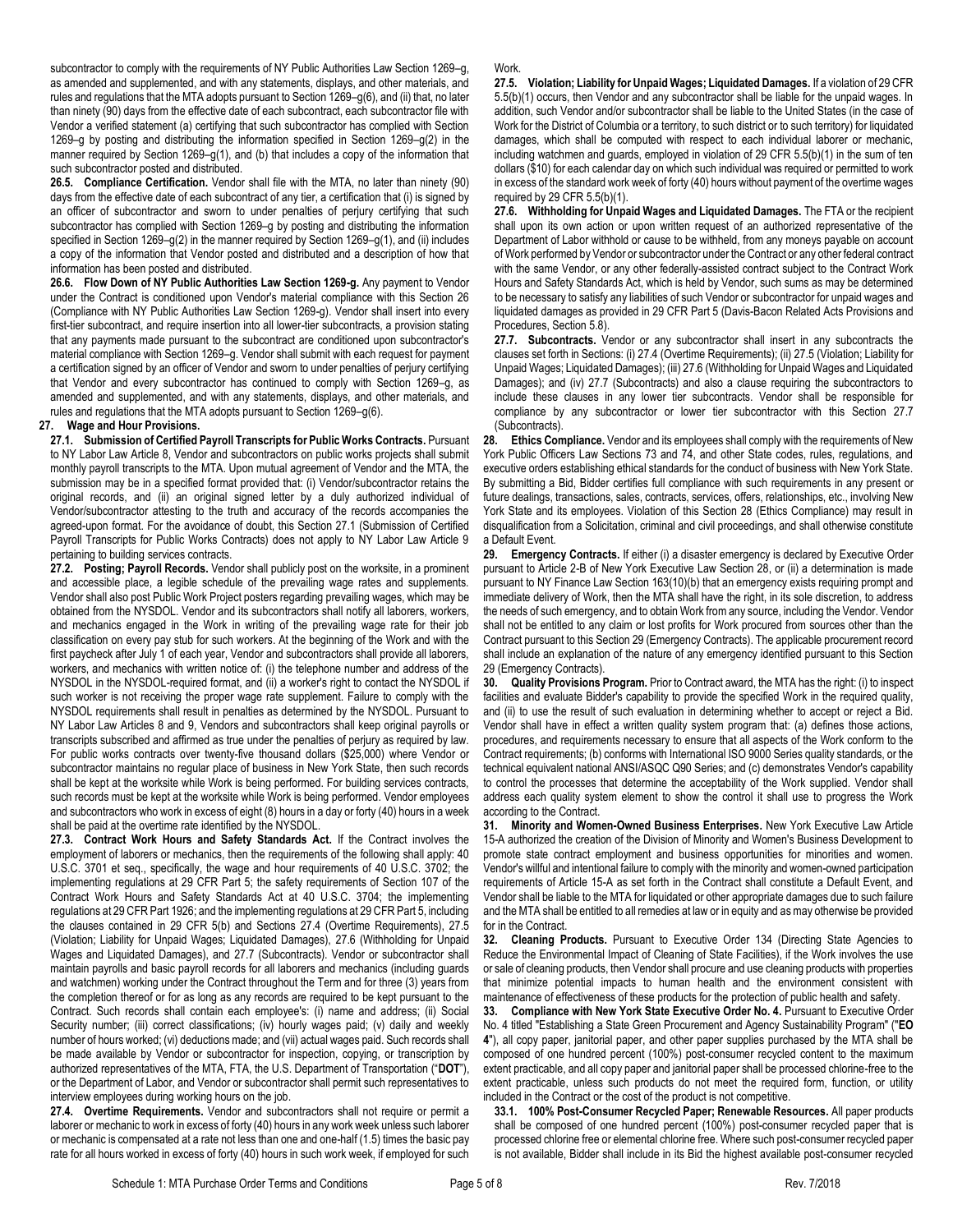content that is processed chlorine free or elemental chlorine free: e.g. 50% or 30% postconsumer recycled content chlorine free or elemental chlorine free. If post-consumer recycled chlorine free or elemental chlorine free paper product is unavailable, then virgin paper shall be from a sustainably-managed renewable resource. Product composition certifications shall be noted and presented with the Bid, and such certifications may include Green Seal, EcoLogo, environmental choice, and the chlorine free products association. All non-recycled or virgin content of proposed products shall be derived from a sustainably managed renewable resource and must be certified as such through an appropriate third party certification program recognized by the paper industry, such as the Forest Stewardship Council (FSC) and Sustainable Forestry Initiative (SFI). Confirmation of compliance with the requirements set out in this Sectio[n 33.1](#page-12-5) (100% Post-Consumer Recycled Paper; Renewable Resources) shall be attached to and submitted with Bids, and the failure to submit the required documentation may result in the rejection of the Bid.

**33.2. Paper Packaging.** Paper packaging must show recycled content, and bear the recycle logo or note paper source from a sustainably-managed renewable resource. Bidder shall not change the percent of post-consumer recycled content of the paper specified in its Bid pre- or post-award.

## **33.3. Printed Materials.**

**33.3.1. Letterhead, Forms, Memo Pads, and Envelopes.** Letterhead, forms, memo pads, and envelopes must meet the paper product requirements set out in Sectio[n 33.1](#page-12-5) (100% Post-Consumer Recycled Paper; Renewable Resources). Materials printed on recycled stock must include a printed statement or symbol on the printed material indicating that the document is printed on recycled stock. The recycle symbol or statement is to be positioned on the back of all recycled envelopes.

## **33.4. Publications.**

**33.4.1. Compliance; Recycled Paper Notification.** Publications must meet the paper product requirements set out in Section [33.1](#page-12-5) (100% Post-Consumer Recycled Paper; Renewable Resources). Recycled paper logo or the words "Printed on recycled paper" must be printed on all publications using recycled paper. Publications must be double-sided unless otherwise noted. Vendor shall report to the MTA on applicable invoice(s) the amount of paper used by weight or volume of paper product if the Contract involves printing. Water-based or bio-based ink (vegetable based) must be used in the printing of all publications unless unavailable. Use of water-based developers, adhesives, cleaning systems, coatings, varnishes, low volatile organic compounds ("**VOCs**"), and less hazardous press materials is required unless otherwise unavailable.

**33.4.2. Minimum Standards of Performance.** Consideration will be given to Bidders who demonstrate the following environmental standards of performance: (i) maximized use of digital on-demand printing, direct to plate prepress systems and automatic blanket washers; (ii) maximized in-process recycling of press cleaning solvents, fixer, ink, developer, and rinse water; (iii) maximized silver recovery; (iv) maximized recycling of paper, ink, film, and other materials; (v) produced printed materials that are recycle friendly e.g., glueless binding, uncoated paper, avoiding heavy ink coverage, and dark or fluorescent papers; and (vi) avoidance of use of heavy metals, toluene, benzene, formaldehyde, alcohol, chlorinated solvents, and other hazardous materials.

**33.5. Ink.** All lithographic inks used in the production of MTA printing requirements shall be water-based or vegetable based, which will reduce the amount of VOCs released into the environment. Ink should meet or exceed the EcoLogo Certification Criteria Document for Printing Inks (CCD-040). In accordance with Article 2, section 7-a of the New York State Printing and Public Documents law, vegetable based ink must contain the following minimum percentages of vegetable oil as follows: (i) News Inks – 40%; (ii) Sheet Fed Inks - 20%; (iii) Forms Inks - 20%; and (iv) Heat Set Inks - 10%.

## **34. Certain Representations and Warranties regarding Ethics.**

<span id="page-13-3"></span>**34.1. Specific Representations and Warranties.** In addition to all other representations and warranties included in the Contract, Bidder and Vendor represent, warrant, and covenant as follows:

<span id="page-13-0"></span>**34.1.1. No Inducement.** No payment, gift, or thing of value has been made, given, or promised in order to be awarded the Contract or any other agreement with the MTA. A breach of this Sectio[n 34.1.1](#page-13-0) (No Inducement) shall constitute a Default Event, and the MTA shall otherwise have the right to annul the Contract without liability, and to recover all monies paid to Vendor. Vendor expressly waives all claims for, and entitlements to recover, any sums due under the Contract if the MTA exercises its rights set out in this Sectio[n 34.1.1](#page-13-0) (No Inducement).

**34.1.2. Conflicts of Interest.** No officer, director, employee, agent, or other contractor of the MTA (and its subsidiaries and affiliates), or their immediate family or household members, has directly or indirectly received or been promised any form of benefit, payment, or compensation, whether tangible or intangible, in connection with the Contract award.

<span id="page-13-1"></span>**34.1.3.** Undisclosed Conflicts. There are no undisclosed persons or entities interested with Vendor in the Contract. The Contract is entered into by Vendor without any connection with any other entity or person submitting a Bid, and without collusion, fraud, or conflict of interest. No elected or appointed officer or official, director, employee, agent, or other contractor of the MTA (and its subsidiaries and affiliates), or of the City or State of New York (including elected and appointed members of the legislative and executive branches of government), or their immediate family or household members: (i) is interested on behalf of or through Vendor directly or indirectly in any manner whatsoever in the execution or the performance of the Contract, the Work, or any portion of the revenues thereof, or (ii) is an employee, agent, advisor, or consultant to Vendor or, to the best of Vendor's knowledge, any subcontractor or supplier to Vendor. The MTA, in its sole discretion, may consent in writing to waive this Sectio[n 34.1.3](#page-13-1) (Undisclosed Conflicts) with respect to an individual or entity if Vendor provides the MTA with a written request for such waiver, in advance, which identifies all of the individuals and entities involved and sets forth in detail the nature of the relationship and why it would not constitute a conflict of interest.

**34.1.4. Faithful Performance.** Neither Vendor nor any of its officers, directors, employees, agents, parents, subsidiaries, or affiliates have an interest that is in conflict with Vendor's faithful performance of its obligations under the Contract. The MTA, in its sole discretion, may consent in writing to such a relationship; provided, however, that Vendor provides the MTA with advanced written notice that identifies all the individuals and entities involved and sets forth in detail the nature of the relationship and why it is in the MTA's best interest to consent to such relationship.

<span id="page-13-2"></span>**34.1.5. New York City Charter Compliance; Conflicts of Interest Board.** Pursuant to New York City Charter ("**City Charter**") Section 2604 and other related sections, the New York City Administrative Code, and the New York State Penal Law, no elected City official or other officer or employee, nor any person whose salary is payable, in whole or in part, from the City Treasury, shall participate in any decision relating to the Contract that affects his or her personal interest or the interest of any corporation, partnership, or other entity in which he or she is, directly or indirectly, interested; nor shall any such official, officer, employee, or person have any interest in, or in the proceeds of, the Contract. This Sectio[n 34.1.5](#page-13-2) (New York City Charter Compliance) shall not prevent Bidder's directors, officers, members, partners, or employees from participating in decisions relating to the Contract where their sole personal interest is in Bidder. Bidder and Vendor shall not employ a person, or permit a person to serve as a member of the Conflicts of Interest Board (as defined in City Charter Chapter 68) or as an officer of Bidder, if such employment or service would violate Chapter 68.

**34.1.6. Limitations on Employment.** Pursuant to New York Public Officers Law Section 73(8), no MTA employee during their employment or for two (2) years thereafter shall have any interest, direct or indirect, in the Contract or the proceeds thereof. Vendor shall not employ or permit any individual to work on the Contract or receive compensation therefrom: (i) for a period of two (2) years after her/his employment has terminated with the MTA (including its affiliates and subsidiaries); and (ii) who, at any time while employed with the MTA (including its affiliates and subsidiaries), was directly concerned with the subject matter of the Contract, personally participated in the Contract, or had the subject matter of the Contract under her or his active consideration. The MTA reserves the right to require Vendor to remove any individual impermissibly employed by Vendor in connection with the Work, and Vendor shall promptly remove any such individual upon the MTA's request.

**34.2. Supplemental Applicability; Ongoing Disclosure Obligation.** The obligations included in Sectio[n 34.1](#page-13-3) (Specific Representations and Warranties) are supplemental to, and not in lieu of, all applicable laws concerning conflicts of interest and professional standards. If there is a difference among the standards applicable under the Contract and those provided by statute or professional standard, then the stricter standard shall apply. If Vendor has no prior knowledge of a conflict of interest contemplated herein, and acquires information that may indicate an actual or apparent conflict of interest or other failure to comply with applicable requirements, then Vendor shall promptly bring such information to the attention of the Contract Manager. Vendor shall thereafter cooperate with the MTA's review and investigation of such information, and comply with the instructions Vendor receives from the MTA in regard to remedying the situation.

**35. HIPAA Compliance.** Vendor, its agents, employees, and subcontractors shall ensure that any reproduction or copying of any plans, drawings, specifications, surveys, maps, reports, studies, records, or other documentation related to the Work or the MTA shall only be made on Health Insurance Portability and Accountability Act ("**HIPAA**") compliant photocopiers or multifunctional printer/copier/scanner/fax machines. Vendor shall otherwise fully comply with HIPAA.

**36. Employment Eligibility Verification.** Vendor shall comply in all respects with the Immigration Reform and Control Act of 1986, as amended ("**IRCA**"), with respect to all persons performing Work on its behalf, including employees and agents of Vendor and any subcontractor. Specifically, for each such employee/agent, including U.S. citizens, Vendor shall complete and retain, and cause any subcontractor to complete and retain, an Employment Eligibility Verification Form (Form I-9), in accordance with applicable laws and regulations. Vendor assumes all liability, including the defense thereof, that may result from a claim or finding that Vendor or any subcontractor violated the IRCA with respect to any person performing Work on its behalf.

**37. Antidumping.** Vendor shall indemnify and hold harmless the MTA from any dumping duty, loss, or expense, including reasonable attorney fees, that the MTA may incur arising from any claim or demand alleging that the sale of the apparatus covered by the Contract at the price therefor violates the antidumping provisions of any applicable laws.

**38. Clayton Act Compliance.** The Contract is subject to all of the provisions of the Clayton Anti-Trust Act, 15 U.S.C. 12-27. It shall be a Default Event, and the MTA shall notify Vendor, if the MTA is advised by its counsel that the Contract offends, or is contrary to, the provisions of said Act.

# **39. Audit, Access to Records, Inspection.**

**39.1. Recordkeeping Obligations.** Vendor shall keep, and cause each subcontractor to keep, records and books of account, showing the actual cost to it of all labor, material, equipment, supplies, services, and other expenditures for which compensation is payable under the Contract.

**39.2. Audit Access; Copying.** Vendor shall provide the MTA, the New York State Comptroller, the FTA Administrator, the U.S. Comptroller General, and any of their authorized representatives' access to all of Vendor's books, documents, papers, and records that are pertinent to the Contract for the purposes of making audits, examinations, excerpts, and transcriptions. Pursuant to 49 CFR 633.17, Vendor shall provide the FTA Administrator or her/his authorized representatives, including any project management oversight contractor, access to Vendor's records and construction sites pertaining to a major capital project (as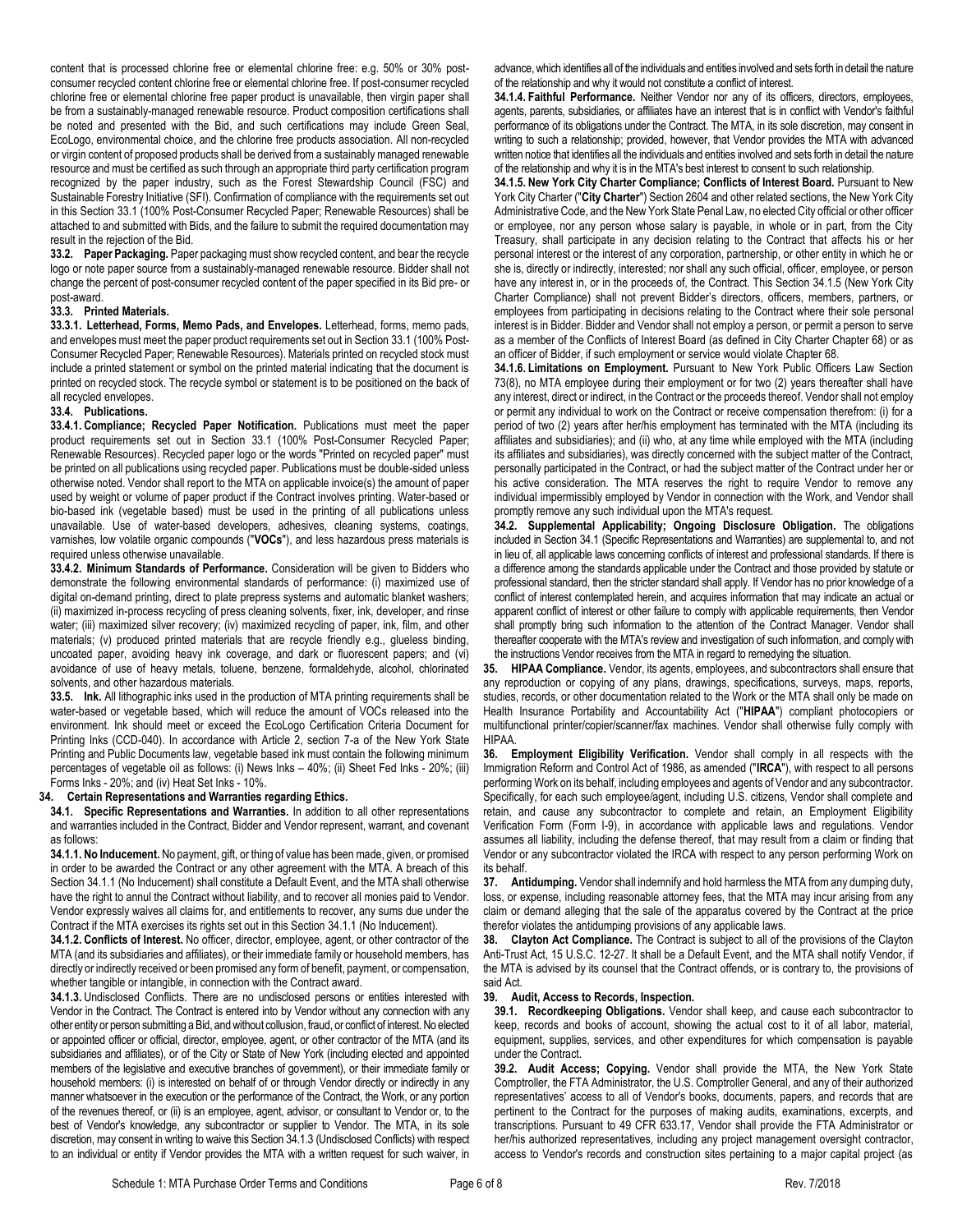defined at 49 U.S.C. 5302(a)(1)) that is receiving federal financial assistance through the programs described at 49 U.S.C. 5307, 5309 or 5311. Vendor agrees that the foregoing parties shall have the right to reproduce and copy by any means full copies, excerpts, and transcriptions of such records as they deem necessary. Vendor shall maintain all books, records, accounts, and reports required under the Contract for a period of not less than seven (7) years after Contract termination or expiration, except if litigation or settlement of claims arising from the performance of the Contract occurs, in which case Vendor shall maintain same until the MTA, the New York State Comptroller, the FTA Administrator, the U.S. Comptroller General, or any of their duly authorized representatives have disposed of all such litigation, appeals, claims, or exceptions related thereto.

**39.3. Original Accounting Records; Audited Financial Records.** Vendor shall furnish any auditor with originals of all accounting records. The absence of original supporting documents, including time sheets and invoices not on regular business stationery, may result in the disallowance of the claimed expenses. The MTA, in its sole discretion, may accept photocopied records in lieu of originals, but in no event where Vendor is unable to explain the loss of original documents to the MTA's satisfaction. Vendor shall furnish to the MTA its audited financial records and statements where available.

**39.4. Record Availability.** Vendor shall make available to the MTA and its representatives, upon reasonable request, all books, records, financial statements, and tax returns that the MTA deems necessary to support all direct and indirect costs expended in connection with the Contract. Vendor shall also make available all books, records, financial statements, and tax returns for all affiliated parties to whom Vendor has made payments that are being claimed under the Contract as either direct or indirect costs.

## **40. Civil Rights Requirements; Equal Employment Opportunity; Equal Pay Equity.**

**40.1. Nondiscrimination.** Pursuant to Title VI of the Civil Rights Act (as amended), 42 U.S.C. §§2000d and e, the Age Discrimination Act of 1975 Section 303 (as amended), 42 U.S.C. §6102, the Americans with Disabilities Act of 1990 Section 202, 42 U.S.C. §12132, and 49 U.S.C. §5332, Vendor agrees that it shall not discriminate against any employee or employment applicant because of race, color, creed, national origin, sex, age, or disability. Vendor further agrees to comply with applicable Federal implementing regulations and other implementing requirements that the FTA may issue.

**40.2. Race, Color, Creed, National Origin, Sex.** Pursuant to Title VII of the Civil Rights Act (as amended), 42 U.S.C. §2000e, and 49 U.S.C. §5332, Vendor shall comply with all applicable equal employment opportunity requirements of U.S. DOL regulations, "Office of Federal Contract Compliance Programs, Equal Employment Opportunity, Department of Labor," 41 CFR Part 60 et seq., (which implement Executive Order No. 11246, "Equal Employment Opportunity," as amended by Executive Order No. 11375, "Amending Executive Order 11246 Relating to Equal Employment Opportunity,"), and with all applicable Federal statutes, executive orders, regulations, and Federal policies that may in the future affect construction activities undertaken in the course of the Contract. Vendor shall take affirmative action to ensure that applicants are employed, and that employees are treated during employment, without regard to their race, color, creed, national origin, sex, or age. Such action shall include the following: employment, upgrading, demotion or transfer, recruitment or recruitment advertising, layoff or termination, rates of pay or other forms of compensation, and selection for training, including apprenticeship. Vendor further agrees to comply with any implementing requirements that the FTA may issue.

**40.3. Age.** Pursuant to the Age Discrimination in Employment Act of 1967 Section 4, 29 U.S.C. §§621 through 634 (as amended), its implementing regulations, 29 CFR Part 1625, and 49 U.S.C. §5332, Vendor shall refrain from discrimination against present and prospective employees for reason of age. Vendor further agrees to comply with any implementing requirements that the FTA may issue.

**40.4. Disabilities.** Pursuant to the Americans with Disabilities Act Section 102 (as amended), 42 U.S.C. §12112, Vendor shall comply with the requirements of U.S. Equal Employment Opportunity Commission, "Regulations to Implement the Equal Employment Provisions of the Americans with Disabilities Act," 29 CFR Part 1630, which pertain to the employment of persons with disabilities. Vendor further agrees to comply with any implementing requirements that the FTA may issue.

**40.5.** Other Applicable Equal Employment Opportunity Requirements. Vendor shall comply with all other applicable equal employment opportunity requirements of U.S. Department of Labor and FTA implementing regulations, and with any applicable Federal statutes, executive orders (including New York Executive Order 177), regulations, and Federal policies.

**40.6. Safety, Apparatus, Danger Signs, and Signals.** Vendor shall erect and maintain such danger signs, signals, red lights, guards, protective enclosures, platforms, and notices necessary to adequately protect the Work and all individuals against injury to their person or damage to their property, and shall promptly replace any of the foregoing that must be removed temporarily during the Work. If replacement is not properly made, then the MTA shall have the right to effect such replacement at Vendor's sole expense. Pursuant to Title VI of the Civil Rights Act, Vendor may be required to erect any and all signs in one or more languages in addition to English as an accommodation for persons with Limited English Proficiency.

**40.7. Non-Discrimination Requirements.** Vendor shall comply with all applicable federal, state, and local Civil Rights and Human Rights laws regarding equal employment opportunities and the provision of the Work. Pursuant to New York Executive Law Article 15 (the Human Rights Law) and all other state and federal statutory and constitutional non-discrimination provisions, Vendor and its subcontractors shall not discriminate against any employee or applicant for employment because of race, creed, color, sex (including gender identity or expression), national origin, age, disability, sex origin, sexual orientation, military status, predisposing genetic characteristics, marital status, or domestic violence victim status, and

shall not: (i) discriminate in hiring against the New York State citizen who is qualified and available to perform the work; or (ii) discriminate against or intimidate any employee hired to perform the Work. Vendor is subject to fines of fifty dollars (\$50.00) per person per day for any violation of NY Labor Law Section 220-e or Section 239, and a second or subsequent violation of such Sections constitutes a Default Event and shall result in Vendor's forfeiture of all moneys due under the Contract.

**40.8. New York State Executive Order No. 162 - Ensuring Equal Pay Equity by State Contractors ("EO 162").** Pursuant to EO 162, Vendors and Vendors' subcontractors are required to report separately the gross wages paid to each of their employees performing Work on a monthly or quarterly basis. Vendors and Vendors' subcontractors must report only gross wages for Work paid to employees during the period covered by the Report Spreadsheet. "Gross wages" shall mean those wages reported by employers to employees on their wage statements. Gross wages include every form of compensation for employment paid by an employer to his, her or its employees, whether paid directly or indirectly by the employer, including salaries, commissions, bonuses, tips and the reasonable value of board, rent, housing, lodging or similar advantage received.

**40.9. Applicability; Contract Thresholds.** For commodities and services contracts in excess of \$25,000.00, each Vendor must (a) report employee gross wages on the Workforce Utilization Report on a quarterly basis, and (b) ensure that each subcontractor performing Work reports such information on a quarterly basis, unless otherwise directed by the Contract Documents. For construction contracts in excess of \$100,000.00, each Vendor must (a) provide Workforce Utilization Reports on a monthly basis, and (b) ensure that each subcontractor performing Work also reports such information on a monthly basis, unless otherwise directed by the Contract Documents.

**40.10. Submission Requirements.** This information must be submitted electronically on the standard Workforce Utilization Form provided by the MTA as Attachment C hereto, within ten (10) days following the end of each month or quarter during the term of the Contract, as directed hereinabove. Failure to comply with the foregoing requirement of EO 162 may result in a Default Event.

**41. Americans with Disabilities Act (ADA) Access.** Vendor shall comply with 49 U.S.C. §5301(d), which states the Federal policy that elderly and disabled individuals have the same rights as others to use public transportation services and facilities, and that special efforts should be made in planning and designing those services and facilities to implement transportation accessibility rights for elderly and disabled individuals. Vendor shall comply with: (i) Rehabilitation Act of 1973 Section 504, as amended, 29 U.S.C. §794 (prohibiting discrimination on the basis of disability in the administration of programs or activities receiving Federal financial assistance); (ii) the Americans with Disabilities Act of 1990 (ADA), as amended, 42 U.S.C. §12101 et seq. (requires that accessible facilities and services be made available to individuals with disabilities); (iii) the Architectural Barriers Act of 1968, as amended, 42 U.S.C. §4151 et seq. (requires that buildings and public accommodations be accessible to individuals with disabilities); (iv) 49 CFR Part 37; and (v) other laws, regulations, or provisions and amendments thereto pertaining to access for individuals with disabilities that may be applicable to the Contract. Vendor agrees to: (a) comply with applicable implementing Federal regulations, and any later amendments thereto, and agrees to follow applicable Federal implementing directives, and (b) include these requirements in each subcontract financed in whole or in part with FTA-provided Federal assistance.

# **42. Disadvantaged Business Enterprises.**

**42.1. DBE Policy.** The MTA's policy is that Disadvantaged Business Enterprises ("**DBEs**") are provided the opportunity to participate in the performance of the Contract. Bidder shall take all necessary and reasonable steps to ensure that DBEs participate and perform Work. A copy of the applicable United States Department of Transportation Regulation, 49 CFR Part 26, is available from the MTA upon written request from MTA Designated Point of Contact.

#### **42.2. Disadvantaged Business Enterprises (DBE) Requirements. 42.2.1. Participation by DBEs in Department of Transportation Financial Assistance**

**Programs.** The Contract is subject to the requirements of Title 49, Code of Federal Regulations, Part 26, "Participation by Disadvantaged Business Enterprises in Department of Transportation Financial Assistance Programs". The national goal for participation of DBEs is ten percent (10%). Vendor shall comply with the separate contract goals established by the MTA for the Solicitation.

**42.2.2. DBE Participation Goal.** If a contract goal has been established, Bidder shall document sufficient DBE participation to meet the goal or alternatively, document adequate good faith efforts to do so, as provided for in 49 CFR Section 26.53. Contract award is conditioned on submission of: (i) the names and addresses of DBE firms that will participate in the Contract; (ii) a description of the Work that each DBE will perform; (iii) the dollar amount of the participation of each DBE firm participating; (iv) written documentation of Bidder's commitment to use a DBE subcontractor whose participation it submits to meet the contract goal; (v) written confirmation from the DBE that it is participating in the Contract as provided in Bidder's commitment; and (vi) if the contract goal is not met, then evidence of good faith efforts to do so.

<span id="page-14-0"></span>**42.2.3. Failure is a Material Breach.** Vendor shall not discriminate on the basis of race, color, national origin, or sex in the performance of the Contract. Vendor shall comply with applicable requirements of 49 CFR Part 26 in the award and administration of all DOT-assisted Contracts. Vendor's failure to comply with the requirements set out in this Sectio[n 42.2.3](#page-14-0) (Failure is a Material Breach) constitutes a Default Event, and may result in Contract termination or such other remedy that the MTA deems appropriate. Each subcontract Vendor signs with a subcontractor must include the subcontractor's assurance of compliance with the obligations set out in this Sectio[n 42.2.3](#page-14-0) (Failure is a Material Breach).